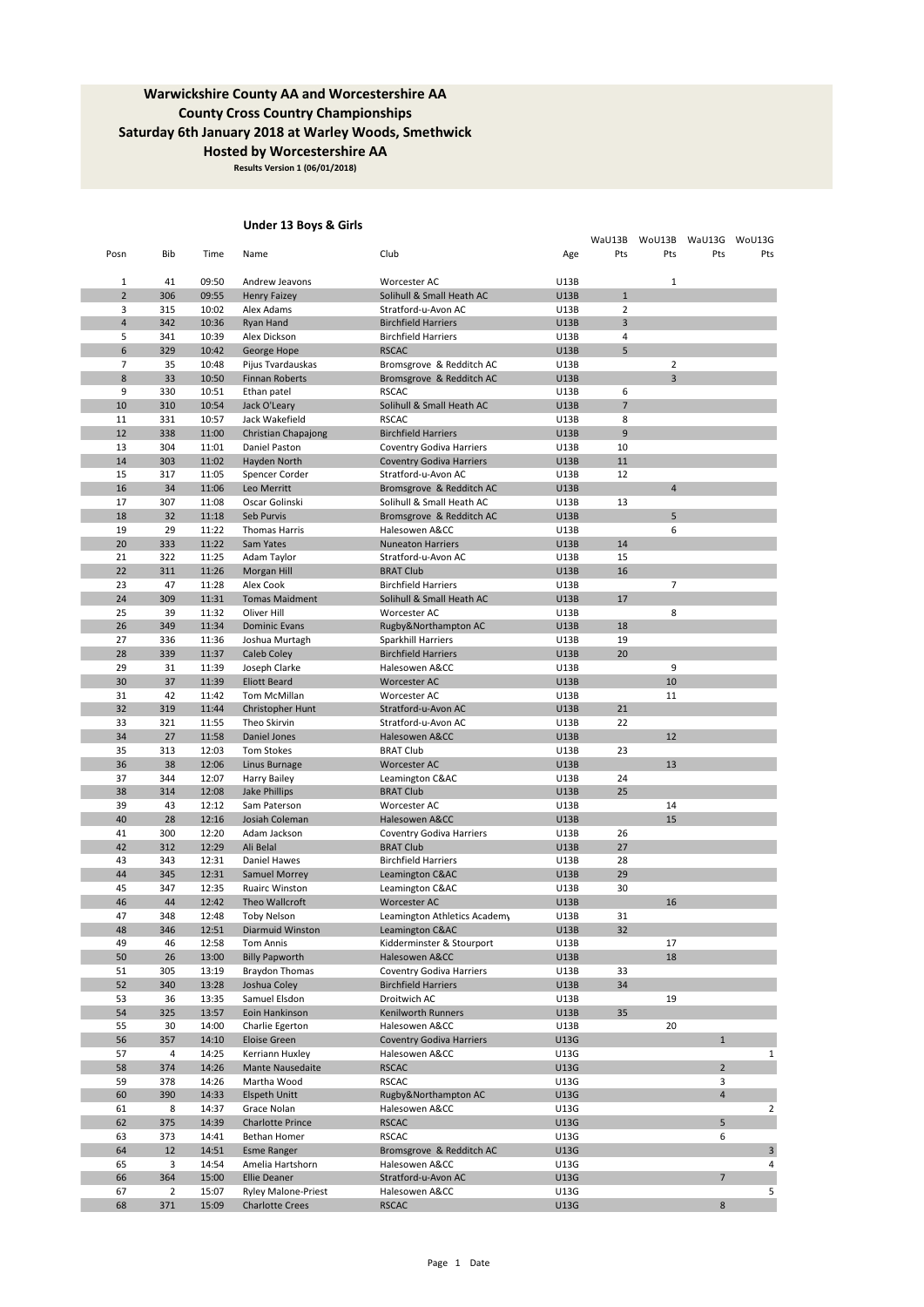| 69  | 386          | 15:10 | Melanie Gould           | Leamington C&AC                 | U13G        | 9              |
|-----|--------------|-------|-------------------------|---------------------------------|-------------|----------------|
| 70  | 370          | 15:15 | Zara Buchanan           | <b>RSCAC</b>                    | <b>U13G</b> | 10             |
| 71  | 352          | 15:16 | Grace Golinski          | Solihull & Small Heath AC       | <b>U13G</b> | 11             |
| 72  | 358          | 15:17 | Lucy Green              | <b>Coventry Godiva Harriers</b> | U13G        | 12             |
| 73  | 18           | 15:19 | Evie Hawkesford-Johnson | Worcester AC                    | <b>U13G</b> | 6              |
| 74  | 368          | 15:24 | <b>Tulah Searle</b>     | Stratford-u-Avon AC             | U13G        | 13             |
| 75  | 17           | 15:29 | Poppy Elton             | Worcester AC                    | <b>U13G</b> | $\overline{7}$ |
| 76  | 385          | 15:33 | Eva Fitzpatrick         | Leamington C&AC                 | <b>U13G</b> | 14             |
| 77  | 391          | 15:33 | Anna Farrow             | Rugby&Northampton AC            | <b>U13G</b> | 15             |
| 78  | 379          | 15:35 | Lola-May Smeulders      | Sparkhill Harriers              | U13G        | 16             |
| 79  | 355          | 15:37 | Ayesha Bhatti           | Coventry Godiva Harriers        | U13G        | 17             |
| 80  | 365          | 15:39 | Maddie Linfoot          | Stratford-u-Avon AC             | U13G        | 18             |
| 81  | 377          | 15:41 | Amaya Tisdale           | <b>RSCAC</b>                    | U13G        | 19             |
| 82  | 13           | 15:48 | Lucy Hatfield           | Bromsgrove & Redditch AC        | U13G        | 8              |
| 83  | 384          | 15:48 | Hannah Cooper           | Leamington C&AC                 | <b>U13G</b> | 20             |
| 84  | 360          | 15:48 | Isabella Taplin         | <b>Coventry Godiva Harriers</b> | U13G        | 21             |
| 85  | 354          | 15:55 | Sophie Williams         | Solihull & Small Heath AC       | <b>U13G</b> | 22             |
| 86  | 366          | 15:56 | Scarlett Richardson     | Stratford-u-Avon AC             | U13G        | 23             |
| 87  | 382          | 16:02 | Belle Skidmore          | <b>Birchfield Harriers</b>      | U13G        | 24             |
| 88  | 367          | 16:13 | Olivia Robinson         | Stratford-u-Avon AC             | U13G        | 25             |
| 89  | 19           | 16:16 | Elisabeth Williamson    | Worcester AC                    | <b>U13G</b> | 9              |
| 90  | 380          | 16:16 | Vienna Blair            | <b>Birchfield Harriers</b>      | U13G        | 26             |
| 91  | 10           | 16:23 | <b>Emily Amos</b>       | Halesowen A&CC                  | <b>U13G</b> | 10             |
| 92  | 5            | 16:25 | Francesca Teague        | Halesowen A&CC                  | U13G        | 11             |
| 93  | 14           | 16:30 | Alex Caldicott          | Bromsgrove & Redditch AC        | U13G        | 12             |
| 94  | $\mathbf{1}$ | 16:36 | <b>Isabel Knowles</b>   | Halesowen A&CC                  | U13G        | 13             |
| 95  | 11           | 16:40 | Louise Osborne          | Bromsgrove & Redditch AC        | U13G        | 14             |
| 96  | 362          | 16:44 | Ines Villalobos Finigan | <b>BRAT Club</b>                | <b>U13G</b> | 27             |
| 97  | 389          | 16:52 | Poppy Lister            | Leamington Athletics Academy    | U13G        | 28             |
| 98  | 20           | 16:55 | <b>Ellie Attwood</b>    | <b>Worcester AC</b>             | <b>U13G</b> | 15             |
| 99  | 361          | 16:55 | Hannah Skinner          | Solihull & Small Heath AC       | U13G        | 29             |
| 100 | 363          | 17:15 | Olivia Clayton          | Stratford-u-Avon AC             | U13G        | 30             |
| 101 | 369          | 18:05 | Florence Lunn           | <b>Kenilworth Runners</b>       | U13G        | 31             |
| 102 | 383          | 18:34 | Milly Woodman-Booth     | <b>Birchfield Harriers</b>      | U13G        | 32             |
| 103 | 6            | 18:41 | Naomi Banks             | Halesowen A&CC                  | U13G        | 16             |
| 104 | 16           | 18:42 | <b>Molly Davey</b>      | Worcester AC                    | U13G        | 17             |
| 105 | 387          | 20:46 | Megan Marsh             | Leamington C&AC                 | U13G        | 33             |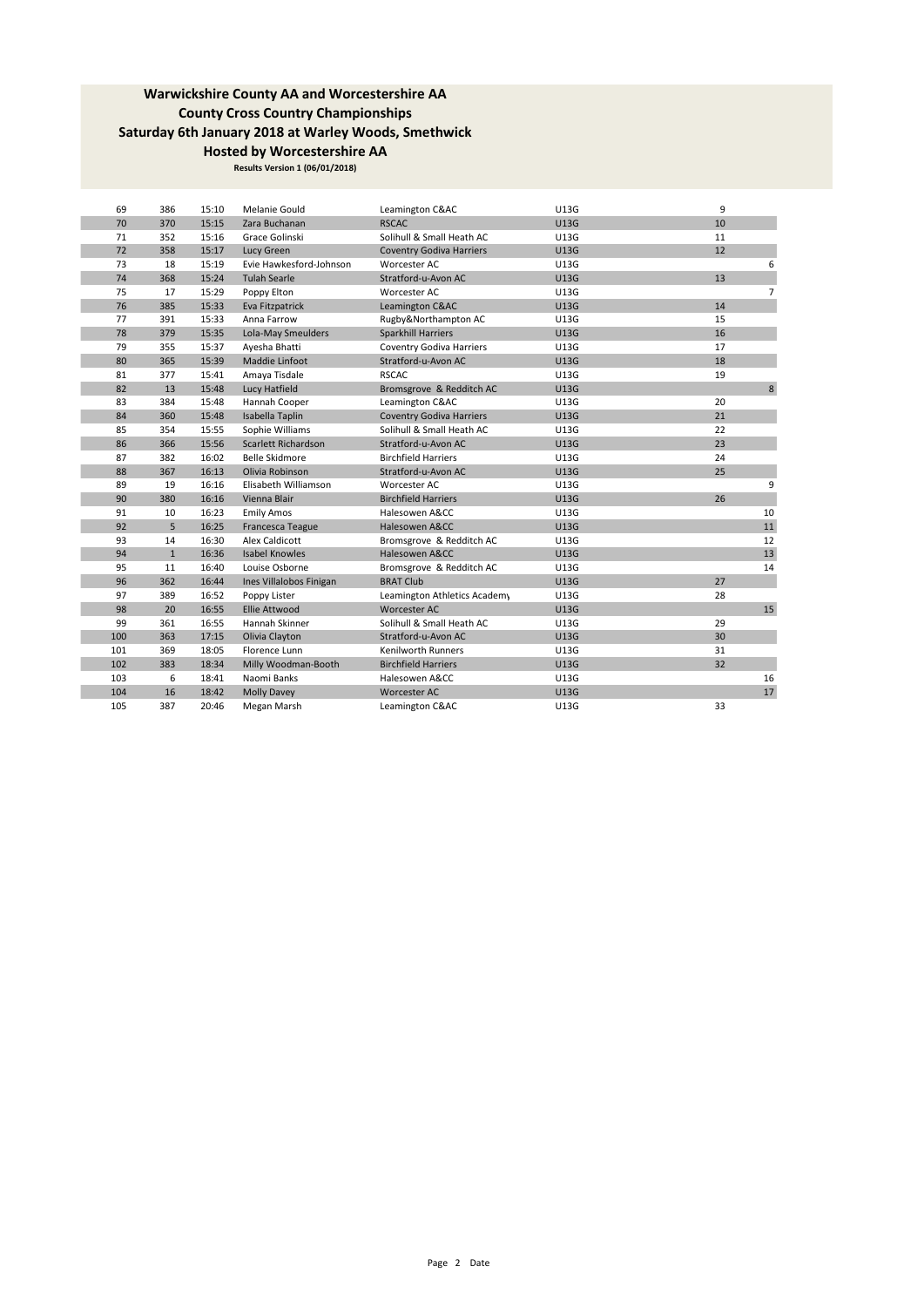**Results Version 1 (06/01/2018)**

### **Warwickshire Under 13 Boys Team Results**

|   | <b>Birchfield Harriers</b><br>Ryan Hand Alex Dickson Christian Chapajong | 349      | 16 |
|---|--------------------------------------------------------------------------|----------|----|
|   | <b>RSCAC</b>                                                             | 568      | 19 |
|   | George Hope Ethan patel Jack Wakefield                                   |          |    |
| ٩ | Solihull & Small Heath AC                                                | 1 7 13   | 21 |
|   | Henry Faizey Jack O'Leary Oscar Golinski                                 |          |    |
| 4 | Stratford-u-Avon AC                                                      | 2 12 15  | 29 |
|   | Coventry Godiva Harriers                                                 | 10 11 26 | 47 |
| 6 | <b>BRAT Club</b>                                                         | 16 23 25 | 64 |
|   | Leamington C&AC                                                          | 24 29 30 | 83 |

#### **Worcestershire Under 13 Boys Team Results**

|   | Bromsgrove & Redditch AC 2 3 4<br>Pijus Tvardauskas Finnan Roberts Leo Merritt |        | q  |
|---|--------------------------------------------------------------------------------|--------|----|
|   | Worcester AC<br>Andrew Jeavons Oliver Hill Eliott Beard                        | 1 8 10 | 19 |
| 3 | Halesowen A&CC<br>Thomas Harris Joseph Clarke Daniel Jones                     | 6912   | 27 |

#### **Warwickshire Under 13 Girls Team Results**

|    | <b>RSCAC</b>                                  | 2 3 5    | 10 |
|----|-----------------------------------------------|----------|----|
|    | Mante Nausedaite Martha Wood Charlotte Prince |          |    |
| 2  | Coventry Godiva Harriers 1 12 17              |          | 30 |
|    | Eloise Green Lucy Green Ayesha Bhatti         |          |    |
| 3  | Stratford-u-Avon AC                           | 7 13 18  | 38 |
|    | Ellie Deaner Tulah Searle Maddie Linfoot      |          |    |
| 4  | Leamington C&AC                               | 9 14 20  | 43 |
| 5. | Solihull & Small Heath AC                     | 11 22 29 | 62 |
| 6  | <b>Birchfield Harriers</b>                    | 24 26 32 | 82 |
|    |                                               |          |    |

### **Worcestershire Under 13 Girls Team Results**

|   | Halesowen A&CC<br>Kerriann Huxley Grace Nolan Amelia Hartshorn | 1 2 4 |    |
|---|----------------------------------------------------------------|-------|----|
|   | Worcester AC                                                   | 679   |    |
|   | Evie Hawkesford-Johnson Poppy Elton Elisabeth Williamson       |       |    |
| 3 | Bromsgrove & Redditch AC 3 8 12                                |       | 23 |
|   | Esme Ranger Lucy Hatfield Alex Caldicott                       |       |    |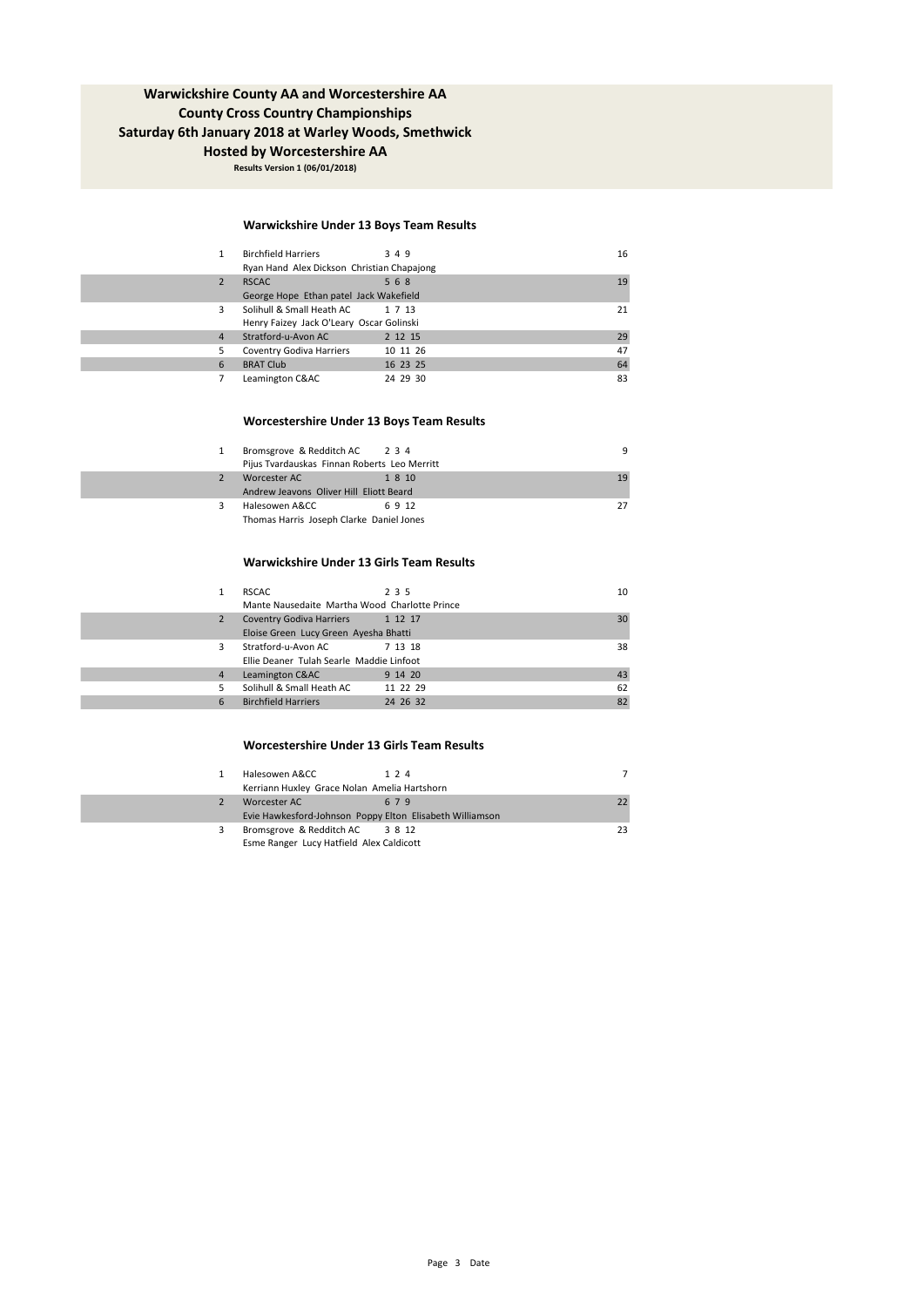**Results Version 1 (06/01/2018)**

### **Under 15 Boys & Girls**

| Posn                | Bib        | Time           | Name                                      | Club                                            | Age                        | WaU15B<br>Pts  | WoU15B<br>Pts  | WaU15G<br>Pts       | WoU15G<br>Pts            |
|---------------------|------------|----------------|-------------------------------------------|-------------------------------------------------|----------------------------|----------------|----------------|---------------------|--------------------------|
|                     |            |                |                                           |                                                 |                            |                |                |                     |                          |
| $\mathbf{1}$        | 91         | 13:46          | Joshua Robins                             | <b>Birchfield Harriers</b>                      | U15B                       |                | 1              |                     |                          |
| $\overline{2}$      | 427        | 13:55          | Ryan Shields                              | <b>Birchfield Harriers</b>                      | <b>U15B</b>                | $\mathbf 1$    |                |                     |                          |
| 3                   | 393        | 14:01          | Pierce Clisham                            | Coventry Godiva Harriers                        | U15B                       | $\overline{2}$ |                |                     |                          |
| 4                   | 78         | 14:09          | Owen Jinks                                | Halesowen A&CC                                  | <b>U15B</b>                |                | $\overline{2}$ |                     |                          |
| 5                   | 428        | 14:14          | Alex Stapleton                            | <b>Birchfield Harriers</b>                      | U15B                       | 3              |                |                     |                          |
| 6<br>$\overline{7}$ | 77<br>400  | 14:17<br>14:28 | <b>Sam Mannings</b>                       | Halesowen A&CC<br>Solihull & Small Heath AC     | <b>U15B</b><br>U15B        | $\overline{4}$ | $\overline{3}$ |                     |                          |
| 8                   | 426        | 14:34          | Adam Visram Cipolletta<br>Sam McFall      | <b>Birchfield Harriers</b>                      | <b>U15B</b>                | 5              |                |                     |                          |
| 9                   | 86         | 14:43          | Josh Noon                                 | Worcester AC                                    | U15B                       |                | 4              |                     |                          |
| 10                  | 84         | 14:47          | Sam Davey                                 | Worcester AC                                    | <b>U15B</b>                |                | 5              |                     |                          |
| 11                  | 72         | 14:53          | Joe Cunliffe                              | Bromsgrove & Redditch AC                        | U15B                       |                | 6              |                     |                          |
| 12                  | 74         | 14:56          | Luke Richardson                           | Bromsgrove & Redditch AC                        | <b>U15B</b>                |                | $\overline{7}$ |                     |                          |
| 13                  | 79         | 14:59          | Max Price                                 | Halesowen A&CC                                  | U15B                       |                | 8              |                     |                          |
| 14                  | 70         | 15:03          | Harrison Mayne                            | Bromsgrove & Redditch AC                        | <b>U15B</b>                |                | 9              |                     |                          |
| 15                  | 434        | 15:06          | Jake Louis                                | Rugby&Northampton AC                            | U15B                       | 6              |                |                     |                          |
| 16                  | 392        | 15:11          | Joe Clay                                  | <b>Coventry Godiva Harriers</b>                 | <b>U15B</b>                | $\overline{7}$ |                |                     |                          |
| 17                  | 80         | 15:15          | James Rollason                            | Halesowen A&CC                                  | U15B                       |                | 10             |                     |                          |
| 18                  | 398        | 15:22          | Dylan Murphy                              | Solihull & Small Heath AC                       | <b>U15B</b>                | 8              |                |                     |                          |
| 19                  | 90         | 15:25          | James Vaughan                             | <b>Birchfield Harriers</b>                      | U15B                       |                | 11             |                     |                          |
| 20                  | 71         | 15:30          | Ty Adkins                                 | Bromsgrove & Redditch AC                        | <b>U15B</b>                |                | 12             |                     |                          |
| 21                  | 413<br>82  | 15:33          | <b>Billy Doxey</b>                        | Kenilworth Runners<br>Halesowen A&CC            | U15B                       | 9              | 13             |                     |                          |
| 22<br>23            | 412        | 15:38<br>15:49 | Thed Sems-Woodhouse                       | Kenilworth Runners                              | U15B<br><b>U15B</b>        | 10             |                |                     |                          |
| 24                  | 424        | 15:50          | Samuel Crouchley<br>Jordan Fisher Brindle | <b>Birchfield Harriers</b>                      | <b>U15B</b>                | 11             |                |                     |                          |
| 25                  | 401        | 15:50          | Jenson Williams                           | Solihull & Small Heath AC                       | <b>U15B</b>                | 12             |                |                     |                          |
| 26                  | 407        | 15:54          | Will Crowfoot                             | Stratford-u-Avon AC                             | <b>U15B</b>                | 13             |                |                     |                          |
| 27                  | 402        | 15:57          | Peter Kippax                              | <b>BRAT Club</b>                                | U15B                       | 14             |                |                     |                          |
| 28                  | 396        | 15:57          | James Dunleavy                            | Solihull & Small Heath AC                       | <b>U15B</b>                | 15             |                |                     |                          |
| 29                  | 397        | 16:06          | Jay Fletcher                              | Solihull & Small Heath AC                       | U15B                       | 16             |                |                     |                          |
| 30                  | 406        | 16:06          | Tom Crowfoot                              | Stratford-u-Avon AC                             | <b>U15B</b>                | 17             |                |                     |                          |
| 31                  | 421        | 16:16          | Jack Newman                               | <b>RSCAC</b>                                    | U15B                       | 18             |                |                     |                          |
| 32                  | 394        | 16:17          | Sam Hall                                  | <b>Coventry Godiva Harriers</b>                 | <b>U15B</b>                | 19             |                |                     |                          |
| 33                  | 414        | 16:32          | Ryan Hill                                 | Kenilworth Runners                              | U15B                       | 20             |                |                     |                          |
| 34                  | 76         | 16:37          | Josh Kyte                                 | Bromsgrove & Redditch AC                        | <b>U15B</b>                |                | 14             |                     |                          |
| 35                  | 395        | 16:42          | Christian Roberts                         | Coventry Godiva Harriers                        | U15B                       | 21             |                |                     |                          |
| 36                  | 75         | 17:02          | <b>Harry Williams</b>                     | Bromsgrove & Redditch AC                        | <b>U15B</b>                |                | 15             |                     |                          |
| 37                  | 73         | 17:21          | Adam Knowles                              | Bromsgrove & Redditch AC                        | U15B                       |                | 16             |                     |                          |
| 38                  | 417        | 17:23          | Joshua Anderson                           | <b>RSCAC</b>                                    | <b>U15B</b>                | 22             |                |                     |                          |
| 39<br>40            | 83<br>408  | 17:30<br>17:32 | Liam Jones<br>Harry Gravelsons            | Halesowen A&CC<br>Stratford-u-Avon AC           | U15B<br><b>U15B</b>        | 23             | 17             |                     |                          |
| 41                  | 89         | 17:36          | Sam Annis                                 | Kidderminster & Stourport                       | U15B                       |                | 18             |                     |                          |
| 42                  | 450        | 17:46          | Georgie Campbell                          | Stratford-u-Avon AC                             | <b>U15G</b>                |                |                | $\mathbf{1}$        |                          |
| 43                  | 404        | 17:47          | Josh Angus                                | Stratford-u-Avon AC                             | U15B                       | 24             |                |                     |                          |
| 44                  | 416        | 18:13          | Kyran Kirk                                | Kenilworth Runners                              | <b>U15B</b>                | 25             |                |                     |                          |
| 45                  | 439        | 18:29          | Lily Saxon                                | Solihull & Small Heath AC                       | U15G                       |                |                | $\overline{2}$      |                          |
| 46                  | 51         | 18:41          | Natalie Hatfield                          | Bromsgrove & Redditch AC                        | <b>U15G</b>                |                |                |                     | $\mathbf 1$              |
| 47                  | 446        | 18:42          | Kara Ingram                               | Coventry Godiva Harriers                        | <b>U15G</b>                |                |                | 3                   |                          |
| 48                  | 409        | 18:51          | Fin Hutchinson                            | Stratford-u-Avon AC                             | U15B                       | 26             |                |                     |                          |
| 49                  | 61         | 18:55          | Lottie Roberts                            | Halesowen A&CC                                  | U15G                       |                |                |                     | 2                        |
| 50                  | 448        | 19:01          | <b>Tally Smyj-James</b>                   | <b>Coventry Godiva Harriers</b>                 | <b>U15G</b>                |                |                | $\sqrt{4}$          |                          |
| 51                  | 458        | 19:07          | Charlotte Hey                             | <b>RSCAC</b>                                    | <b>U15G</b>                |                |                | 5                   |                          |
| 52                  | 453        | 19:18          | Ellen Taylor                              | Stratford-u-Avon AC                             | <b>U15G</b>                |                |                | 6                   |                          |
| 53                  | 60         | 19:21          | Libby Hawkswell                           | Kidderminster & Stourport                       | <b>U15G</b>                |                |                |                     | 3                        |
| 54                  | 455        | 19:22          | Lucy Carey                                | <b>RSCAC</b>                                    | <b>U15G</b>                |                |                | $\overline{7}$<br>8 |                          |
| 55<br>56            | 443<br>451 | 19:40<br>19:45 | Freya Bennett<br>Kate Dufty               | Coventry Godiva Harriers<br>Stratford-u-Avon AC | <b>U15G</b><br><b>U15G</b> |                |                | 9                   |                          |
| 57                  | 59         | 19:49          | Jodie Ruane                               | Kidderminster & Stourport                       | U15G                       |                |                |                     | 4                        |
| 58                  | 66         | 19:49          | Lauren Kennard                            | Worcester AC                                    | <b>U15G</b>                |                |                |                     | 5                        |
| 59                  | 464        | 19:55          | Poppy Jones                               | <b>Birchfield Harriers</b>                      | <b>U15G</b>                |                |                | 10                  |                          |
| 60                  | 50         | 20:02          | Sophie Groom                              | Bromsgrove & Redditch AC                        | <b>U15G</b>                |                |                |                     | 6                        |
| 61                  | 440        | 20:07          | Katherine Scott                           | Solihull & Small Heath AC                       | U15G                       |                |                | 11                  |                          |
| 62                  | 456        | 20:11          | Lucy Corker                               | <b>RSCAC</b>                                    | <b>U15G</b>                |                |                | 12                  |                          |
| 63                  | 447        | 20:13          | Bea Sheehan                               | Coventry Godiva Harriers                        | U15G                       |                |                | 13                  |                          |
| 64                  | 63         | 20:28          | Falan Malone-Priest                       | Halesowen A&CC                                  | <b>U15G</b>                |                |                |                     | $\overline{\phantom{a}}$ |
| 65                  | 457        | 20:34          | Libby Turney                              | <b>RSCAC</b>                                    | U15G                       |                |                | 14                  |                          |
| 66                  | 64         | 20:36          | <b>Eleanor Stark</b>                      | Halesowen A&CC                                  | <b>U15G</b>                |                |                |                     | $\bf 8$                  |
| 67                  | 460        | 20:42          | Charlotte Perry                           | Tamworth AC                                     | U15G                       |                |                | 15                  |                          |
| 68                  | 465        | 20:51          | <b>Chloe Pettitt</b>                      | <b>Birchfield Harriers</b>                      | U15G                       |                |                | 16                  |                          |
| 69                  | 441        | 21:00          | Abigail Wheelhouse                        | Solihull & Small Heath AC                       | U15G                       |                |                | 17                  |                          |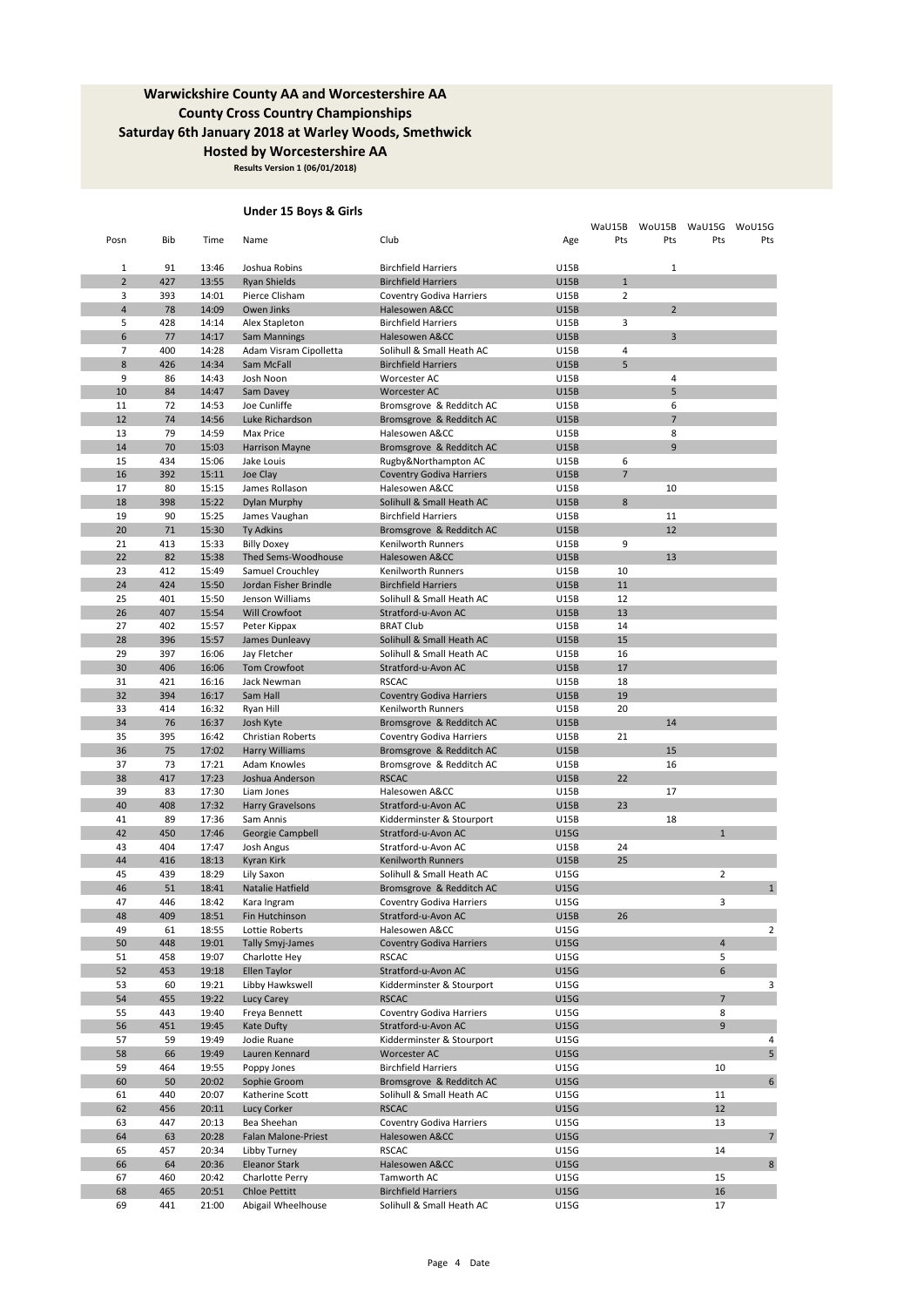**Results Version 1 (06/01/2018)**

| 70 | 65  | 21:01 | Ruby Jarman        | Worcester AC               | <b>U15G</b> |    | $\overline{9}$ |
|----|-----|-------|--------------------|----------------------------|-------------|----|----------------|
| 71 | 449 | 21:06 | Ellie Brvan        | Stratford-u-Avon AC        | <b>U15G</b> | 18 |                |
| 72 | 459 | 21:10 | Leila Rahmati      | <b>RSCAC</b>               | <b>U15G</b> | 19 |                |
| 73 | 461 | 21:13 | Sophie Perry       | Tamworth AC                | <b>U15G</b> | 20 |                |
| 74 | 467 | 21:16 | Lucy Green         | Leamington C&AC            | <b>U15G</b> | 21 |                |
| 75 | 54  | 21:19 | Lauren Sykes       | Bromsgrove & Redditch AC   | <b>U15G</b> |    | 10             |
| 76 | 436 | 21:23 | Annabel Dalby      | Solihull & Small Heath AC  | <b>U15G</b> | 22 |                |
| 77 | 468 | 21:31 | Rositsa Gugutkova  | Leamington C&AC            | <b>U15G</b> | 23 |                |
| 78 | 62  | 23:07 | Lauren Walker      | Halesowen A&CC             | <b>U15G</b> |    | 11             |
| 79 | 463 | 23:21 | Maisie Jo Cartmell | <b>Birchfield Harriers</b> | <b>U15G</b> | 24 |                |
| 80 | 462 | 23:34 | Alice Stewart      | Sparkhill Harriers         | <b>U15G</b> | 25 |                |
| 81 | 67  | 24:06 | Claudia Williamson | Worcester AC               | <b>U15G</b> |    | 12             |
| 82 | 466 | 24:34 | Amber Ballard      | Leamington C&AC            | <b>U15G</b> | 26 |                |
|    |     |       |                    |                            |             |    |                |

### **Warwickshire Under 15 Boys Team Results**

| 1              | <b>Birchfield Harriers</b><br>Ryan Shields Alex Stapleton Sam McFall             | 135      | g  |
|----------------|----------------------------------------------------------------------------------|----------|----|
| 2              | Solihull & Small Heath AC<br>Adam Visram Cipolletta Dylan Murphy Jenson Williams | 4 8 12   | 74 |
| 3              | Coventry Godiva Harriers<br>Pierce Clisham Joe Clay Sam Hall                     | 2 7 19   | 28 |
| $\overline{4}$ | <b>Kenilworth Runners</b>                                                        | 9 10 20  | 39 |
| 5              | Stratford-u-Avon AC                                                              | 13 17 23 | 53 |

### **Worcestershire Under 15 Boys Team Results**

| Halesowen A&CC                              | 238 |  |
|---------------------------------------------|-----|--|
| Owen Jinks Sam Mannings Max Price           |     |  |
| Bromsgrove & Redditch AC                    | 679 |  |
| Joe Cunliffe Luke Richardson Harrison Mayne |     |  |

#### **Warwickshire Under 15 Girls Team Results**

| 1              | Coventry Godiva Harriers<br>Kara Ingram Tally Smyj-James Freya Bennett | 3 4 8    | 15 |
|----------------|------------------------------------------------------------------------|----------|----|
| 2              | Stratford-u-Avon AC                                                    | 169      | 16 |
|                | Georgie Campbell Ellen Taylor Kate Dufty                               |          |    |
| 3              | <b>RSCAC</b>                                                           | 5 7 12   | 24 |
|                | Charlotte Hey Lucy Carey Lucy Corker                                   |          |    |
| $\overline{4}$ | Solihull & Small Heath AC                                              | 2 11 17  | 30 |
| 5              | <b>Birchfield Harriers</b>                                             | 10 16 24 | 50 |
| 6              | Leamington C&AC                                                        | 21 23 26 | 70 |

### **Worcestershire Under 15 Girls Team Results**

|   | Halesowen A&CC                                   | 278    | 17 |
|---|--------------------------------------------------|--------|----|
|   | Lottie Roberts Falan Malone-Priest Eleanor Stark |        |    |
| 2 | Bromsgrove & Redditch AC                         | 1 6 10 | 17 |
|   | Natalie Hatfield Sophie Groom Lauren Sykes       |        |    |
|   | Worcester AC                                     | 5912   | 26 |
|   | Lauren Kennard, Ruby Jarman, Claudia Williamson, |        |    |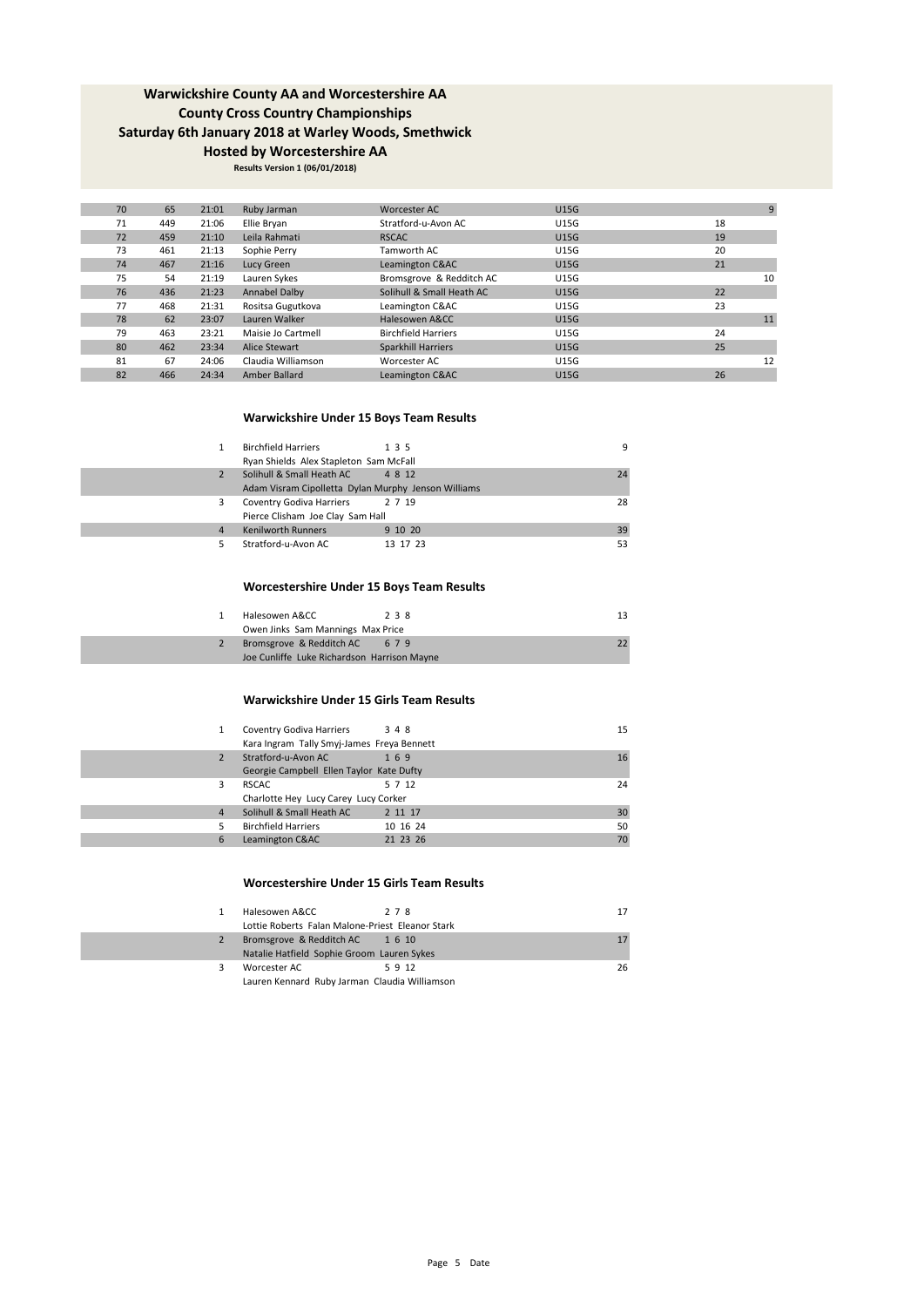**Results Version 1 (06/01/2018)**

### **Under 17/20 Women**

|                |     |       |                         |                                 |             |                |                | WaU17W WaU20W WoU17W WoU20W |                |
|----------------|-----|-------|-------------------------|---------------------------------|-------------|----------------|----------------|-----------------------------|----------------|
| Posn           | Bib | Time  | Name                    | Club                            | Age         | Pts            | Pts            | Pts                         | Pts            |
| 1              | 136 | 18:00 | Lily Higgins            | Halesowen A&CC                  | <b>U20W</b> |                |                |                             | $\mathbf{1}$   |
| $\overline{2}$ | 561 | 18:33 | <b>Emily Negus</b>      | <b>Nuneaton Harriers</b>        | <b>U20W</b> |                | $\mathbf{1}$   |                             |                |
| 3              | 560 | 18:49 | Georgia Curry           | <b>RSCAC</b>                    | <b>U20W</b> |                | $\overline{2}$ |                             |                |
| $\overline{4}$ | 554 | 18:52 | Olivia Kelly            | <b>Coventry Godiva Harriers</b> | <b>U20W</b> |                | 3              |                             |                |
| 5              | 103 | 19:19 | Beth Sykes              | Bromsgrove & Redditch AC        | <b>U17W</b> |                |                | $\mathbf{1}$                |                |
| 6              | 108 | 19:35 | <b>Holly Love</b>       | <b>Worcester AC</b>             | <b>U17W</b> |                |                | $\overline{2}$              |                |
| $\overline{7}$ | 511 | 19:38 | Amelia Starling         | <b>Coventry Godiva Harriers</b> | <b>U17W</b> | $\mathbf{1}$   |                |                             |                |
| 8              | 101 | 19:59 | Amy Mijovic-Cauldwell   | Bromsgrove & Redditch AC        | <b>U17W</b> |                |                | $\overline{3}$              |                |
| 9              | 517 | 20:04 | Ellen Humpherston       | <b>RSCAC</b>                    | <b>U17W</b> | $\overline{2}$ |                |                             |                |
| 10             | 113 | 20:06 | Orla Walker             | Halesowen A&CC                  | <b>U17W</b> |                |                | $\overline{4}$              |                |
| 11             | 100 | 20:27 | Ellen Bowen             | Bromsgrove & Redditch AC        | U17W        |                |                | 5                           |                |
| 12             | 556 | 20:32 | Alicia Roberts          | <b>Coventry Godiva Harriers</b> | <b>U20W</b> |                | $\overline{4}$ |                             |                |
| 13             | 104 | 20:37 | Anna Nicod              | Bromsgrove & Redditch AC        | <b>U17W</b> |                |                | 6                           |                |
| 14             | 508 | 20:48 | <b>Holly Cherry</b>     | <b>Coventry Godiva Harriers</b> | <b>U17W</b> | $\overline{3}$ |                |                             |                |
| 15             | 523 | 20:54 | Georgina Mitchell       | <b>Birchfield Harriers</b>      | U17W        | 4              |                |                             |                |
| 16             | 509 | 20:59 | Alice Hillary           | <b>Coventry Godiva Harriers</b> | <b>U17W</b> | 5              |                |                             |                |
| 17             | 514 | 21:09 | Daisy Musk              | Stratford-u-Avon AC             | <b>U17W</b> | 6              |                |                             |                |
| 18             | 553 | 21:14 | <b>Bethan Hinett</b>    | <b>Coventry Godiva Harriers</b> | <b>U20W</b> |                | 5              |                             |                |
| 19             | 109 | 21:21 | Lauren Matthews         | Worcester AC                    | <b>U17W</b> |                |                | $\overline{7}$              |                |
| 20             | 110 | 21:26 | Anna Weber              | Kidderminster & Stourport       | <b>U17W</b> |                |                | 8                           |                |
| 21             | 505 | 21:29 | Emma Crampton           | Solihull & Small Heath AC       | U17W        | $\overline{7}$ |                |                             |                |
| 22             | 138 | 21:34 | Helen Jubb              | <b>Worcester AC</b>             | <b>U20W</b> |                |                |                             | $\overline{2}$ |
| 23             | 519 | 21:41 | Caitlin White           | <b>RSCAC</b>                    | U17W        | 8              |                |                             |                |
| 24             | 522 | 21:48 | <b>Caitlin McMorrow</b> | <b>Birchfield Harriers</b>      | <b>U17W</b> | 9              |                |                             |                |
| 25             | 521 | 21:54 | Izabella Thompson       | Sparkhill Harriers              | <b>U17W</b> | 10             |                |                             |                |
| 26             | 558 | 21:57 | <b>Bella Doxey</b>      | <b>Kenilworth Runners</b>       | <b>U20W</b> |                | 6              |                             |                |
| 27             | 105 | 22:08 | Grace Slater            | <b>Tipton Harriers</b>          | <b>U17W</b> |                |                | 9                           |                |
| 28             | 506 | 22:17 | Evie Cyprus             | Solihull & Small Heath AC       | <b>U17W</b> | 11             |                |                             |                |
| 29             | 112 | 22:52 | Megan Parker            | Halesowen A&CC                  | <b>U17W</b> |                |                | 10                          |                |
| 30             | 106 | 22:53 | Olivia Hall             | <b>Stratford Upon Avon AC</b>   | <b>U17W</b> |                |                | 11                          |                |
| 31             | 107 | 23:00 | Elise Blake             | Worcester AC                    | U17W        |                |                | 12                          |                |
| 32             | 525 | 23:11 | Georgina Hurt           | Leamington C&AC                 | <b>U17W</b> | 12             |                |                             |                |
| 33             | 513 | 23:24 | Edie Hutchinson         | Stratford-u-Avon AC             | U17W        | 13             |                |                             |                |
| 34             | 507 | 23:49 | Riona Gahan             | Solihull & Small Heath AC       | <b>U17W</b> | 14             |                |                             |                |
| 35             | 504 | 23:55 | Ella Bolton             | Solihull & Small Heath AC       | <b>U17W</b> | 15             |                |                             |                |
| 36             | 557 | 26:02 | Hannah Bexson           | Stratford-u-Avon AC             | <b>U20W</b> |                | $\overline{7}$ |                             |                |

#### **Warwickshire Under 17 Women Team Results**

| Coventry Godiva Harriers                   | 135     |  |
|--------------------------------------------|---------|--|
| Amelia Starling Holly Cherry Alice Hillary |         |  |
| Solihull & Small Heath AC                  | 7 11 14 |  |
| Emma Crampton Evie Cyprus Riona Gahan      |         |  |
|                                            |         |  |

#### **Warwickshire Under 20 Women Team Results**

| Coventry Godiva Harriers                  | 345 |  |
|-------------------------------------------|-----|--|
| Olivia Kelly Alicia Roberts Bethan Hinett |     |  |

### **Worcestershire Under 17 Women Team Results**

| Bromsgrove & Redditch AC                     | 135    |  |
|----------------------------------------------|--------|--|
| Beth Sykes Amy Mijovic-Cauldwell Ellen Bowen |        |  |
| Worcester AC                                 | 2 7 12 |  |
| Holly Love Lauren Matthews Elise Blake       |        |  |

#### **Worcestershire Under 20 Women Team Results**

No team results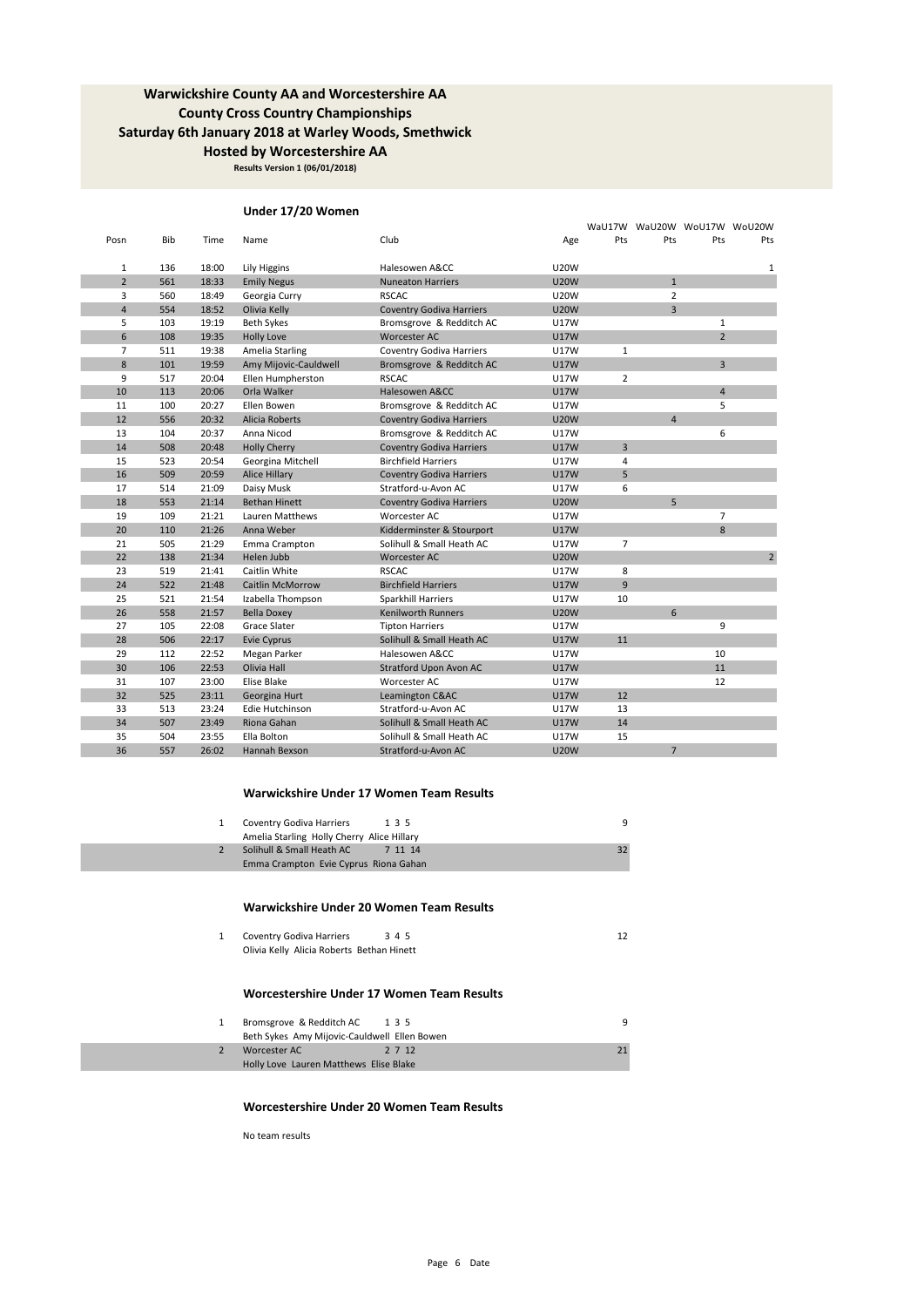**Results Version 1 (06/01/2018)**

## **Under 17/20 Men**

|                |            |                |                                 |                                                |                            |                | WaU17M WaU20M WoU17M WoU20M |                |                |
|----------------|------------|----------------|---------------------------------|------------------------------------------------|----------------------------|----------------|-----------------------------|----------------|----------------|
| Posn           | Bib        | Time           | Name                            | Club                                           | Age                        | Pts            | Pts                         | Pts            | Pts            |
|                |            |                |                                 |                                                |                            |                |                             |                |                |
| $\mathbf{1}$   | 148        | 19:23          | Connor Smith                    | Bromsgrove & Redditch AC                       | <b>U20M</b>                |                |                             |                | 1              |
| $\overline{2}$ | 125        | 19:37          | George Beardmore                | Worcester AC                                   | <b>U17M</b>                |                |                             | $\mathbf{1}$   |                |
| 3              | 471        | 19:54          | Miles Clisham                   | Coventry Godiva Harriers                       | U17M                       | $\mathbf{1}$   |                             |                |                |
| 4              | 144        | 19:59          | <b>Daniel Stock</b>             | <b>Worcester AC</b>                            | <b>U20M</b>                |                |                             |                | $\overline{2}$ |
| 5              | 539        | 19:59          | Louie Boot                      | Solihull & Small Heath AC                      | <b>U20M</b>                |                | $\mathbf{1}$                |                |                |
| 6              | 529        | 20:04          | Alex Jolly                      | <b>Coventry Godiva Harriers</b>                | <b>U20M</b>                |                | $\overline{2}$              |                |                |
| 7              | 477        | 20:25          | Keelan Hopewell                 | Solihull & Small Heath AC                      | U17M                       | $\overline{2}$ |                             |                |                |
| 8              | 541        | 20:34          | <b>Fergus Allison</b>           | Stratford-u-Avon AC                            | <b>U20M</b>                |                | 3                           |                |                |
| 9              | 536        | 20:40          | Kieran Chahal                   | Leamington C&AC                                | <b>U20M</b>                |                | 4                           |                |                |
| 10<br>11       | 145<br>140 | 20:42<br>20:59 | Lewis Sternkopf<br>Peter Dear   | Worcester AC<br>Halesowen A&CC                 | <b>U20M</b><br><b>U20M</b> |                |                             |                | 3<br>4         |
| 12             | 127        | 21:02          | <b>Jake Cavens</b>              | <b>Worcester AC</b>                            | U17M                       |                |                             | $\overline{2}$ |                |
| 13             | 139        | 21:04          | Kristian Bayley                 | Halesowen A&CC                                 | <b>U20M</b>                |                |                             |                | 5              |
| 14             | 530        | 21:05          | Alfie Meade                     | <b>Coventry Godiva Harriers</b>                | <b>U20M</b>                |                | 5                           |                |                |
| 15             | 546        | 21:08          | <b>Stanley Doxey</b>            | Kenilworth Runners                             | <b>U20M</b>                |                | 6                           |                |                |
| 16             | 146        | 21:09          | Jack Dickenson                  | <b>Worcester AC</b>                            | <b>U20M</b>                |                |                             |                | 6              |
| 17             | 128        | 21:11          | James Dale                      | Worcester AC                                   | <b>U17M</b>                |                |                             | 3              |                |
| 18             | 497        | 21:13          | Cian McKeaney                   | Leamington C&AC                                | <b>U17M</b>                | 3              |                             |                |                |
| 19             | 147        | 21:15          | Gareth Richardson               | Bromsgrove & Redditch AC                       | <b>U20M</b>                |                |                             |                | 7              |
| 20             | 549        | 21:15          | Reis Brooke                     | <b>Birchfield Harriers</b>                     | <b>U20M</b>                |                | $\overline{7}$              |                |                |
| 21             | 480        | 21:16          | Owain Jones                     | Stratford-u-Avon AC                            | U17M                       | 4              |                             |                |                |
| 22             | 537        | 21:28          | Dean Mawby                      | Leamington C&AC                                | <b>U20M</b>                |                | 8                           |                |                |
| 23             | 535        | 21:34          | Adam Walmsley                   | Coventry Godiva Harriers                       | <b>U20M</b>                |                | 9                           |                |                |
| 24             | 474        | 21:36          | Louis O'Brien                   | <b>Coventry Godiva Harriers</b>                | <b>U17M</b>                | 5              |                             |                |                |
| 25             | 547        | 21:38          | Alex Jones                      | <b>RSCAC</b>                                   | <b>U20M</b>                |                | 10                          |                |                |
| 26             | 491        | 21:41          | Michael Gayle                   | <b>Birchfield Harriers</b>                     | <b>U17M</b>                | 6              |                             |                |                |
| 27             | 498        | 21:54          | <b>Dominic Priest</b>           | Leamington C&AC                                | U17M                       | 7              |                             |                |                |
| 28             | 534        | 21:56          | <b>Thomas Robinson</b>          | <b>Coventry Godiva Harriers</b>                | <b>U20M</b>                |                | 11                          |                |                |
| 29             | 114        | 21:57          | Matthew Wilkinson               | Halesowen A&CC                                 | U17M                       |                |                             | 4              |                |
| 30             | 551        | 22:00          | <b>Joe Childs</b>               | Rugby&Northampton AC                           | <b>U20M</b>                |                | 12                          |                |                |
| 31             | 495        | 22:04          | Hugo Villalobos Finigan         | <b>Birchfield Harriers</b>                     | U17M                       | 8              |                             |                |                |
| 32             | 482        | 22:08          | Adam Houghton                   | Kenilworth Runners                             | <b>U17M</b>                | 9              |                             |                |                |
| 33             | 501        | 22:11          | Rhys James                      | Rugby&Northampton AC                           | U17M                       | 10             |                             |                |                |
| 34             | 499        | 22:12          | Adrian Kaczmarek                | Rugby&Northampton AC                           | <b>U17M</b>                | 11             |                             |                |                |
| 35             | 478        | 22:16          | George Semple                   | Massey Ferguson RC                             | U17M                       | 12             |                             |                |                |
| 36             | 473        | 22:20          | Thomas Keenan                   | <b>Coventry Godiva Harriers</b>                | U17M                       | 13             |                             |                |                |
| 37             | 130        | 22:26          | Dan Kimber                      | Kidderminster & Stourport                      | U17M                       |                |                             | 5              |                |
| 38             | 116        | 22:26          | Lewis Henry                     | Halesowen A&CC                                 | U17M                       |                |                             | 6              |                |
| 39             | 548        | 22:32          | <b>Tom Parkes</b>               | <b>RSCAC</b>                                   | <b>U20M</b>                |                | 13                          |                |                |
| 40             | 123        | 22:39          | Joe Hamilton                    | Bromsgrove & Redditch AC                       | <b>U17M</b>                |                |                             | $\overline{7}$ |                |
| 41             | 528        | 22:46          | <b>Edward Griffiths</b>         | Coventry Godiva Harriers                       | <b>U20M</b>                |                | 14                          |                |                |
| 42             | 500        | 22:47          | Cian Hutton                     | Rugby&Northampton AC                           | <b>U17M</b>                | 14             |                             |                |                |
| 43             | 552        | 22:52          | Finn Hutton                     | Rugby&Northampton AC                           | <b>U20M</b>                |                | 15                          | 8              |                |
| 44<br>45       | 131<br>533 | 22:52<br>22:58 | <b>Chris Telling</b>            | Kidderminster & Stourport                      | <b>U17M</b><br><b>U20M</b> |                | 16                          |                |                |
| 46             | 488        | 23:01          | Patrick Robinson<br>Zac Minchin | Coventry Godiva Harriers<br>Sparkhill Harriers | <b>U17M</b>                | 15             |                             |                |                |
| 47             | 543        | 23:11          | Seb Hopper                      | Stratford-u-Avon AC                            | <b>U20M</b>                |                | 17                          |                |                |
| 48             | 484        | 23:19          | Felix Lunn                      | Kenilworth Runners                             | U17M                       | 16             |                             |                |                |
| 49             | 118        | 23:36          | Adam Bodin                      | Dudley & Stourbridge                           | U17M                       |                |                             | 9              |                |
| 50             | 493        | 23:41          | Jared Malcolm-Roberts           | <b>Birchfield Harriers</b>                     | <b>U17M</b>                | 17             |                             |                |                |
| 51             | 470        | 23:46          | Lucas Bennett                   | Coventry Godiva Harriers                       | U17M                       | 18             |                             |                |                |
| 52             | 486        | 23:53          | Ben Horton                      | <b>RSCAC</b>                                   | <b>U17M</b>                | 19             |                             |                |                |
| 53             | 540        | 23:56          | Harry Fellows                   | Solihull & Small Heath AC                      | <b>U20M</b>                |                | 18                          |                |                |
| 54             | 475        | 24:11          | Oliver Sheehan                  | <b>Coventry Godiva Harriers</b>                | <b>U17M</b>                | 20             |                             |                |                |
| 55             | 141        | 24:14          | Keiran Walker                   | Halesowen A&CC                                 | <b>U20M</b>                |                |                             |                | 8              |
| 56             | 479        | 24:15          | Ben Jones                       | Stratford-u-Avon AC                            | <b>U17M</b>                | 21             |                             |                |                |
| 57             | 117        | 24:34          | <b>Dominic Price</b>            | Halesowen A&CC                                 | U17M                       |                |                             | 10             |                |
| 58             | 489        | 24:49          | Dylan Sudworth                  | Sparkhill Harriers                             | <b>U17M</b>                | 22             |                             |                |                |
| 59             | 129        | 24:56          | Josh Williams                   | Worcester AC                                   | U17M                       |                |                             | 11             |                |
| 60             | 545        | 25:06          | Ryan Baker                      | <b>Kenilworth Runners</b>                      | <b>U20M</b>                |                | 19                          |                |                |
| 61             | 476        | 25:07          | Solomon Tesfay                  | Coventry Godiva Harriers                       | U17M                       | 23             |                             |                |                |
| 62             | 485        | 26:11          | Oliver Lunn                     | Kenilworth Runners                             | <b>U17M</b>                | 24             |                             |                |                |
| 63             | 496        | 27:00          | Samuel Lubrano                  | Leamington C&AC                                | U17M                       | 25             |                             |                |                |
| 64             | 132        | 28:08          | Jason Smith                     | Kidderminster & Stourport                      | U17M                       |                |                             | 12             |                |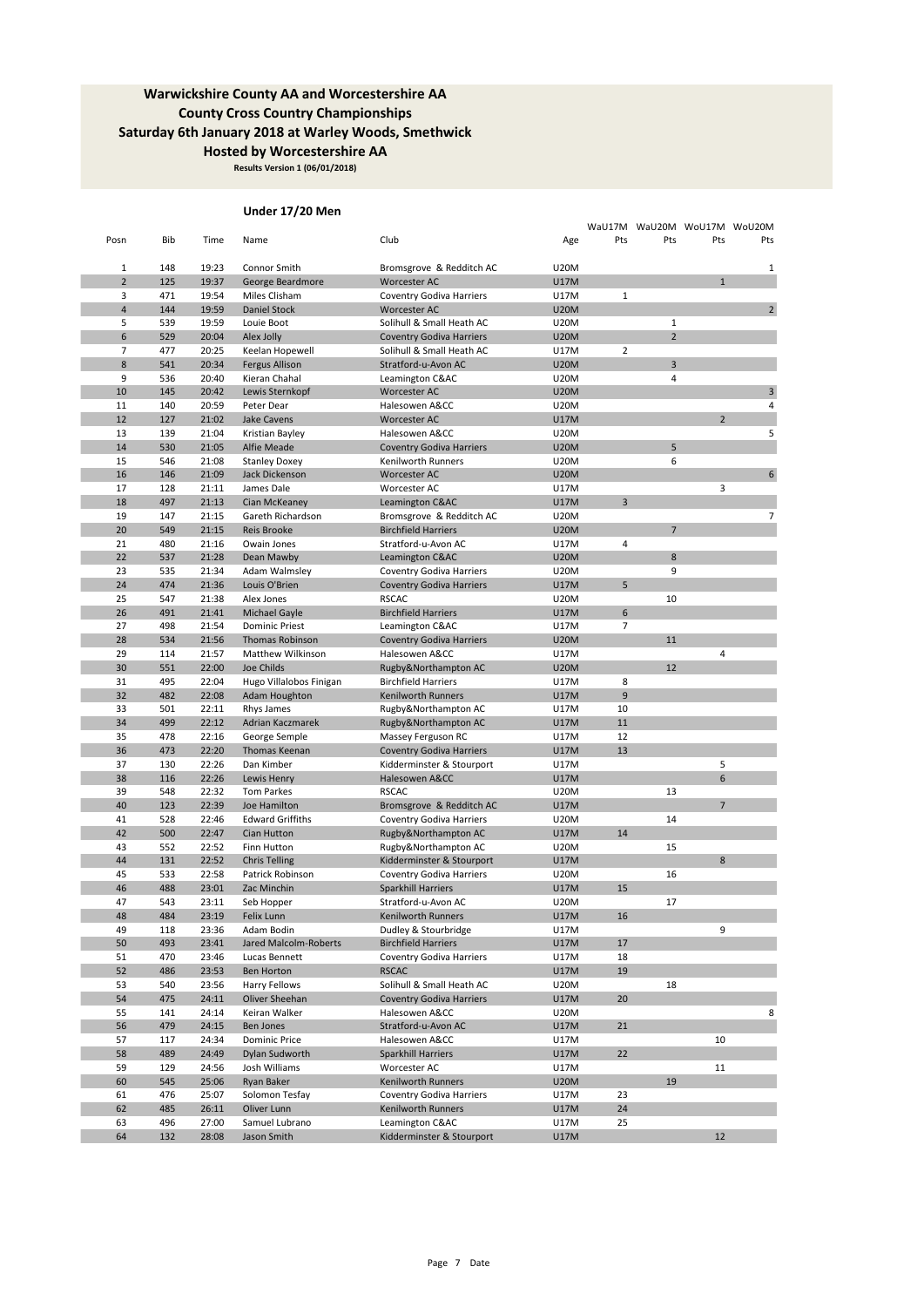**Hosted by Worcestershire AA**

**Results Version 1 (06/01/2018)**

### **Warwickshire Under 17 Men Team Results**

| Coventry Godiva Harriers 1 5 13                             |         | 19 |
|-------------------------------------------------------------|---------|----|
| Miles Clisham Louis O'Brien Thomas Keenan                   |         |    |
| <b>Birchfield Harriers</b>                                  | 6817    | 31 |
| Michael Gayle Hugo Villalobos Finigan Jared Malcolm-Roberts |         |    |
| Rugby&Northampton AC 10 11 14                               |         | 35 |
| Rhys James Adrian Kaczmarek Cian Hutton                     |         |    |
| Leamington C&AC                                             | 3 7 25  | 35 |
| Kenilworth Runners                                          | 9 16 24 | 49 |

#### **Warwickshire Under 20 Men Team Results**

| Coventry Godiva Harriers             | 259 |  |
|--------------------------------------|-----|--|
| Alex Jolly Alfie Meade Adam Walmsley |     |  |

### **Worcestershire Under 17 Men Team Results**

| 1 | Worcester AC                                | 1 2 3  | 6  |
|---|---------------------------------------------|--------|----|
|   | George Beardmore Jake Cavens James Dale     |        |    |
|   | Halesowen A&CC                              | 4 6 10 | 20 |
|   | Matthew Wilkinson Lewis Henry Dominic Price |        |    |
| 3 | Kidderminster & Stourport 5 8 12            |        | 25 |
|   | Dan Kimber Chris Telling Jason Smith        |        |    |

### **Worcestershire Under 20 Men Team Results**

| Worcester AC                                | 236 |  |  |  |  |
|---------------------------------------------|-----|--|--|--|--|
| Daniel Stock Lewis Sternkopf Jack Dickenson |     |  |  |  |  |
| Halesowen A&CC                              | 458 |  |  |  |  |
| Peter Dear Kristian Bayley Keiran Walker    |     |  |  |  |  |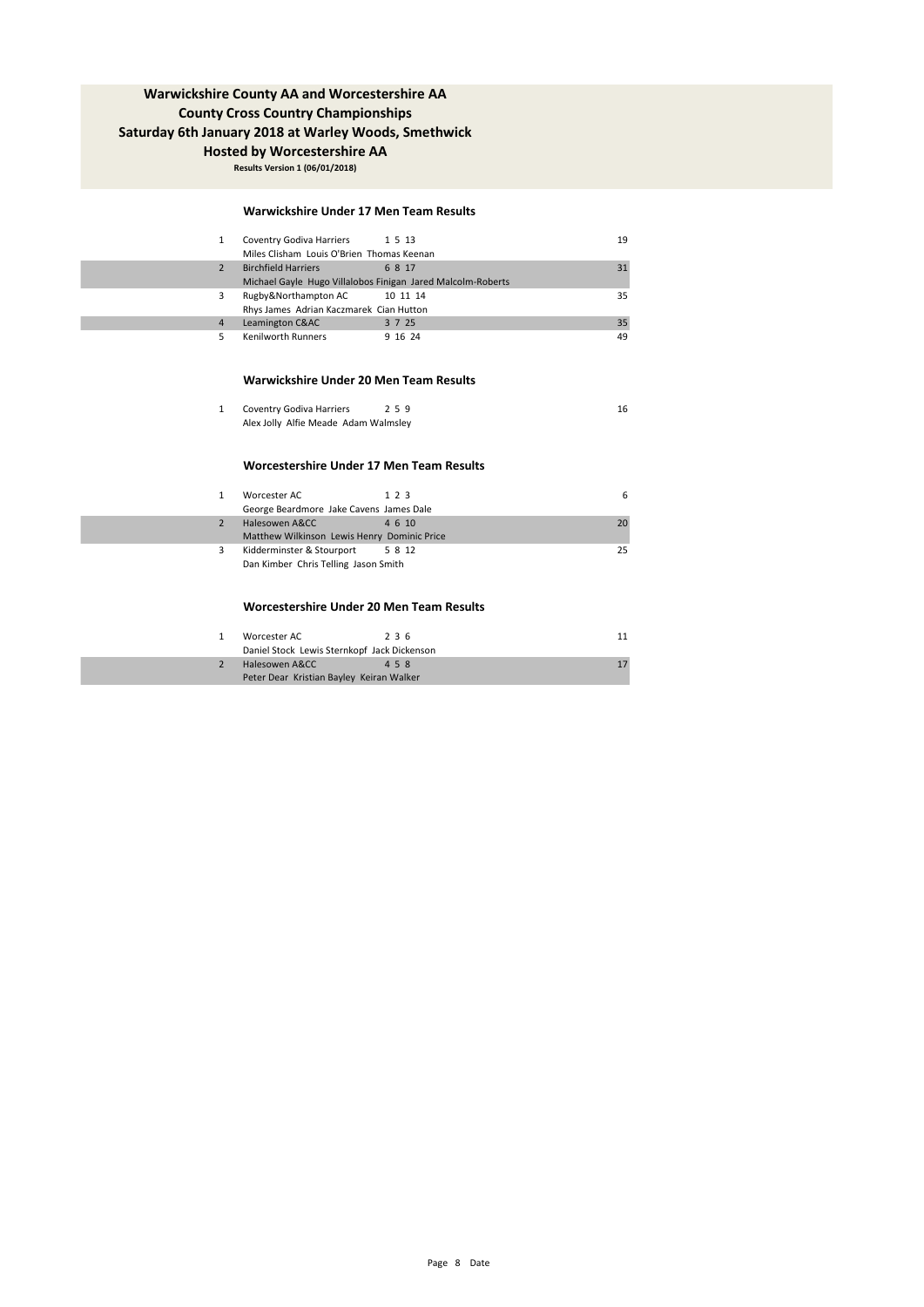**Results Version 1 (06/01/2018)**

### **Senior/Masters Women Note War Masters are O35, Worcs Masters are O40) Note - Warwicks Masters are O35, Worcs Masters are O40**

|                                |            |                |                                   |                                                     |                     |                |                |                |                | WaSenW WaMasW WoSenW WoMasW WoWTeam |
|--------------------------------|------------|----------------|-----------------------------------|-----------------------------------------------------|---------------------|----------------|----------------|----------------|----------------|-------------------------------------|
| Posn                           | Bib        | Time           | Name                              | Club                                                | Age                 | Pts            | Pts            | Pts            | Pts            | Pts                                 |
|                                | 216        | 21:23          | Chloe Richardson                  | <b>Birchfield Harriers</b>                          | SenW                |                |                | $\mathbf{1}$   |                | 1                                   |
| $\mathbf{1}$<br>$\overline{2}$ | 215        | 21:28          | <b>Bryony Gunn</b>                | <b>Birchfield Harriers</b>                          | SenW                |                |                | $\overline{2}$ |                | $\overline{\mathbf{c}}$             |
| 3                              | 177        | 22:00          | Molly Browne                      | <b>BRAT</b>                                         | SenW                |                |                | 3              |                | 3                                   |
| $\overline{\mathbf{4}}$        | 845        | 22:18          | Eleanor Fowler                    | <b>Nuneaton Harriers</b>                            | SenW                | $\mathbf{1}$   |                |                |                |                                     |
| 5                              | 848        | 22:25          | Polly Keen                        | <b>Nuneaton Harriers</b>                            | SenW                | $\overline{2}$ |                |                |                |                                     |
| 6                              | 865        | 22:43          | Nicola Sykes                      | <b>Bournville Harriers</b>                          | SenW                | 3              |                |                |                |                                     |
| $\overline{7}$                 | 167        | 23:04          | Sally Hogan                       | Bromsgrove & Redditch AC                            | SenW                |                |                | $\overline{4}$ |                | 4                                   |
| $\bf 8$                        | 831        | 23:08          | <b>Becky Tipping</b>              | <b>BRAT Club</b>                                    | SenW                | $\overline{4}$ |                |                |                |                                     |
| 9                              | 614        | 23:11          | Kelly Edwards                     | Leamington C&AC                                     | MasW                |                | $\mathbf{1}$   |                |                |                                     |
| 10                             | 206        | 23:25          | Sophie Booth                      | <b>BlackPear Joggers</b>                            | SenW                |                |                | 5              |                | 5                                   |
| 11                             | 850        | 23:43          | Helen Talbot                      | Nuneaton Harriers                                   | SenW                | 5              |                |                |                |                                     |
| 12                             | 806        | 24:00          | Kathryn Stuart                    | Sphinx AC                                           | SenW                | 6              |                |                |                |                                     |
| 13                             | 615        | 24:10          | Monica Williamson                 | Leamington C&AC                                     | MasW                |                | $\overline{2}$ |                |                |                                     |
| 14                             | 688        | 24:24          | Paula Gowing                      | Solihull & Small Heath AC                           | MasW                |                | $\overline{3}$ |                |                |                                     |
| 15                             | 178        | 24:25          | Eloise Lee                        | <b>BRAT</b>                                         | SenW                |                |                | 6              |                | 6                                   |
| 16                             | 165        | 24:32          | Tamara Freeman                    | Bromsgrove & Redditch AC                            | SenW                |                |                | $\overline{7}$ |                | $\overline{7}$                      |
| 17<br>18                       | 201        | 24:36          | Julia Bijl                        | <b>Warwick University</b>                           | SenW                | $\overline{7}$ |                | 8              |                | 8                                   |
| 19                             | 841        | 24:43<br>24:49 | Andrea Deathridge                 | <b>RSCAC</b>                                        | SenW                |                | 4              |                |                |                                     |
| 20                             | 616<br>847 | 24:51          | Jenny Jeeves<br>Katherine Hodgson | Leamington C&AC<br><b>Nuneaton Harriers</b>         | MasW<br>SenW        | $\bf 8$        |                |                |                |                                     |
| 21                             | 182        | 24:52          | Sarah Conway                      | <b>Birchfield Harriers</b>                          | SenW                |                |                | 9              |                | 9                                   |
| 22                             | 817        | 25:04          | Lauren Woodwiss                   | Leamington C&AC                                     | SenW                | $\overline{9}$ |                |                |                |                                     |
| 23                             | 173        | 25:07          | Chloe Pearson                     | Stourbridge RC                                      | SenW                |                |                | 10             |                | 10                                  |
| 24                             | 642        | 25:09          | Sarah Wheeler                     | Stratford-u-Avon AC                                 | MasW                |                | 5              |                |                |                                     |
| 25                             | 663        | 25:14          | Laura Pettifer                    | Kenilworth Runners                                  | MasW                |                | 6              |                |                |                                     |
| 26                             | 602        | 25:26          | Myshola Kirkham                   | <b>Coventry Godiva Harriers</b>                     | MasW                |                | $\overline{7}$ |                |                |                                     |
| 27                             | 210        | 25:28          | <b>Emily Seward</b>               | <b>BlackPear Joggers</b>                            | <b>WM40</b>         |                |                |                | $\mathbf 1$    | 11                                  |
| 28                             | 866        | 25:30          | Clare Third                       | <b>Bournville Harriers</b>                          | SenW                | 10             |                |                |                |                                     |
| 29                             | 825        | 25:32          | Sophie Dearn                      | <b>BRAT Club</b>                                    | SenW                | 11             |                |                |                |                                     |
| 30                             | 816        | 25:33          | Megan McDonald                    | Leamington C&AC                                     | SenW                | 12             |                |                |                |                                     |
| 31                             | 668        | 25:34          | Jane Bartholomew                  | Sparkhill Harriers                                  | MasW                |                | 8              |                |                |                                     |
| 32                             | 624        | 25:40          | Sarah Hinksman                    | <b>BRAT Club</b>                                    | MasW                |                | $\overline{9}$ |                |                |                                     |
| 33                             | 208        | 25:47          | Megan Judge                       | <b>BlackPear Joggers</b>                            | SenW                |                |                | 11             |                | 12                                  |
| 34                             | 680        | 25:52          | Marianne Hensman                  | <b>Bournville Harriers</b>                          | MasW                |                | 10             |                |                |                                     |
| 35                             | 689        | 26:00          | Sharon McGarry                    | Solihull & Small Heath AC                           | MasW                |                | 11             |                |                |                                     |
| 36                             | 627        | 26:08          | Helen Pike                        | <b>BRAT Club</b>                                    | MasW                |                | 12             |                |                |                                     |
| 37                             | 171        | 26:20          | Grace Allen                       | Stourbridge RC                                      | SenW                |                |                | 12             |                | 13                                  |
| 38                             | 801        | 26:32          | Penny Oliver                      | <b>Coventry Godiva Harriers</b>                     | SenW                | 13             |                |                |                |                                     |
| 39<br>40                       | 683<br>211 | 26:33<br>26:36 | Lorna Al-Ani<br>Victoria Watkins  | <b>Bournville Harriers</b><br>BlackPear Joggers (G) | MasW<br>SenW        |                | 13             | 13             |                | 14                                  |
| 41                             | 175        | 26:37          | Phoebe Packham                    | Stourbridge RC                                      | SenW                |                |                | 14             |                | 15                                  |
| 42                             | 631        | 26:38          | Emma Bexson                       | Stratford-u-Avon AC                                 | MasW                |                | 14             |                |                |                                     |
| 43                             | 660        | 26:39          | Stef Lunn                         | Kenilworth Runners                                  | MasW                |                | 15             |                |                |                                     |
| 44                             | 661        | 26:45          | Rachel Miller                     | Kenilworth Runners                                  | MasW                |                | 16             |                |                |                                     |
| 45                             | 611        | 26:50          | Saffia Del Torre                  | Leamington C&AC                                     | MasW                |                | 17             |                |                |                                     |
| 46                             | 820        | 26:52          | Courtney Thornberry               | Leamington C&AC                                     | SenW                | 14             |                |                |                |                                     |
| 47                             | 600        | 26:54          | Penelope Barber                   | <b>Tipton Harriers</b>                              | MasW                |                | 18             |                |                |                                     |
| 48                             | 630        | 26:55          | <b>Alison Bagnall</b>             | Stratford-u-Avon AC                                 | MasW                |                | 19             |                |                |                                     |
| 49                             | 839        | 26:57          | Melissa Kennedy                   | Kenilworth Runners                                  | SenW                | 15             |                |                |                |                                     |
| 50                             | 176        | 26:57          | Lara Pentreath                    | Stourbridge RC                                      | SenW                |                |                | 15             |                | 16                                  |
| 51                             | 654        | 26:58          | Kelly Burnett-Nicholl             | Kenilworth Runners                                  | MasW                |                | 20             |                |                |                                     |
| 52                             | 678        | 27:00          | Laura Gale                        | <b>Bournville Harriers</b>                          | MasW                |                | 21             |                |                |                                     |
| 53                             | 658        | 27:01          | Jane Kidd                         | Kenilworth Runners                                  | MasW                |                | 22             |                |                |                                     |
| 54                             | 643        | <b>DQ</b>      | Caroline Coward                   | Leamington C&AC                                     | MasW                | 0              |                |                |                |                                     |
| 55                             | 200        | 27:10          | Laura Leslie                      | <b>Bournville Harriers</b>                          | SenW                |                |                | 16             |                | 17                                  |
| 56                             | 160        | 27:16          | Kerri James                       | Halesowen A&CC                                      | <b>WM40</b>         |                |                |                | $\overline{2}$ | 18                                  |
| 57                             | 670        | 27:17          | Vicki Bone<br>Jane Phillips       | Sparkhill Harriers<br>Kenilworth Runners            | MasW                |                | 23             |                |                |                                     |
| 58<br>59                       | 665<br>158 | 27:22<br>27:22 | Sally Spencer                     | Halesowen A&CC                                      | MasW<br><b>WM50</b> |                | 24             |                | 3              | 19                                  |
| 60                             | 628        | 27:33          | Lisa Tindle                       | <b>BRAT Club</b>                                    | MasW                |                | 25             |                |                |                                     |
| 61                             | 154        | 27:36          | Melanie Hepke                     | Halesowen A&CC                                      | <b>WM40</b>         |                |                |                | 4              | 20                                  |
| 62                             | 840        | 27:42          | Rachel Kerr                       | Kenilworth Runners                                  | SenW                | 16             |                |                |                |                                     |
| 63                             | 629        | 27:44          | <b>Emily Adams</b>                | Stratford-u-Avon AC                                 | MasW                |                | 26             |                |                |                                     |
| 64                             | 621        | 27:45          | Eve Walpole                       | Leamington C&AC                                     | MasW                |                | 27             |                |                |                                     |
| 65                             | 199        | 27:46          | Lucy Cambridge                    | Wolverhampton & Bilston AC                          | <b>WM40</b>         |                |                |                | 5              | 21                                  |
| 66                             | 843        | 27:55          | Rachel Thebridge                  | <b>RSCAC</b>                                        | SenW                | 17             |                |                |                |                                     |
| 67                             | 864        | 27:56          | Rhian Littlewood                  | <b>Bournville Harriers</b>                          | SenW                | 18             |                |                |                |                                     |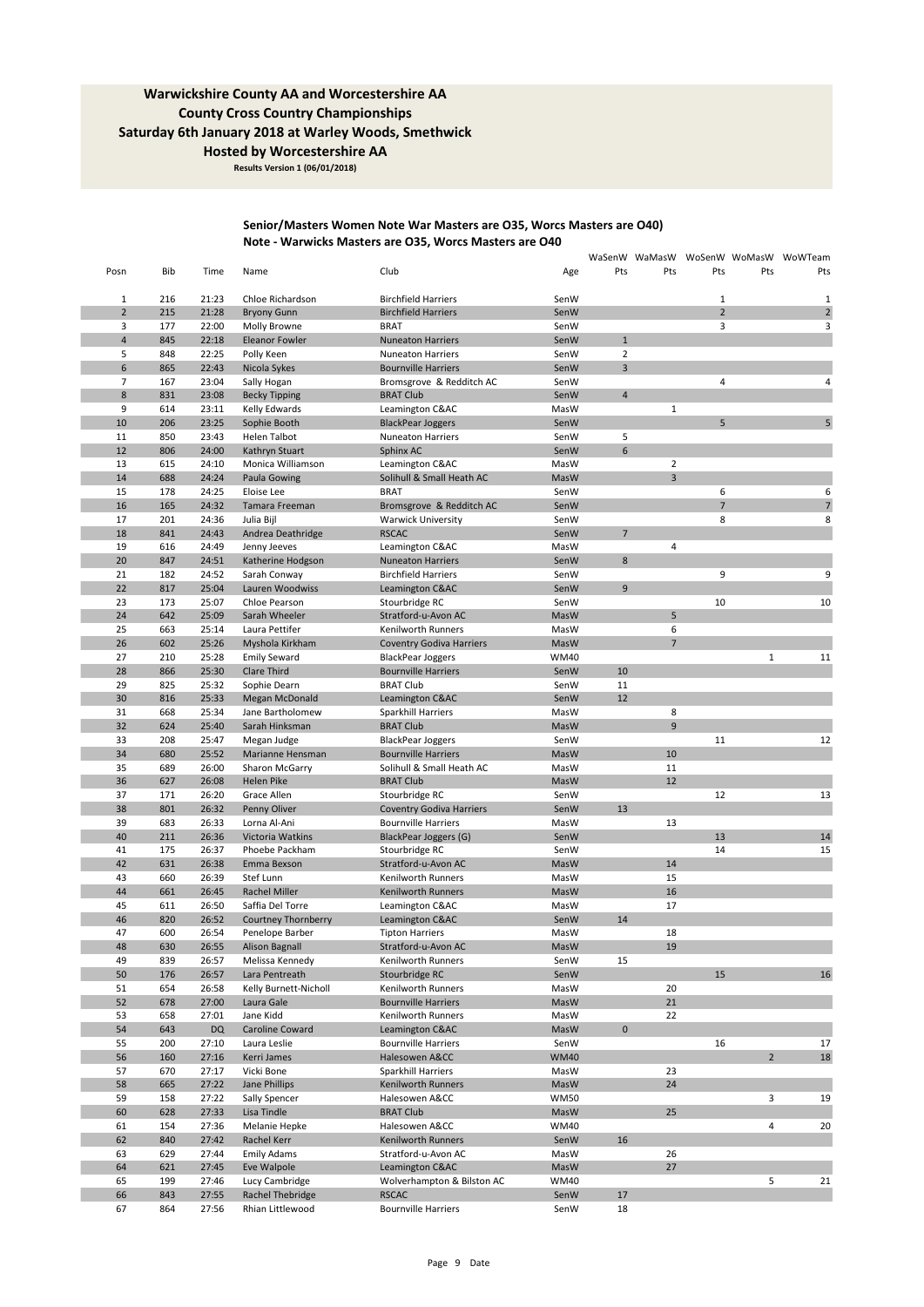| 68  | 818 | 28:03 | Shamira Naidu-Young       | Leamington C&AC            | SenW        | 19 |    |    |                |    |
|-----|-----|-------|---------------------------|----------------------------|-------------|----|----|----|----------------|----|
| 69  | 675 | 28:10 | Nicola Ross               | <b>Birchfield Harriers</b> | MasW        |    | 28 |    |                |    |
| 70  | 687 | 28:19 | Rebecca Freeman           | Solihull & Small Heath AC  | MasW        |    | 29 |    |                |    |
| 71  | 649 | 28:22 | Cath Fenn                 | Northbrook AC              | MasW        |    | 30 |    |                |    |
|     |     |       |                           |                            |             |    |    |    |                |    |
| 72  | 639 | 28:27 | Emma Robinson             | Stratford-u-Avon AC        | MasW        |    | 31 |    |                |    |
| 73  | 157 | 28:30 | Julie Dale                | Halesowen A&CC             | <b>WM40</b> |    |    |    | 6              | 22 |
| 74  | 676 | 28:31 | Val Carter                | <b>Birchfield Harriers</b> | MasW        |    | 32 |    |                |    |
|     |     |       |                           |                            |             |    |    |    |                |    |
| 75  | 644 | 28:33 | Amy Burdis                | Northbrook AC              | MasW        |    | 33 |    |                |    |
| 76  | 671 | 28:41 | <b>Emma Donnelly</b>      | Sparkhill Harriers         | MasW        |    | 34 |    |                |    |
| 77  | 187 | 28:42 | Rachael Alexander         | Worcester AC               | SenW        |    |    | 17 |                | 23 |
| 78  | 213 | 28:42 | Lindsey Goodrum           | <b>BlackPear Joggers</b>   | SenW        |    |    | 18 |                | 24 |
|     |     |       |                           |                            |             |    |    |    |                |    |
| 79  | 833 | 28:45 | Cadie Hibberd             | Stratford-u-Avon AC        | SenW        | 20 |    |    |                |    |
| 80  | 209 | 28:49 | Rebecca Terry             | <b>BlackPear Joggers</b>   | <b>WM40</b> |    |    |    | $\overline{7}$ | 25 |
| 81  | 161 | 28:57 | Simone Jones              | Halesowen A&CC             | SenW        |    |    | 19 |                | 26 |
| 82  | 804 | 28:57 | Laura Pibworth-Dolinski   |                            | SenW        | 21 |    |    |                |    |
|     |     |       |                           | Sphinx AC                  |             |    |    |    |                |    |
| 83  | 681 | 29:01 | Linda Howell              | <b>Bournville Harriers</b> | MasW        |    | 35 |    |                |    |
| 84  | 854 | 29:02 | <b>Clare Hinton</b>       | Spa Striders               | SenW        | 22 |    |    |                |    |
| 85  | 170 | 29:07 | Sarah Richardson          | Bromsgrove & Redditch AC   | <b>WM50</b> |    |    |    | 8              | 27 |
|     |     |       |                           |                            |             |    |    |    |                |    |
| 86  | 686 | 29:09 | <b>Heather Fooks</b>      | Solihull & Small Heath AC  | MasW        |    | 36 |    |                |    |
| 87  | 673 | 29:10 | Pauline Hygate            | Sparkhill Harriers         | MasW        |    | 37 |    |                |    |
| 88  | 207 | 29:12 | Lorraine Griffiths        | <b>BlackPear Joggers</b>   | <b>WM40</b> |    |    |    | 9              | 28 |
| 89  | 196 | 29:17 | Sarah Clinton             | <b>Warley Woods Pacers</b> | SenW        |    |    | 20 |                | 29 |
|     |     |       |                           |                            |             |    |    |    |                |    |
| 90  | 162 | 29:29 | Samantha Love             | Halesowen A&CC             | SenW        |    |    | 21 |                | 30 |
| 91  | 669 | 29:34 | Liz Blake                 | Sparkhill Harriers         | MasW        |    | 38 |    |                |    |
| 92  | 623 | 29:37 | Rachel Brown              | <b>BRAT Club</b>           | MasW        |    | 39 |    |                |    |
|     |     |       |                           |                            |             |    |    |    |                |    |
| 93  | 153 | 29:39 | Ellen Ambrose             | Halesowen A&CC             | <b>WM50</b> |    |    |    | 10             | 31 |
| 94  | 605 | 29:40 | Susan Gough               | Sphinx AC                  | MasW        |    | 40 |    |                |    |
| 95  | 827 | 29:41 | Claire Keene              | <b>BRAT Club</b>           | SenW        | 23 |    |    |                |    |
| 96  |     | 29:41 |                           |                            |             |    | 41 |    |                |    |
|     | 657 |       | Linda Fullaway            | Kenilworth Runners         | MasW        |    |    |    |                |    |
| 97  | 868 | 29:48 | Joanna Fellowes           | Solihull & Small Heath AC  | SenW        | 24 |    |    |                |    |
| 98  | 613 | 30:05 | Laura Gould               | Leamington C&AC            | MasW        |    | 42 |    |                |    |
| 99  | 634 | 30:15 | Suzi Graham               | Stratford-u-Avon AC        | MasW        |    | 43 |    |                |    |
|     |     |       |                           |                            |             |    |    |    |                |    |
| 100 | 811 | 30:16 | Kerry Allen               | Kings Heath Running Club   | SenW        | 25 |    |    |                |    |
| 101 | 159 | 30:16 | Eilish James              | Halesowen A&CC             | SenW        |    |    | 22 |                | 32 |
| 102 | 633 | 30:19 | Karen Cookes              | Stratford-u-Avon AC        | MasW        |    | 44 |    |                |    |
|     |     |       |                           |                            |             |    |    |    |                |    |
| 103 | 842 | 30:22 | Georgia Delaney           | <b>RSCAC</b>               | SenW        | 26 |    |    |                |    |
| 104 | 679 | 30:30 | Jude Glynn                | <b>Bournville Harriers</b> | MasW        |    | 45 |    |                |    |
| 105 | 836 | 30:41 | Rachel Armstrong          | Kenilworth Runners         | SenW        | 27 |    |    |                |    |
| 106 | 655 | 30:43 | Sophie Cookson            | Kenilworth Runners         | MasW        |    | 46 |    |                |    |
|     |     |       |                           |                            |             |    |    |    |                |    |
| 107 | 180 | 30:44 | Louise Beasley            | <b>BRAT</b>                | SenW        |    |    | 23 |                | 33 |
| 108 | 188 | 30:44 | <b>Emily Gwinnell</b>     | <b>Worcester AC</b>        | SenW        |    |    | 24 |                | 34 |
| 109 | 214 | 30:45 | Jessica Hathaway          | <b>BlackPear Joggers</b>   | <b>WM40</b> |    |    |    | 11             | 35 |
| 110 |     |       |                           |                            |             | 28 |    |    |                |    |
|     | 856 | 30:50 | Amanda Wiggins            | Spa Striders               | SenW        |    |    |    |                |    |
| 111 | 805 | 30:52 | Lisa Abbott               | Sphinx AC                  | SenW        | 29 |    |    |                |    |
| 112 | 684 | 31:01 | Pauline Wright            | <b>Bournville Harriers</b> | MasW        |    | 47 |    |                |    |
| 113 | 855 | 31:10 | Lorraine Parsons          | Spa Striders               | SenW        | 30 |    |    |                |    |
|     |     |       |                           |                            |             |    |    |    |                |    |
| 114 | 832 | 31:14 | Sarah Wallis              | <b>BRAT Club</b>           | SenW        | 31 |    |    |                |    |
| 115 | 838 | 31:18 | Claire Dyer               | Kenilworth Runners         | SenW        | 32 |    |    |                |    |
| 116 | 653 | 31:22 | <b>Elisse Breugelmans</b> | <b>Kenilworth Runners</b>  | MasW        |    | 48 |    |                |    |
| 117 | 646 | 31:26 |                           | Northbrook AC              | MasW        |    | 49 |    |                |    |
|     |     |       | Claudie Combelas          |                            |             |    |    |    |                |    |
| 118 | 692 | 31:33 | Alison Fergusson          | <b>Centurion RC</b>        | MasW        |    | 50 |    |                |    |
| 119 | 179 | 31:42 | Sophie Dalley             | <b>BRAT</b>                | SenW        |    |    | 25 |                | 36 |
| 120 | 198 | 31:49 | Martina Voisey            | <b>Warley Woods Pacers</b> | <b>WM40</b> |    |    |    | 12             | 37 |
|     |     |       |                           |                            |             |    |    |    |                |    |
| 121 | 607 | 31:51 | Rachael Allen             | Sphinx AC                  | MasW        |    | 51 |    |                |    |
| 122 | 194 | 31:58 | Nicky Millard             | <b>Warley Woods Pacers</b> | <b>WM40</b> |    |    |    | 13             | 38 |
| 123 | 617 | 32:00 | Carol Blower              | Leamington C&AC            | MasW        |    | 52 |    |                |    |
| 124 | 857 | 32:03 | Jenny Price               | Sparkhill Harriers         | SenW        | 33 |    |    |                |    |
|     |     |       |                           |                            |             |    |    |    |                |    |
| 125 | 618 | 32:06 | Tara Fagge                | Leamington C&AC            | MasW        |    | 53 |    |                |    |
| 126 | 168 | 32:37 | <b>Dagmar Prinzing</b>    | Bromsgrove & Redditch AC   | <b>WM50</b> |    |    |    | 14             | 39 |
| 127 | 637 | 32:39 | Rebecca Pridham           | Stratford-u-Avon AC        | MasW        |    | 54 |    |                |    |
| 128 | 183 | 32:42 | Gillian Jubb              | Worcester AC               | <b>WM50</b> |    |    |    | 15             | 40 |
|     |     |       |                           |                            |             |    |    |    |                |    |
| 129 | 151 | 32:57 | Stephanie Adams           | Halesowen A&CC             | SenW        |    |    | 26 |                | 41 |
| 130 | 155 | 33:01 | <b>Emma Higgins</b>       | Halesowen A&CC             | <b>WM40</b> |    |    |    | 16             | 42 |
| 131 | 846 | 33:07 | Melanie Hill              | Nuneaton Harriers          | SenW        | 34 |    |    |                |    |
| 132 | 164 | 33:10 | Jane Anderson             | Bromsgrove & Redditch AC   | <b>WM50</b> |    |    |    | 17             | 43 |
|     |     |       |                           |                            |             |    |    |    |                |    |
| 133 | 606 | 33:17 | Helen King                | Sphinx AC                  | MasW        |    | 55 |    |                |    |
| 134 | 829 | 33:19 | Hannah Ludford            | <b>BRAT Club</b>           | SenW        | 35 |    |    |                |    |
| 135 | 152 | 33:29 | Anna Cosimetti            | Halesowen A&CC             | <b>WM40</b> |    |    |    | 18             | 44 |
|     |     |       |                           |                            |             |    | 56 |    |                |    |
| 136 | 682 | 33:32 | Nicola Tautscher          | <b>Bournville Harriers</b> | MasW        |    |    |    |                |    |
| 137 | 626 | 33:42 | Ira Phedon                | <b>BRAT Club</b>           | MasW        |    | 57 |    |                |    |
| 138 | 625 | 33:45 | Catherine McNicholl       | <b>BRAT Club</b>           | MasW        |    | 58 |    |                |    |
| 139 | 647 | 33:47 | Julie Cozens              | Northbrook AC              | MasW        |    | 59 |    |                |    |
|     |     |       |                           |                            |             |    |    |    |                |    |
| 140 | 197 | 34:00 | Helen Philbin             | <b>Warley Woods Pacers</b> | SenW        |    |    | 27 |                | 45 |
| 141 | 193 | 34:08 | Cardella Curley           | <b>Warley Woods Pacers</b> | <b>WM40</b> |    |    |    | 19             | 46 |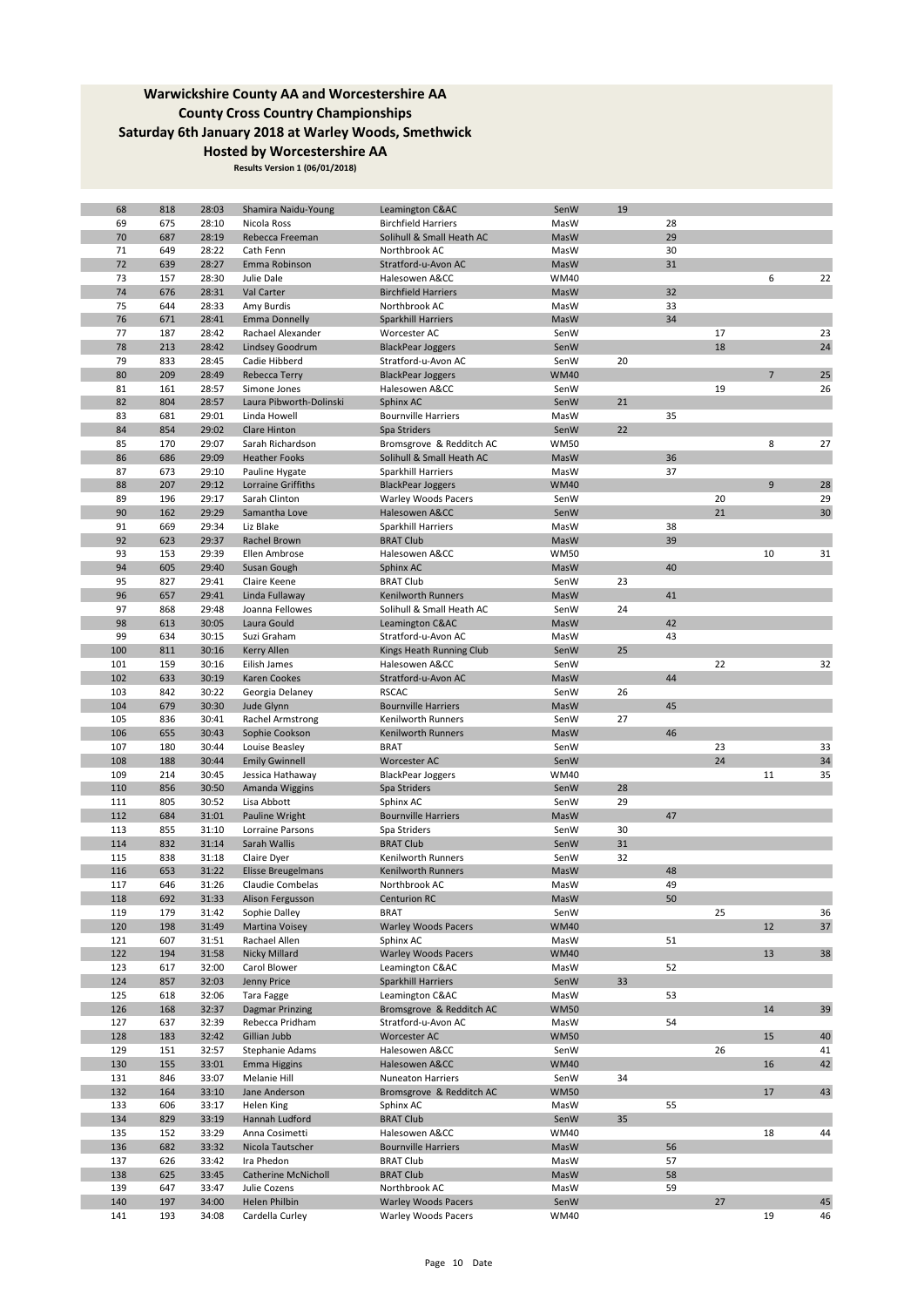| 142 | 835 | 34:09 | Sarah Vernon              | Stratford-u-Avon AC        | SenW        | 36 |    |    |    |    |
|-----|-----|-------|---------------------------|----------------------------|-------------|----|----|----|----|----|
| 143 | 674 | 34:17 | Manisha Parmar            | Sparkhill Harriers         | MasW        |    | 60 |    |    |    |
| 144 | 640 | 34:19 | Kate Sergent              | Stratford-u-Avon AC        | MasW        |    | 61 |    |    |    |
| 145 | 204 | 34:20 | Wendy Cole                | <b>BlackPear Joggers</b>   | <b>WM40</b> |    |    |    | 20 | 47 |
| 146 | 184 | 34:21 | <b>Margaret Crosswell</b> | Worcester AC               | <b>WM70</b> |    |    |    | 21 | 48 |
| 147 | 619 | 34:25 | Louise Marsh              | Leamington C&AC            | MasW        |    | 62 |    |    |    |
| 148 | 695 | 34:29 | Maxine Bradbury           | <b>Centurion RC</b>        | MasW        |    | 63 |    |    |    |
| 149 | 192 | 34:34 | Claire MacCorrie          | <b>Warley Woods Pacers</b> | <b>WM50</b> |    |    |    | 22 | 49 |
| 150 | 150 | 34:38 | <b>Helen Attwood</b>      | Halesowen A&CC             | <b>WM40</b> |    |    |    | 23 | 50 |
| 151 | 672 | 34:46 | Margaret Ehrenberg        | Sparkhill Harriers         | MasW        |    | 64 |    |    |    |
| 152 | 636 | 34:59 | Jan McLure                | Stratford-u-Avon AC        | MasW        |    | 65 |    |    |    |
| 153 | 824 | 35:00 | Katie Bowyer              | <b>BRAT Club</b>           | SenW        | 37 |    |    |    |    |
| 154 | 837 | 35:04 | Susie Blackwell           | Kenilworth Runners         | SenW        | 38 |    |    |    |    |
| 155 | 274 | 35:13 | Julie Caseley             | Malvern Joggers            | <b>WM50</b> |    |    |    | 24 | 51 |
| 156 | 205 | 35:20 | Catherine Kelly           | <b>BlackPear Joggers</b>   | SenW        |    |    | 28 |    | 52 |
| 157 | 810 | 35:26 | Barbara Partridge         | Kings Heath Running Club   | SenW        | 39 |    |    |    |    |
| 158 | 696 | 35:37 | Natalie Dellar            | Stourbridge RC             | MasW        |    | 66 |    |    |    |
| 159 | 156 | 35:50 | Sue Crinnian              | Halesowen A&CC             | <b>WM50</b> |    |    |    | 25 | 53 |
| 160 | 638 | 36:25 | Nic Reynolds              | Stratford-u-Avon AC        | MasW        |    | 67 |    |    |    |
| 161 | 685 | 36:35 | Anna McManus              | <b>Bournville Harriers</b> | MasW        |    | 68 |    |    |    |
| 162 | 202 | 36:42 | Caryl Gibson              | Cobra RC                   | <b>WM50</b> |    |    |    | 26 | 54 |
| 163 | 609 | 36:48 | Casey Leaver              | Massey Ferguson RC         | MasW        |    | 69 |    |    |    |
| 164 | 645 | 37:02 | Sue Clarke                | Northbrook AC              | MasW        |    | 70 |    |    |    |
| 165 | 693 | 37:14 | Clare Colquhoun           | Centurion RC               | MasW        |    | 71 |    |    |    |
| 166 | 608 | 37:56 | Jackie Stuart             | Sphinx AC                  | MasW        |    | 72 |    |    |    |
| 167 | 870 | 37:59 | Melissa Carter            | Centurion RC               | SenW        | 40 |    |    |    |    |
| 168 | 667 | 38:21 | Kate Wilson               | <b>Kenilworth Runners</b>  | MasW        |    | 73 |    |    |    |
| 169 | 871 | 38:42 | Samantha Horsfall         | Centurion RC               | SenW        | 41 |    |    |    |    |
| 170 | 803 | 38:57 | Victoria Hand             | Sphinx AC                  | SenW        | 42 |    |    |    |    |
| 171 | 641 | 40:52 | Gemma Smith               | Stratford-u-Avon AC        | MasW        |    | 74 |    |    |    |
| 172 | 651 | 40:55 | <b>Helen Baker</b>        | <b>Kenilworth Runners</b>  | MasW        |    | 75 |    |    |    |
| 173 | 813 | 41:09 | Angharad Bullward         | Kings Heath Running Club   | SenW        | 43 |    |    |    |    |
| 174 | 809 | 42:05 | <b>Helen Brookes</b>      | Kings Heath Running Club   | SenW        | 44 |    |    |    |    |
| 175 | 195 | 42:52 | Sally Cotteril            | <b>Warley Woods Pacers</b> | <b>WM50</b> |    |    |    | 27 | 55 |
|     |     |       |                           |                            |             |    |    |    |    |    |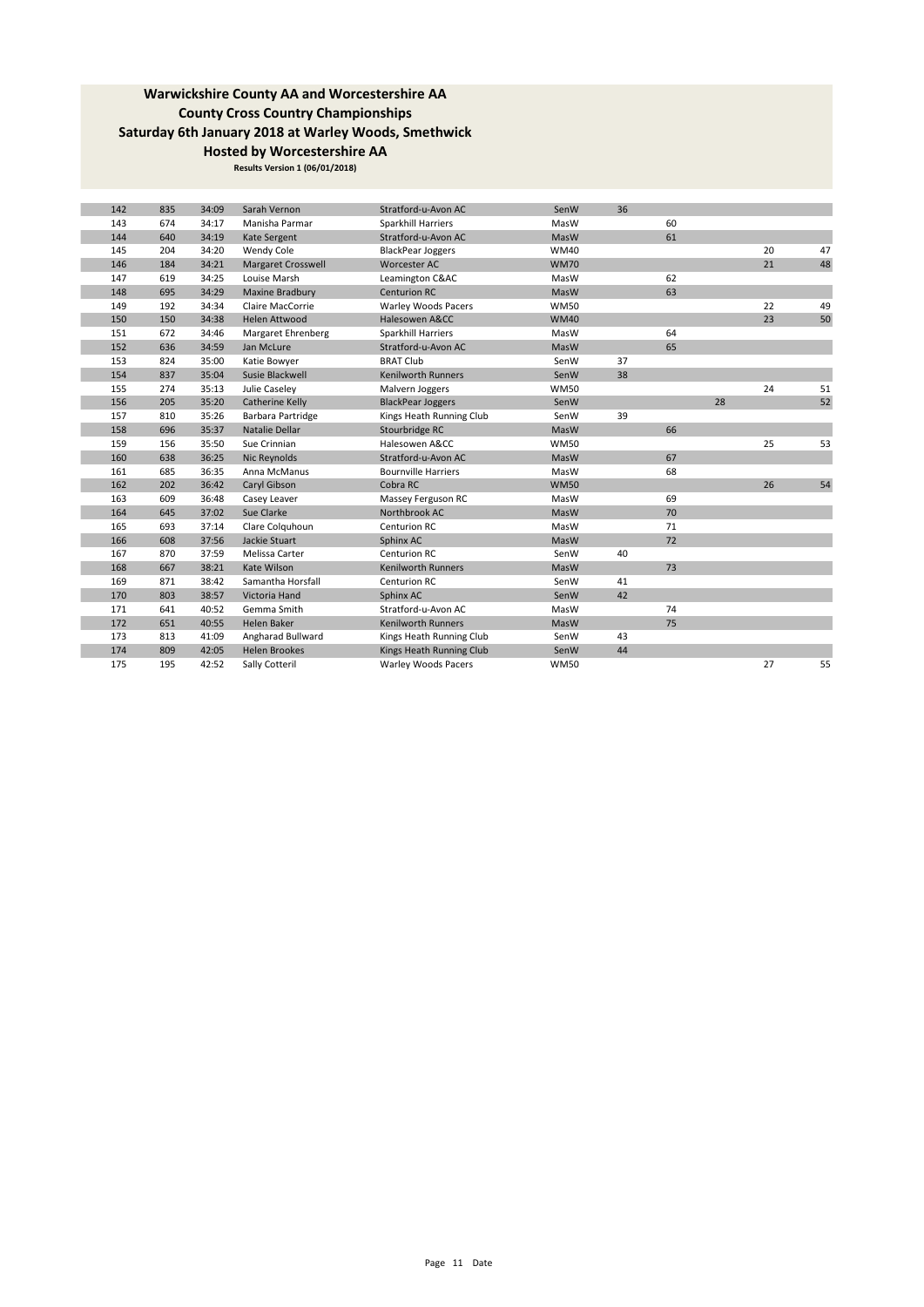**Results Version 1 (06/01/2018)**

#### **Warwickshire Senior Women Team Results**

| 1              | <b>Nuneaton Harriers</b>                           | 1 2 5    | 8   |
|----------------|----------------------------------------------------|----------|-----|
|                | Eleanor Fowler Polly Keen Helen Talbot             |          |     |
| $\overline{2}$ | <b>Bournville Harriers</b>                         | 3 10 18  | 31  |
|                | Nicola Sykes Clare Third Rhian Littlewood          |          |     |
| 3              | Leamington C&AC                                    | 9 12 14  | 35  |
|                | Lauren Woodwiss Megan McDonald Courtney Thornberry |          |     |
| 4              | <b>BRAT Club</b>                                   | 4 11 23  | 38  |
| 5              | <b>RSCAC</b>                                       | 7 17 26  | 50  |
| 6              | Sphinx AC                                          | 6 21 29  | 56  |
| 7              | <b>Kenilworth Runners</b>                          | 15 16 27 | 58  |
| 8              | Spa Striders                                       | 22 28 30 | 80  |
| 9              | Kings Heath Running Club                           | 25 39 43 | 107 |

#### **Warwickshire Masters Women Team Results**

| $\mathbf{1}$   | Leamington C&AC                              | 1 2 4    | 7   |
|----------------|----------------------------------------------|----------|-----|
|                | Kelly Edwards Monica Williamson Jenny Jeeves |          |     |
| $\overline{2}$ | <b>Kenilworth Runners</b>                    | 6 15 16  | 37  |
|                | Laura Pettifer Stef Lunn Rachel Miller       |          |     |
| $\mathbf{R}$   | Stratford-u-Avon AC                          | 5 14 19  | 38  |
|                | Sarah Wheeler Emma Bexson Alison Bagnall     |          |     |
| 4              | Solihull & Small Heath AC                    | 3 11 29  | 43  |
| 5              | <b>Bournville Harriers</b>                   | 10 13 21 | 44  |
| 6              | <b>BRAT Club</b>                             | 9 12 25  | 46  |
|                | Sparkhill Harriers                           | 8 23 34  | 65  |
| 8              | Northbrook AC                                | 30 33 49 | 112 |
| 9              | Sphinx AC                                    | 40 51 55 | 146 |
| 10             | <b>Centurion RC</b>                          | 50 63 71 | 184 |
|                |                                              |          |     |

### **Worcestershire Sen/Mas Womens Team Team Results**

| 1              | <b>Birchfield Harriers</b><br>Chloe Richardson Bryony Gunn Sarah Conway | 129      | 12  |
|----------------|-------------------------------------------------------------------------|----------|-----|
| $\overline{2}$ | <b>BlackPear Joggers</b><br>Sophie Booth Emily Seward Megan Judge       | 5 11 12  | 28  |
| 3              | Stourbridge RC<br>Chloe Pearson Grace Allen Phoebe Packham              | 10 13 15 | 38  |
| 4              | Bromsgrove & Redditch AC                                                | 4 7 27   | 38  |
| 5              | <b>BRAT</b>                                                             | 3 6 33   | 42  |
| 6              | Halesowen A&CC                                                          | 18 19 20 | 57  |
|                | Worcester AC                                                            | 23 34 40 | 97  |
| 8              | <b>Warley Woods Pacers</b>                                              | 29 37 38 | 104 |
|                |                                                                         |          |     |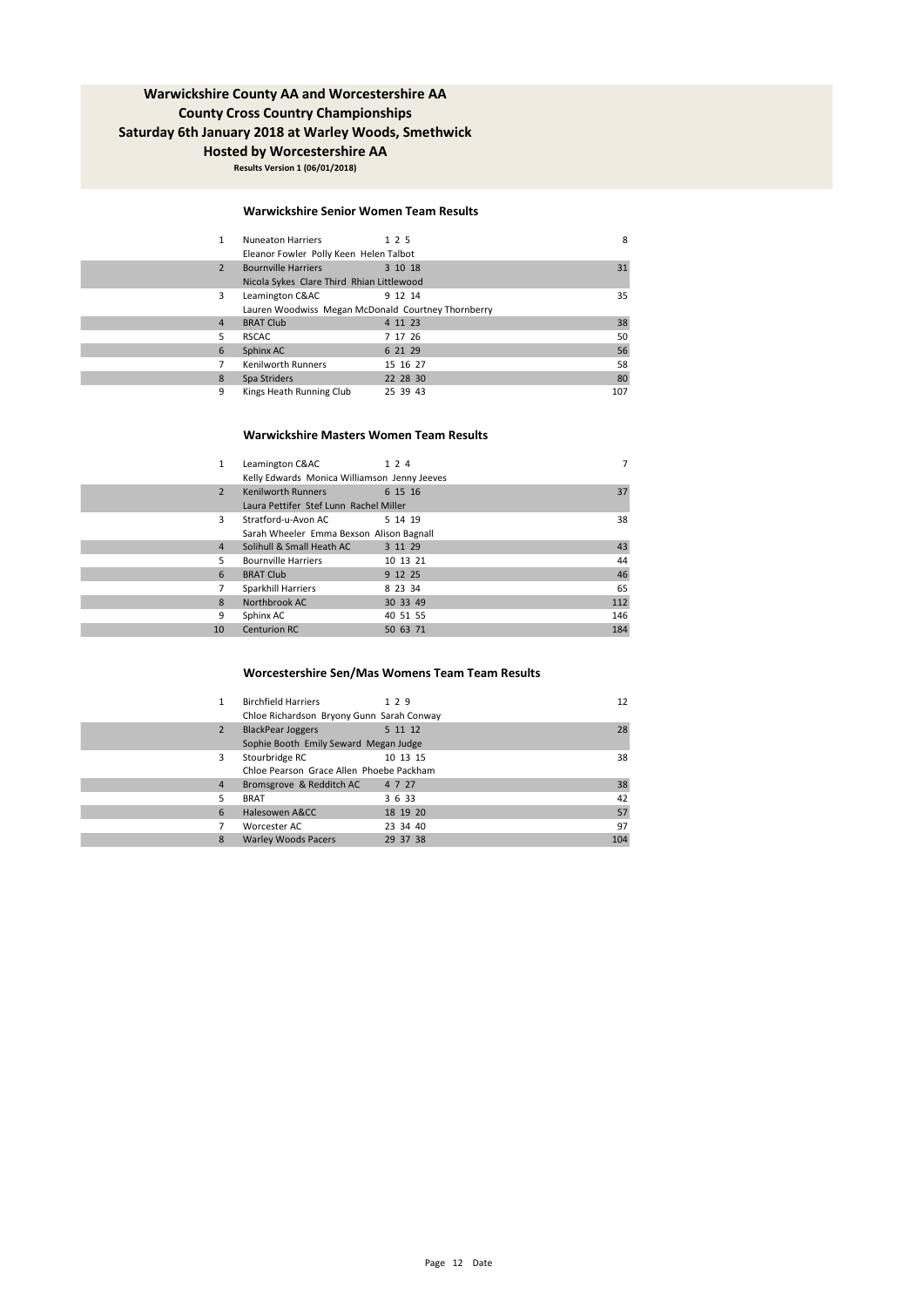**Results Version 1 (06/01/2018)**

### **Senior/Masters Men**

## **Note - Warwicks Masters are O35, Worcs Masters are O40**

| Pts<br>Bib<br>Club<br>Pts<br>Pts<br>Pts<br>Posn<br>Time<br>Name<br>Age<br>903<br>$1\,$<br>30:18<br><b>Ellis Cross</b><br>Aldershot Farnham & District /<br>SenM<br>$\mathbf 1$<br>$\overline{2}$<br>$\overline{2}$<br>800<br>30:35<br>Jack Gray<br>Cambridge&Coleridge AC<br>SenM<br>3<br>3<br>803<br>31:01<br>Peter Brookes<br>SenM<br><b>Tipton Harriers</b><br>$\overline{4}$<br>257<br>$\overline{1}$<br>31:23<br>Joe Smith<br><b>Tipton Harriers</b><br><b>SENM</b><br>5<br>813<br>31:29<br>Oliver Paulin<br><b>Coventry Godiva Harriers</b><br>SenM<br>4<br>5<br>6<br>890<br>31:34<br><b>Ed Banks</b><br>SenM<br><b>Birchfield Harriers</b><br>$\overline{7}$<br>6<br>879<br>31:53<br>SenM<br>Patrick Roddy<br>Kenilworth Runners<br>$\overline{7}$<br>$\bf 8$<br>848<br>32:05<br>Callum Hanlon<br>Leamington C&AC<br>SenM<br>9<br>8<br>822<br>32:31<br>SenM<br>Elisha DeMello<br>Rugby&Northampton AC<br>9<br>10<br>807<br>32:34<br>Daniel Clarke<br><b>Coventry Godiva Harriers</b><br>SenM<br>32:52<br>10<br>11<br>818<br>Alistair McDonnell<br>Rugby&Northampton AC<br>SenM<br>11<br>12<br>880<br>33:03<br><b>Ben Taylor</b><br>Kenilworth Runners<br>SenM<br>13<br>33:07<br>12<br>831<br>Chris Smith<br>Leeds City AC<br>SenM<br>14<br>607<br>33:16<br><b>Oliver Harradence</b><br><b>RSCAC</b><br>MasM<br>$\mathbf{1}$<br>15<br>817<br>33:31<br><b>Coventry Godiva Harriers</b><br>SenM<br>13<br>Harvey Speed<br>16<br>14<br>870<br>33:38<br>SenM<br>Josh Newman<br>Stratford-u-Avon AC<br>$\overline{2}$<br>17<br>264<br>33:46<br>SENM<br>Adam Jackson<br><b>BlackPear Joggers</b><br>$\overline{3}$<br>18<br>271<br>33:50<br><b>Richard White</b><br><b>SENM</b><br><b>Tipton Harriers</b><br>$\overline{2}$<br>19<br>654<br>33:51<br>Phil Gould<br>Leamington C&AC<br>MasM<br>15<br>20<br>815<br>33:56<br><b>Clark Roberts</b><br>SenM<br><b>Coventry Godiva Harriers</b><br>$\mathbf 1$<br>21<br>272<br>34:05<br><b>Birchfield Harriers</b><br>MM40<br>Johny Cullen<br>22<br>243<br>34:06<br><b>SENM</b><br>$\overline{4}$<br>Matthew Harold<br><b>Warley Woods Pacers</b><br>23<br>832<br>34:07<br>16<br>Alexander Hobley<br><b>Herne Hill Harriers</b><br>SenM<br>34:09<br>5<br>24<br>224<br>David Price<br><b>SENM</b><br>Worcester AC<br>25<br>6<br>258<br>34:12<br>Karl Welborn<br><b>SENM</b><br><b>Tipton Harriers</b><br>26<br>893<br>34:14<br>Henry Brocklehurst<br><b>Bournville Harriers</b><br>SenM<br>17<br>3<br>27<br>649<br>34:21<br>Paul Andrew<br>Leamington C&AC<br>MasM<br>28<br>262<br>34:21<br>$\overline{7}$<br>Neil Laurenson<br><b>BlackPear Joggers</b><br><b>SENM</b><br>29<br>653<br>34:22<br>Leamington C&AC<br>MasM<br>4<br>Tom Foulerton<br>30<br>864<br>34:23<br><b>Tom Powell</b><br><b>BRAT Club</b><br>SenM<br>18<br>31<br>191<br>34:33<br>Bromsgrove & Redditch AC<br>SENM<br>8<br>Tim Spencer<br>32<br>5<br>621<br>34:38<br>Rugby&Northampton AC<br>MasM<br><b>Stephen Marks</b><br>33<br>151<br>34:40<br>David Nation<br>SENM<br>9<br>Dudley & Stourbridge<br>34<br>197<br>$\overline{2}$<br>34:44<br>Marcus Turner<br>Halesowen A&CC<br><b>MM40</b><br>35<br>806<br>34:57<br><b>RSCAC</b><br>19<br>Joe Spruce<br>SenM<br>36<br>269<br>35:08<br>10<br><b>Archie Roberts</b><br><b>Tipton Harriers</b><br>SenM<br>37<br>208<br>35:11<br>Halesowen A&CC<br>SENM<br>11<br>Adam Cross<br>38<br>35:14<br><b>SENM</b><br>12<br>241<br>Mark Teague<br>Worcester AC<br>39<br>35:15<br>843<br>Dom Hull<br>Leamington C&AC<br>SenM<br>20<br>40<br>844<br>21<br>35:15<br>Jamie Langley<br>Leamington C&AC<br>SenM<br>41<br>200<br>35:19<br>Halesowen A&CC<br>SENM<br>13<br>Roger Mallard<br>14<br>42<br>253<br>35:22<br>Simon Lankham<br><b>BRAT</b><br><b>SENM</b><br>43<br>856<br>35:23<br>Knowle & Dorridge<br>SenM<br>22<br>Jack Bristow<br>44<br>6<br>729<br>35:24<br><b>Stuart Hopkins</b><br>Kenilworth Runners<br>MasM<br>45<br>859<br>35:27<br><b>BRAT Club</b><br>SenM<br>23<br><b>Steve Dunsby</b><br>$\overline{7}$<br>46<br>678<br>35:28<br><b>Nick Lewis</b><br><b>BRAT Club</b><br>MasM<br>47<br>868<br>35:28<br>Adam Cole<br>Solihull & Small Heath AC<br>SenM<br>24<br>48<br>35:30<br>223<br><b>Adam Pollock</b><br><b>Worcester AC</b><br><b>SENM</b><br>15<br>49<br>181<br>35:31<br>Mark Appleton<br>Bromsgrove & Redditch AC<br>SENM<br>16<br>50<br><b>Bournville Harriers</b><br>8<br>778<br>35:34<br>lain Jones<br>MasM<br>35:37<br>SENM<br>17<br>51<br>192<br>Peter Ball<br>Bromsgrove & Redditch AC<br>9<br>52<br>618<br>35:38<br>John Gercs<br>Rugby&Northampton AC<br>MasM<br>25<br>53<br>833<br>35:48<br>Dean Clarke<br>Massey Ferguson RC<br>SenM<br>54<br>10<br>659<br>35:51<br><b>Richard Merrell</b><br>Leamington C&AC<br>MasM<br>55<br>255<br>35:53<br>Ashley Fawke<br><b>BRAT</b><br>SENM<br>18<br>56<br>$11\,$<br>666<br>35:54<br><b>Vassilis Andreoulakis</b><br>Leamington C&AC<br>MasM<br>57<br>216<br>35:57<br>Jonathan Lewis<br>Halesowen A&CC<br>SENM<br>19<br>58<br>12<br>777<br>35:58<br>Matthew Pollard<br><b>Bournville Harriers</b><br>MasM<br>232<br>36:00<br>Worcester AC<br>SENM<br>20 |
|-----------------------------------------------------------------------------------------------------------------------------------------------------------------------------------------------------------------------------------------------------------------------------------------------------------------------------------------------------------------------------------------------------------------------------------------------------------------------------------------------------------------------------------------------------------------------------------------------------------------------------------------------------------------------------------------------------------------------------------------------------------------------------------------------------------------------------------------------------------------------------------------------------------------------------------------------------------------------------------------------------------------------------------------------------------------------------------------------------------------------------------------------------------------------------------------------------------------------------------------------------------------------------------------------------------------------------------------------------------------------------------------------------------------------------------------------------------------------------------------------------------------------------------------------------------------------------------------------------------------------------------------------------------------------------------------------------------------------------------------------------------------------------------------------------------------------------------------------------------------------------------------------------------------------------------------------------------------------------------------------------------------------------------------------------------------------------------------------------------------------------------------------------------------------------------------------------------------------------------------------------------------------------------------------------------------------------------------------------------------------------------------------------------------------------------------------------------------------------------------------------------------------------------------------------------------------------------------------------------------------------------------------------------------------------------------------------------------------------------------------------------------------------------------------------------------------------------------------------------------------------------------------------------------------------------------------------------------------------------------------------------------------------------------------------------------------------------------------------------------------------------------------------------------------------------------------------------------------------------------------------------------------------------------------------------------------------------------------------------------------------------------------------------------------------------------------------------------------------------------------------------------------------------------------------------------------------------------------------------------------------------------------------------------------------------------------------------------------------------------------------------------------------------------------------------------------------------------------------------------------------------------------------------------------------------------------------------------------------------------------------------------------------------------------------------------------------------------------------------------------------------------------------------------------------------------------------------------------------------------------------------------------------------------------------------------------------------------------------------------------------------------------------------------------------------------------------------------------------------------------------------------------------------------------------------------------------------------------------------------------------------------------------------------------------------------------------------------------------------------------------------------------------------------------------------------------------------------------------------------------------------------------------------------------------------------------------------------------------------------------------------------------------------------------------------------------------------|
|                                                                                                                                                                                                                                                                                                                                                                                                                                                                                                                                                                                                                                                                                                                                                                                                                                                                                                                                                                                                                                                                                                                                                                                                                                                                                                                                                                                                                                                                                                                                                                                                                                                                                                                                                                                                                                                                                                                                                                                                                                                                                                                                                                                                                                                                                                                                                                                                                                                                                                                                                                                                                                                                                                                                                                                                                                                                                                                                                                                                                                                                                                                                                                                                                                                                                                                                                                                                                                                                                                                                                                                                                                                                                                                                                                                                                                                                                                                                                                                                                                                                                                                                                                                                                                                                                                                                                                                                                                                                                                                                                                                                                                                                                                                                                                                                                                                                                                                                                                                                                                                                                   |
|                                                                                                                                                                                                                                                                                                                                                                                                                                                                                                                                                                                                                                                                                                                                                                                                                                                                                                                                                                                                                                                                                                                                                                                                                                                                                                                                                                                                                                                                                                                                                                                                                                                                                                                                                                                                                                                                                                                                                                                                                                                                                                                                                                                                                                                                                                                                                                                                                                                                                                                                                                                                                                                                                                                                                                                                                                                                                                                                                                                                                                                                                                                                                                                                                                                                                                                                                                                                                                                                                                                                                                                                                                                                                                                                                                                                                                                                                                                                                                                                                                                                                                                                                                                                                                                                                                                                                                                                                                                                                                                                                                                                                                                                                                                                                                                                                                                                                                                                                                                                                                                                                   |
|                                                                                                                                                                                                                                                                                                                                                                                                                                                                                                                                                                                                                                                                                                                                                                                                                                                                                                                                                                                                                                                                                                                                                                                                                                                                                                                                                                                                                                                                                                                                                                                                                                                                                                                                                                                                                                                                                                                                                                                                                                                                                                                                                                                                                                                                                                                                                                                                                                                                                                                                                                                                                                                                                                                                                                                                                                                                                                                                                                                                                                                                                                                                                                                                                                                                                                                                                                                                                                                                                                                                                                                                                                                                                                                                                                                                                                                                                                                                                                                                                                                                                                                                                                                                                                                                                                                                                                                                                                                                                                                                                                                                                                                                                                                                                                                                                                                                                                                                                                                                                                                                                   |
|                                                                                                                                                                                                                                                                                                                                                                                                                                                                                                                                                                                                                                                                                                                                                                                                                                                                                                                                                                                                                                                                                                                                                                                                                                                                                                                                                                                                                                                                                                                                                                                                                                                                                                                                                                                                                                                                                                                                                                                                                                                                                                                                                                                                                                                                                                                                                                                                                                                                                                                                                                                                                                                                                                                                                                                                                                                                                                                                                                                                                                                                                                                                                                                                                                                                                                                                                                                                                                                                                                                                                                                                                                                                                                                                                                                                                                                                                                                                                                                                                                                                                                                                                                                                                                                                                                                                                                                                                                                                                                                                                                                                                                                                                                                                                                                                                                                                                                                                                                                                                                                                                   |
|                                                                                                                                                                                                                                                                                                                                                                                                                                                                                                                                                                                                                                                                                                                                                                                                                                                                                                                                                                                                                                                                                                                                                                                                                                                                                                                                                                                                                                                                                                                                                                                                                                                                                                                                                                                                                                                                                                                                                                                                                                                                                                                                                                                                                                                                                                                                                                                                                                                                                                                                                                                                                                                                                                                                                                                                                                                                                                                                                                                                                                                                                                                                                                                                                                                                                                                                                                                                                                                                                                                                                                                                                                                                                                                                                                                                                                                                                                                                                                                                                                                                                                                                                                                                                                                                                                                                                                                                                                                                                                                                                                                                                                                                                                                                                                                                                                                                                                                                                                                                                                                                                   |
|                                                                                                                                                                                                                                                                                                                                                                                                                                                                                                                                                                                                                                                                                                                                                                                                                                                                                                                                                                                                                                                                                                                                                                                                                                                                                                                                                                                                                                                                                                                                                                                                                                                                                                                                                                                                                                                                                                                                                                                                                                                                                                                                                                                                                                                                                                                                                                                                                                                                                                                                                                                                                                                                                                                                                                                                                                                                                                                                                                                                                                                                                                                                                                                                                                                                                                                                                                                                                                                                                                                                                                                                                                                                                                                                                                                                                                                                                                                                                                                                                                                                                                                                                                                                                                                                                                                                                                                                                                                                                                                                                                                                                                                                                                                                                                                                                                                                                                                                                                                                                                                                                   |
|                                                                                                                                                                                                                                                                                                                                                                                                                                                                                                                                                                                                                                                                                                                                                                                                                                                                                                                                                                                                                                                                                                                                                                                                                                                                                                                                                                                                                                                                                                                                                                                                                                                                                                                                                                                                                                                                                                                                                                                                                                                                                                                                                                                                                                                                                                                                                                                                                                                                                                                                                                                                                                                                                                                                                                                                                                                                                                                                                                                                                                                                                                                                                                                                                                                                                                                                                                                                                                                                                                                                                                                                                                                                                                                                                                                                                                                                                                                                                                                                                                                                                                                                                                                                                                                                                                                                                                                                                                                                                                                                                                                                                                                                                                                                                                                                                                                                                                                                                                                                                                                                                   |
|                                                                                                                                                                                                                                                                                                                                                                                                                                                                                                                                                                                                                                                                                                                                                                                                                                                                                                                                                                                                                                                                                                                                                                                                                                                                                                                                                                                                                                                                                                                                                                                                                                                                                                                                                                                                                                                                                                                                                                                                                                                                                                                                                                                                                                                                                                                                                                                                                                                                                                                                                                                                                                                                                                                                                                                                                                                                                                                                                                                                                                                                                                                                                                                                                                                                                                                                                                                                                                                                                                                                                                                                                                                                                                                                                                                                                                                                                                                                                                                                                                                                                                                                                                                                                                                                                                                                                                                                                                                                                                                                                                                                                                                                                                                                                                                                                                                                                                                                                                                                                                                                                   |
|                                                                                                                                                                                                                                                                                                                                                                                                                                                                                                                                                                                                                                                                                                                                                                                                                                                                                                                                                                                                                                                                                                                                                                                                                                                                                                                                                                                                                                                                                                                                                                                                                                                                                                                                                                                                                                                                                                                                                                                                                                                                                                                                                                                                                                                                                                                                                                                                                                                                                                                                                                                                                                                                                                                                                                                                                                                                                                                                                                                                                                                                                                                                                                                                                                                                                                                                                                                                                                                                                                                                                                                                                                                                                                                                                                                                                                                                                                                                                                                                                                                                                                                                                                                                                                                                                                                                                                                                                                                                                                                                                                                                                                                                                                                                                                                                                                                                                                                                                                                                                                                                                   |
|                                                                                                                                                                                                                                                                                                                                                                                                                                                                                                                                                                                                                                                                                                                                                                                                                                                                                                                                                                                                                                                                                                                                                                                                                                                                                                                                                                                                                                                                                                                                                                                                                                                                                                                                                                                                                                                                                                                                                                                                                                                                                                                                                                                                                                                                                                                                                                                                                                                                                                                                                                                                                                                                                                                                                                                                                                                                                                                                                                                                                                                                                                                                                                                                                                                                                                                                                                                                                                                                                                                                                                                                                                                                                                                                                                                                                                                                                                                                                                                                                                                                                                                                                                                                                                                                                                                                                                                                                                                                                                                                                                                                                                                                                                                                                                                                                                                                                                                                                                                                                                                                                   |
|                                                                                                                                                                                                                                                                                                                                                                                                                                                                                                                                                                                                                                                                                                                                                                                                                                                                                                                                                                                                                                                                                                                                                                                                                                                                                                                                                                                                                                                                                                                                                                                                                                                                                                                                                                                                                                                                                                                                                                                                                                                                                                                                                                                                                                                                                                                                                                                                                                                                                                                                                                                                                                                                                                                                                                                                                                                                                                                                                                                                                                                                                                                                                                                                                                                                                                                                                                                                                                                                                                                                                                                                                                                                                                                                                                                                                                                                                                                                                                                                                                                                                                                                                                                                                                                                                                                                                                                                                                                                                                                                                                                                                                                                                                                                                                                                                                                                                                                                                                                                                                                                                   |
|                                                                                                                                                                                                                                                                                                                                                                                                                                                                                                                                                                                                                                                                                                                                                                                                                                                                                                                                                                                                                                                                                                                                                                                                                                                                                                                                                                                                                                                                                                                                                                                                                                                                                                                                                                                                                                                                                                                                                                                                                                                                                                                                                                                                                                                                                                                                                                                                                                                                                                                                                                                                                                                                                                                                                                                                                                                                                                                                                                                                                                                                                                                                                                                                                                                                                                                                                                                                                                                                                                                                                                                                                                                                                                                                                                                                                                                                                                                                                                                                                                                                                                                                                                                                                                                                                                                                                                                                                                                                                                                                                                                                                                                                                                                                                                                                                                                                                                                                                                                                                                                                                   |
|                                                                                                                                                                                                                                                                                                                                                                                                                                                                                                                                                                                                                                                                                                                                                                                                                                                                                                                                                                                                                                                                                                                                                                                                                                                                                                                                                                                                                                                                                                                                                                                                                                                                                                                                                                                                                                                                                                                                                                                                                                                                                                                                                                                                                                                                                                                                                                                                                                                                                                                                                                                                                                                                                                                                                                                                                                                                                                                                                                                                                                                                                                                                                                                                                                                                                                                                                                                                                                                                                                                                                                                                                                                                                                                                                                                                                                                                                                                                                                                                                                                                                                                                                                                                                                                                                                                                                                                                                                                                                                                                                                                                                                                                                                                                                                                                                                                                                                                                                                                                                                                                                   |
|                                                                                                                                                                                                                                                                                                                                                                                                                                                                                                                                                                                                                                                                                                                                                                                                                                                                                                                                                                                                                                                                                                                                                                                                                                                                                                                                                                                                                                                                                                                                                                                                                                                                                                                                                                                                                                                                                                                                                                                                                                                                                                                                                                                                                                                                                                                                                                                                                                                                                                                                                                                                                                                                                                                                                                                                                                                                                                                                                                                                                                                                                                                                                                                                                                                                                                                                                                                                                                                                                                                                                                                                                                                                                                                                                                                                                                                                                                                                                                                                                                                                                                                                                                                                                                                                                                                                                                                                                                                                                                                                                                                                                                                                                                                                                                                                                                                                                                                                                                                                                                                                                   |
|                                                                                                                                                                                                                                                                                                                                                                                                                                                                                                                                                                                                                                                                                                                                                                                                                                                                                                                                                                                                                                                                                                                                                                                                                                                                                                                                                                                                                                                                                                                                                                                                                                                                                                                                                                                                                                                                                                                                                                                                                                                                                                                                                                                                                                                                                                                                                                                                                                                                                                                                                                                                                                                                                                                                                                                                                                                                                                                                                                                                                                                                                                                                                                                                                                                                                                                                                                                                                                                                                                                                                                                                                                                                                                                                                                                                                                                                                                                                                                                                                                                                                                                                                                                                                                                                                                                                                                                                                                                                                                                                                                                                                                                                                                                                                                                                                                                                                                                                                                                                                                                                                   |
|                                                                                                                                                                                                                                                                                                                                                                                                                                                                                                                                                                                                                                                                                                                                                                                                                                                                                                                                                                                                                                                                                                                                                                                                                                                                                                                                                                                                                                                                                                                                                                                                                                                                                                                                                                                                                                                                                                                                                                                                                                                                                                                                                                                                                                                                                                                                                                                                                                                                                                                                                                                                                                                                                                                                                                                                                                                                                                                                                                                                                                                                                                                                                                                                                                                                                                                                                                                                                                                                                                                                                                                                                                                                                                                                                                                                                                                                                                                                                                                                                                                                                                                                                                                                                                                                                                                                                                                                                                                                                                                                                                                                                                                                                                                                                                                                                                                                                                                                                                                                                                                                                   |
|                                                                                                                                                                                                                                                                                                                                                                                                                                                                                                                                                                                                                                                                                                                                                                                                                                                                                                                                                                                                                                                                                                                                                                                                                                                                                                                                                                                                                                                                                                                                                                                                                                                                                                                                                                                                                                                                                                                                                                                                                                                                                                                                                                                                                                                                                                                                                                                                                                                                                                                                                                                                                                                                                                                                                                                                                                                                                                                                                                                                                                                                                                                                                                                                                                                                                                                                                                                                                                                                                                                                                                                                                                                                                                                                                                                                                                                                                                                                                                                                                                                                                                                                                                                                                                                                                                                                                                                                                                                                                                                                                                                                                                                                                                                                                                                                                                                                                                                                                                                                                                                                                   |
|                                                                                                                                                                                                                                                                                                                                                                                                                                                                                                                                                                                                                                                                                                                                                                                                                                                                                                                                                                                                                                                                                                                                                                                                                                                                                                                                                                                                                                                                                                                                                                                                                                                                                                                                                                                                                                                                                                                                                                                                                                                                                                                                                                                                                                                                                                                                                                                                                                                                                                                                                                                                                                                                                                                                                                                                                                                                                                                                                                                                                                                                                                                                                                                                                                                                                                                                                                                                                                                                                                                                                                                                                                                                                                                                                                                                                                                                                                                                                                                                                                                                                                                                                                                                                                                                                                                                                                                                                                                                                                                                                                                                                                                                                                                                                                                                                                                                                                                                                                                                                                                                                   |
|                                                                                                                                                                                                                                                                                                                                                                                                                                                                                                                                                                                                                                                                                                                                                                                                                                                                                                                                                                                                                                                                                                                                                                                                                                                                                                                                                                                                                                                                                                                                                                                                                                                                                                                                                                                                                                                                                                                                                                                                                                                                                                                                                                                                                                                                                                                                                                                                                                                                                                                                                                                                                                                                                                                                                                                                                                                                                                                                                                                                                                                                                                                                                                                                                                                                                                                                                                                                                                                                                                                                                                                                                                                                                                                                                                                                                                                                                                                                                                                                                                                                                                                                                                                                                                                                                                                                                                                                                                                                                                                                                                                                                                                                                                                                                                                                                                                                                                                                                                                                                                                                                   |
|                                                                                                                                                                                                                                                                                                                                                                                                                                                                                                                                                                                                                                                                                                                                                                                                                                                                                                                                                                                                                                                                                                                                                                                                                                                                                                                                                                                                                                                                                                                                                                                                                                                                                                                                                                                                                                                                                                                                                                                                                                                                                                                                                                                                                                                                                                                                                                                                                                                                                                                                                                                                                                                                                                                                                                                                                                                                                                                                                                                                                                                                                                                                                                                                                                                                                                                                                                                                                                                                                                                                                                                                                                                                                                                                                                                                                                                                                                                                                                                                                                                                                                                                                                                                                                                                                                                                                                                                                                                                                                                                                                                                                                                                                                                                                                                                                                                                                                                                                                                                                                                                                   |
|                                                                                                                                                                                                                                                                                                                                                                                                                                                                                                                                                                                                                                                                                                                                                                                                                                                                                                                                                                                                                                                                                                                                                                                                                                                                                                                                                                                                                                                                                                                                                                                                                                                                                                                                                                                                                                                                                                                                                                                                                                                                                                                                                                                                                                                                                                                                                                                                                                                                                                                                                                                                                                                                                                                                                                                                                                                                                                                                                                                                                                                                                                                                                                                                                                                                                                                                                                                                                                                                                                                                                                                                                                                                                                                                                                                                                                                                                                                                                                                                                                                                                                                                                                                                                                                                                                                                                                                                                                                                                                                                                                                                                                                                                                                                                                                                                                                                                                                                                                                                                                                                                   |
|                                                                                                                                                                                                                                                                                                                                                                                                                                                                                                                                                                                                                                                                                                                                                                                                                                                                                                                                                                                                                                                                                                                                                                                                                                                                                                                                                                                                                                                                                                                                                                                                                                                                                                                                                                                                                                                                                                                                                                                                                                                                                                                                                                                                                                                                                                                                                                                                                                                                                                                                                                                                                                                                                                                                                                                                                                                                                                                                                                                                                                                                                                                                                                                                                                                                                                                                                                                                                                                                                                                                                                                                                                                                                                                                                                                                                                                                                                                                                                                                                                                                                                                                                                                                                                                                                                                                                                                                                                                                                                                                                                                                                                                                                                                                                                                                                                                                                                                                                                                                                                                                                   |
|                                                                                                                                                                                                                                                                                                                                                                                                                                                                                                                                                                                                                                                                                                                                                                                                                                                                                                                                                                                                                                                                                                                                                                                                                                                                                                                                                                                                                                                                                                                                                                                                                                                                                                                                                                                                                                                                                                                                                                                                                                                                                                                                                                                                                                                                                                                                                                                                                                                                                                                                                                                                                                                                                                                                                                                                                                                                                                                                                                                                                                                                                                                                                                                                                                                                                                                                                                                                                                                                                                                                                                                                                                                                                                                                                                                                                                                                                                                                                                                                                                                                                                                                                                                                                                                                                                                                                                                                                                                                                                                                                                                                                                                                                                                                                                                                                                                                                                                                                                                                                                                                                   |
|                                                                                                                                                                                                                                                                                                                                                                                                                                                                                                                                                                                                                                                                                                                                                                                                                                                                                                                                                                                                                                                                                                                                                                                                                                                                                                                                                                                                                                                                                                                                                                                                                                                                                                                                                                                                                                                                                                                                                                                                                                                                                                                                                                                                                                                                                                                                                                                                                                                                                                                                                                                                                                                                                                                                                                                                                                                                                                                                                                                                                                                                                                                                                                                                                                                                                                                                                                                                                                                                                                                                                                                                                                                                                                                                                                                                                                                                                                                                                                                                                                                                                                                                                                                                                                                                                                                                                                                                                                                                                                                                                                                                                                                                                                                                                                                                                                                                                                                                                                                                                                                                                   |
|                                                                                                                                                                                                                                                                                                                                                                                                                                                                                                                                                                                                                                                                                                                                                                                                                                                                                                                                                                                                                                                                                                                                                                                                                                                                                                                                                                                                                                                                                                                                                                                                                                                                                                                                                                                                                                                                                                                                                                                                                                                                                                                                                                                                                                                                                                                                                                                                                                                                                                                                                                                                                                                                                                                                                                                                                                                                                                                                                                                                                                                                                                                                                                                                                                                                                                                                                                                                                                                                                                                                                                                                                                                                                                                                                                                                                                                                                                                                                                                                                                                                                                                                                                                                                                                                                                                                                                                                                                                                                                                                                                                                                                                                                                                                                                                                                                                                                                                                                                                                                                                                                   |
|                                                                                                                                                                                                                                                                                                                                                                                                                                                                                                                                                                                                                                                                                                                                                                                                                                                                                                                                                                                                                                                                                                                                                                                                                                                                                                                                                                                                                                                                                                                                                                                                                                                                                                                                                                                                                                                                                                                                                                                                                                                                                                                                                                                                                                                                                                                                                                                                                                                                                                                                                                                                                                                                                                                                                                                                                                                                                                                                                                                                                                                                                                                                                                                                                                                                                                                                                                                                                                                                                                                                                                                                                                                                                                                                                                                                                                                                                                                                                                                                                                                                                                                                                                                                                                                                                                                                                                                                                                                                                                                                                                                                                                                                                                                                                                                                                                                                                                                                                                                                                                                                                   |
|                                                                                                                                                                                                                                                                                                                                                                                                                                                                                                                                                                                                                                                                                                                                                                                                                                                                                                                                                                                                                                                                                                                                                                                                                                                                                                                                                                                                                                                                                                                                                                                                                                                                                                                                                                                                                                                                                                                                                                                                                                                                                                                                                                                                                                                                                                                                                                                                                                                                                                                                                                                                                                                                                                                                                                                                                                                                                                                                                                                                                                                                                                                                                                                                                                                                                                                                                                                                                                                                                                                                                                                                                                                                                                                                                                                                                                                                                                                                                                                                                                                                                                                                                                                                                                                                                                                                                                                                                                                                                                                                                                                                                                                                                                                                                                                                                                                                                                                                                                                                                                                                                   |
|                                                                                                                                                                                                                                                                                                                                                                                                                                                                                                                                                                                                                                                                                                                                                                                                                                                                                                                                                                                                                                                                                                                                                                                                                                                                                                                                                                                                                                                                                                                                                                                                                                                                                                                                                                                                                                                                                                                                                                                                                                                                                                                                                                                                                                                                                                                                                                                                                                                                                                                                                                                                                                                                                                                                                                                                                                                                                                                                                                                                                                                                                                                                                                                                                                                                                                                                                                                                                                                                                                                                                                                                                                                                                                                                                                                                                                                                                                                                                                                                                                                                                                                                                                                                                                                                                                                                                                                                                                                                                                                                                                                                                                                                                                                                                                                                                                                                                                                                                                                                                                                                                   |
|                                                                                                                                                                                                                                                                                                                                                                                                                                                                                                                                                                                                                                                                                                                                                                                                                                                                                                                                                                                                                                                                                                                                                                                                                                                                                                                                                                                                                                                                                                                                                                                                                                                                                                                                                                                                                                                                                                                                                                                                                                                                                                                                                                                                                                                                                                                                                                                                                                                                                                                                                                                                                                                                                                                                                                                                                                                                                                                                                                                                                                                                                                                                                                                                                                                                                                                                                                                                                                                                                                                                                                                                                                                                                                                                                                                                                                                                                                                                                                                                                                                                                                                                                                                                                                                                                                                                                                                                                                                                                                                                                                                                                                                                                                                                                                                                                                                                                                                                                                                                                                                                                   |
|                                                                                                                                                                                                                                                                                                                                                                                                                                                                                                                                                                                                                                                                                                                                                                                                                                                                                                                                                                                                                                                                                                                                                                                                                                                                                                                                                                                                                                                                                                                                                                                                                                                                                                                                                                                                                                                                                                                                                                                                                                                                                                                                                                                                                                                                                                                                                                                                                                                                                                                                                                                                                                                                                                                                                                                                                                                                                                                                                                                                                                                                                                                                                                                                                                                                                                                                                                                                                                                                                                                                                                                                                                                                                                                                                                                                                                                                                                                                                                                                                                                                                                                                                                                                                                                                                                                                                                                                                                                                                                                                                                                                                                                                                                                                                                                                                                                                                                                                                                                                                                                                                   |
|                                                                                                                                                                                                                                                                                                                                                                                                                                                                                                                                                                                                                                                                                                                                                                                                                                                                                                                                                                                                                                                                                                                                                                                                                                                                                                                                                                                                                                                                                                                                                                                                                                                                                                                                                                                                                                                                                                                                                                                                                                                                                                                                                                                                                                                                                                                                                                                                                                                                                                                                                                                                                                                                                                                                                                                                                                                                                                                                                                                                                                                                                                                                                                                                                                                                                                                                                                                                                                                                                                                                                                                                                                                                                                                                                                                                                                                                                                                                                                                                                                                                                                                                                                                                                                                                                                                                                                                                                                                                                                                                                                                                                                                                                                                                                                                                                                                                                                                                                                                                                                                                                   |
|                                                                                                                                                                                                                                                                                                                                                                                                                                                                                                                                                                                                                                                                                                                                                                                                                                                                                                                                                                                                                                                                                                                                                                                                                                                                                                                                                                                                                                                                                                                                                                                                                                                                                                                                                                                                                                                                                                                                                                                                                                                                                                                                                                                                                                                                                                                                                                                                                                                                                                                                                                                                                                                                                                                                                                                                                                                                                                                                                                                                                                                                                                                                                                                                                                                                                                                                                                                                                                                                                                                                                                                                                                                                                                                                                                                                                                                                                                                                                                                                                                                                                                                                                                                                                                                                                                                                                                                                                                                                                                                                                                                                                                                                                                                                                                                                                                                                                                                                                                                                                                                                                   |
|                                                                                                                                                                                                                                                                                                                                                                                                                                                                                                                                                                                                                                                                                                                                                                                                                                                                                                                                                                                                                                                                                                                                                                                                                                                                                                                                                                                                                                                                                                                                                                                                                                                                                                                                                                                                                                                                                                                                                                                                                                                                                                                                                                                                                                                                                                                                                                                                                                                                                                                                                                                                                                                                                                                                                                                                                                                                                                                                                                                                                                                                                                                                                                                                                                                                                                                                                                                                                                                                                                                                                                                                                                                                                                                                                                                                                                                                                                                                                                                                                                                                                                                                                                                                                                                                                                                                                                                                                                                                                                                                                                                                                                                                                                                                                                                                                                                                                                                                                                                                                                                                                   |
|                                                                                                                                                                                                                                                                                                                                                                                                                                                                                                                                                                                                                                                                                                                                                                                                                                                                                                                                                                                                                                                                                                                                                                                                                                                                                                                                                                                                                                                                                                                                                                                                                                                                                                                                                                                                                                                                                                                                                                                                                                                                                                                                                                                                                                                                                                                                                                                                                                                                                                                                                                                                                                                                                                                                                                                                                                                                                                                                                                                                                                                                                                                                                                                                                                                                                                                                                                                                                                                                                                                                                                                                                                                                                                                                                                                                                                                                                                                                                                                                                                                                                                                                                                                                                                                                                                                                                                                                                                                                                                                                                                                                                                                                                                                                                                                                                                                                                                                                                                                                                                                                                   |
|                                                                                                                                                                                                                                                                                                                                                                                                                                                                                                                                                                                                                                                                                                                                                                                                                                                                                                                                                                                                                                                                                                                                                                                                                                                                                                                                                                                                                                                                                                                                                                                                                                                                                                                                                                                                                                                                                                                                                                                                                                                                                                                                                                                                                                                                                                                                                                                                                                                                                                                                                                                                                                                                                                                                                                                                                                                                                                                                                                                                                                                                                                                                                                                                                                                                                                                                                                                                                                                                                                                                                                                                                                                                                                                                                                                                                                                                                                                                                                                                                                                                                                                                                                                                                                                                                                                                                                                                                                                                                                                                                                                                                                                                                                                                                                                                                                                                                                                                                                                                                                                                                   |
|                                                                                                                                                                                                                                                                                                                                                                                                                                                                                                                                                                                                                                                                                                                                                                                                                                                                                                                                                                                                                                                                                                                                                                                                                                                                                                                                                                                                                                                                                                                                                                                                                                                                                                                                                                                                                                                                                                                                                                                                                                                                                                                                                                                                                                                                                                                                                                                                                                                                                                                                                                                                                                                                                                                                                                                                                                                                                                                                                                                                                                                                                                                                                                                                                                                                                                                                                                                                                                                                                                                                                                                                                                                                                                                                                                                                                                                                                                                                                                                                                                                                                                                                                                                                                                                                                                                                                                                                                                                                                                                                                                                                                                                                                                                                                                                                                                                                                                                                                                                                                                                                                   |
|                                                                                                                                                                                                                                                                                                                                                                                                                                                                                                                                                                                                                                                                                                                                                                                                                                                                                                                                                                                                                                                                                                                                                                                                                                                                                                                                                                                                                                                                                                                                                                                                                                                                                                                                                                                                                                                                                                                                                                                                                                                                                                                                                                                                                                                                                                                                                                                                                                                                                                                                                                                                                                                                                                                                                                                                                                                                                                                                                                                                                                                                                                                                                                                                                                                                                                                                                                                                                                                                                                                                                                                                                                                                                                                                                                                                                                                                                                                                                                                                                                                                                                                                                                                                                                                                                                                                                                                                                                                                                                                                                                                                                                                                                                                                                                                                                                                                                                                                                                                                                                                                                   |
|                                                                                                                                                                                                                                                                                                                                                                                                                                                                                                                                                                                                                                                                                                                                                                                                                                                                                                                                                                                                                                                                                                                                                                                                                                                                                                                                                                                                                                                                                                                                                                                                                                                                                                                                                                                                                                                                                                                                                                                                                                                                                                                                                                                                                                                                                                                                                                                                                                                                                                                                                                                                                                                                                                                                                                                                                                                                                                                                                                                                                                                                                                                                                                                                                                                                                                                                                                                                                                                                                                                                                                                                                                                                                                                                                                                                                                                                                                                                                                                                                                                                                                                                                                                                                                                                                                                                                                                                                                                                                                                                                                                                                                                                                                                                                                                                                                                                                                                                                                                                                                                                                   |
|                                                                                                                                                                                                                                                                                                                                                                                                                                                                                                                                                                                                                                                                                                                                                                                                                                                                                                                                                                                                                                                                                                                                                                                                                                                                                                                                                                                                                                                                                                                                                                                                                                                                                                                                                                                                                                                                                                                                                                                                                                                                                                                                                                                                                                                                                                                                                                                                                                                                                                                                                                                                                                                                                                                                                                                                                                                                                                                                                                                                                                                                                                                                                                                                                                                                                                                                                                                                                                                                                                                                                                                                                                                                                                                                                                                                                                                                                                                                                                                                                                                                                                                                                                                                                                                                                                                                                                                                                                                                                                                                                                                                                                                                                                                                                                                                                                                                                                                                                                                                                                                                                   |
|                                                                                                                                                                                                                                                                                                                                                                                                                                                                                                                                                                                                                                                                                                                                                                                                                                                                                                                                                                                                                                                                                                                                                                                                                                                                                                                                                                                                                                                                                                                                                                                                                                                                                                                                                                                                                                                                                                                                                                                                                                                                                                                                                                                                                                                                                                                                                                                                                                                                                                                                                                                                                                                                                                                                                                                                                                                                                                                                                                                                                                                                                                                                                                                                                                                                                                                                                                                                                                                                                                                                                                                                                                                                                                                                                                                                                                                                                                                                                                                                                                                                                                                                                                                                                                                                                                                                                                                                                                                                                                                                                                                                                                                                                                                                                                                                                                                                                                                                                                                                                                                                                   |
|                                                                                                                                                                                                                                                                                                                                                                                                                                                                                                                                                                                                                                                                                                                                                                                                                                                                                                                                                                                                                                                                                                                                                                                                                                                                                                                                                                                                                                                                                                                                                                                                                                                                                                                                                                                                                                                                                                                                                                                                                                                                                                                                                                                                                                                                                                                                                                                                                                                                                                                                                                                                                                                                                                                                                                                                                                                                                                                                                                                                                                                                                                                                                                                                                                                                                                                                                                                                                                                                                                                                                                                                                                                                                                                                                                                                                                                                                                                                                                                                                                                                                                                                                                                                                                                                                                                                                                                                                                                                                                                                                                                                                                                                                                                                                                                                                                                                                                                                                                                                                                                                                   |
|                                                                                                                                                                                                                                                                                                                                                                                                                                                                                                                                                                                                                                                                                                                                                                                                                                                                                                                                                                                                                                                                                                                                                                                                                                                                                                                                                                                                                                                                                                                                                                                                                                                                                                                                                                                                                                                                                                                                                                                                                                                                                                                                                                                                                                                                                                                                                                                                                                                                                                                                                                                                                                                                                                                                                                                                                                                                                                                                                                                                                                                                                                                                                                                                                                                                                                                                                                                                                                                                                                                                                                                                                                                                                                                                                                                                                                                                                                                                                                                                                                                                                                                                                                                                                                                                                                                                                                                                                                                                                                                                                                                                                                                                                                                                                                                                                                                                                                                                                                                                                                                                                   |
|                                                                                                                                                                                                                                                                                                                                                                                                                                                                                                                                                                                                                                                                                                                                                                                                                                                                                                                                                                                                                                                                                                                                                                                                                                                                                                                                                                                                                                                                                                                                                                                                                                                                                                                                                                                                                                                                                                                                                                                                                                                                                                                                                                                                                                                                                                                                                                                                                                                                                                                                                                                                                                                                                                                                                                                                                                                                                                                                                                                                                                                                                                                                                                                                                                                                                                                                                                                                                                                                                                                                                                                                                                                                                                                                                                                                                                                                                                                                                                                                                                                                                                                                                                                                                                                                                                                                                                                                                                                                                                                                                                                                                                                                                                                                                                                                                                                                                                                                                                                                                                                                                   |
|                                                                                                                                                                                                                                                                                                                                                                                                                                                                                                                                                                                                                                                                                                                                                                                                                                                                                                                                                                                                                                                                                                                                                                                                                                                                                                                                                                                                                                                                                                                                                                                                                                                                                                                                                                                                                                                                                                                                                                                                                                                                                                                                                                                                                                                                                                                                                                                                                                                                                                                                                                                                                                                                                                                                                                                                                                                                                                                                                                                                                                                                                                                                                                                                                                                                                                                                                                                                                                                                                                                                                                                                                                                                                                                                                                                                                                                                                                                                                                                                                                                                                                                                                                                                                                                                                                                                                                                                                                                                                                                                                                                                                                                                                                                                                                                                                                                                                                                                                                                                                                                                                   |
|                                                                                                                                                                                                                                                                                                                                                                                                                                                                                                                                                                                                                                                                                                                                                                                                                                                                                                                                                                                                                                                                                                                                                                                                                                                                                                                                                                                                                                                                                                                                                                                                                                                                                                                                                                                                                                                                                                                                                                                                                                                                                                                                                                                                                                                                                                                                                                                                                                                                                                                                                                                                                                                                                                                                                                                                                                                                                                                                                                                                                                                                                                                                                                                                                                                                                                                                                                                                                                                                                                                                                                                                                                                                                                                                                                                                                                                                                                                                                                                                                                                                                                                                                                                                                                                                                                                                                                                                                                                                                                                                                                                                                                                                                                                                                                                                                                                                                                                                                                                                                                                                                   |
|                                                                                                                                                                                                                                                                                                                                                                                                                                                                                                                                                                                                                                                                                                                                                                                                                                                                                                                                                                                                                                                                                                                                                                                                                                                                                                                                                                                                                                                                                                                                                                                                                                                                                                                                                                                                                                                                                                                                                                                                                                                                                                                                                                                                                                                                                                                                                                                                                                                                                                                                                                                                                                                                                                                                                                                                                                                                                                                                                                                                                                                                                                                                                                                                                                                                                                                                                                                                                                                                                                                                                                                                                                                                                                                                                                                                                                                                                                                                                                                                                                                                                                                                                                                                                                                                                                                                                                                                                                                                                                                                                                                                                                                                                                                                                                                                                                                                                                                                                                                                                                                                                   |
|                                                                                                                                                                                                                                                                                                                                                                                                                                                                                                                                                                                                                                                                                                                                                                                                                                                                                                                                                                                                                                                                                                                                                                                                                                                                                                                                                                                                                                                                                                                                                                                                                                                                                                                                                                                                                                                                                                                                                                                                                                                                                                                                                                                                                                                                                                                                                                                                                                                                                                                                                                                                                                                                                                                                                                                                                                                                                                                                                                                                                                                                                                                                                                                                                                                                                                                                                                                                                                                                                                                                                                                                                                                                                                                                                                                                                                                                                                                                                                                                                                                                                                                                                                                                                                                                                                                                                                                                                                                                                                                                                                                                                                                                                                                                                                                                                                                                                                                                                                                                                                                                                   |
|                                                                                                                                                                                                                                                                                                                                                                                                                                                                                                                                                                                                                                                                                                                                                                                                                                                                                                                                                                                                                                                                                                                                                                                                                                                                                                                                                                                                                                                                                                                                                                                                                                                                                                                                                                                                                                                                                                                                                                                                                                                                                                                                                                                                                                                                                                                                                                                                                                                                                                                                                                                                                                                                                                                                                                                                                                                                                                                                                                                                                                                                                                                                                                                                                                                                                                                                                                                                                                                                                                                                                                                                                                                                                                                                                                                                                                                                                                                                                                                                                                                                                                                                                                                                                                                                                                                                                                                                                                                                                                                                                                                                                                                                                                                                                                                                                                                                                                                                                                                                                                                                                   |
|                                                                                                                                                                                                                                                                                                                                                                                                                                                                                                                                                                                                                                                                                                                                                                                                                                                                                                                                                                                                                                                                                                                                                                                                                                                                                                                                                                                                                                                                                                                                                                                                                                                                                                                                                                                                                                                                                                                                                                                                                                                                                                                                                                                                                                                                                                                                                                                                                                                                                                                                                                                                                                                                                                                                                                                                                                                                                                                                                                                                                                                                                                                                                                                                                                                                                                                                                                                                                                                                                                                                                                                                                                                                                                                                                                                                                                                                                                                                                                                                                                                                                                                                                                                                                                                                                                                                                                                                                                                                                                                                                                                                                                                                                                                                                                                                                                                                                                                                                                                                                                                                                   |
|                                                                                                                                                                                                                                                                                                                                                                                                                                                                                                                                                                                                                                                                                                                                                                                                                                                                                                                                                                                                                                                                                                                                                                                                                                                                                                                                                                                                                                                                                                                                                                                                                                                                                                                                                                                                                                                                                                                                                                                                                                                                                                                                                                                                                                                                                                                                                                                                                                                                                                                                                                                                                                                                                                                                                                                                                                                                                                                                                                                                                                                                                                                                                                                                                                                                                                                                                                                                                                                                                                                                                                                                                                                                                                                                                                                                                                                                                                                                                                                                                                                                                                                                                                                                                                                                                                                                                                                                                                                                                                                                                                                                                                                                                                                                                                                                                                                                                                                                                                                                                                                                                   |
|                                                                                                                                                                                                                                                                                                                                                                                                                                                                                                                                                                                                                                                                                                                                                                                                                                                                                                                                                                                                                                                                                                                                                                                                                                                                                                                                                                                                                                                                                                                                                                                                                                                                                                                                                                                                                                                                                                                                                                                                                                                                                                                                                                                                                                                                                                                                                                                                                                                                                                                                                                                                                                                                                                                                                                                                                                                                                                                                                                                                                                                                                                                                                                                                                                                                                                                                                                                                                                                                                                                                                                                                                                                                                                                                                                                                                                                                                                                                                                                                                                                                                                                                                                                                                                                                                                                                                                                                                                                                                                                                                                                                                                                                                                                                                                                                                                                                                                                                                                                                                                                                                   |
|                                                                                                                                                                                                                                                                                                                                                                                                                                                                                                                                                                                                                                                                                                                                                                                                                                                                                                                                                                                                                                                                                                                                                                                                                                                                                                                                                                                                                                                                                                                                                                                                                                                                                                                                                                                                                                                                                                                                                                                                                                                                                                                                                                                                                                                                                                                                                                                                                                                                                                                                                                                                                                                                                                                                                                                                                                                                                                                                                                                                                                                                                                                                                                                                                                                                                                                                                                                                                                                                                                                                                                                                                                                                                                                                                                                                                                                                                                                                                                                                                                                                                                                                                                                                                                                                                                                                                                                                                                                                                                                                                                                                                                                                                                                                                                                                                                                                                                                                                                                                                                                                                   |
|                                                                                                                                                                                                                                                                                                                                                                                                                                                                                                                                                                                                                                                                                                                                                                                                                                                                                                                                                                                                                                                                                                                                                                                                                                                                                                                                                                                                                                                                                                                                                                                                                                                                                                                                                                                                                                                                                                                                                                                                                                                                                                                                                                                                                                                                                                                                                                                                                                                                                                                                                                                                                                                                                                                                                                                                                                                                                                                                                                                                                                                                                                                                                                                                                                                                                                                                                                                                                                                                                                                                                                                                                                                                                                                                                                                                                                                                                                                                                                                                                                                                                                                                                                                                                                                                                                                                                                                                                                                                                                                                                                                                                                                                                                                                                                                                                                                                                                                                                                                                                                                                                   |
|                                                                                                                                                                                                                                                                                                                                                                                                                                                                                                                                                                                                                                                                                                                                                                                                                                                                                                                                                                                                                                                                                                                                                                                                                                                                                                                                                                                                                                                                                                                                                                                                                                                                                                                                                                                                                                                                                                                                                                                                                                                                                                                                                                                                                                                                                                                                                                                                                                                                                                                                                                                                                                                                                                                                                                                                                                                                                                                                                                                                                                                                                                                                                                                                                                                                                                                                                                                                                                                                                                                                                                                                                                                                                                                                                                                                                                                                                                                                                                                                                                                                                                                                                                                                                                                                                                                                                                                                                                                                                                                                                                                                                                                                                                                                                                                                                                                                                                                                                                                                                                                                                   |
|                                                                                                                                                                                                                                                                                                                                                                                                                                                                                                                                                                                                                                                                                                                                                                                                                                                                                                                                                                                                                                                                                                                                                                                                                                                                                                                                                                                                                                                                                                                                                                                                                                                                                                                                                                                                                                                                                                                                                                                                                                                                                                                                                                                                                                                                                                                                                                                                                                                                                                                                                                                                                                                                                                                                                                                                                                                                                                                                                                                                                                                                                                                                                                                                                                                                                                                                                                                                                                                                                                                                                                                                                                                                                                                                                                                                                                                                                                                                                                                                                                                                                                                                                                                                                                                                                                                                                                                                                                                                                                                                                                                                                                                                                                                                                                                                                                                                                                                                                                                                                                                                                   |
|                                                                                                                                                                                                                                                                                                                                                                                                                                                                                                                                                                                                                                                                                                                                                                                                                                                                                                                                                                                                                                                                                                                                                                                                                                                                                                                                                                                                                                                                                                                                                                                                                                                                                                                                                                                                                                                                                                                                                                                                                                                                                                                                                                                                                                                                                                                                                                                                                                                                                                                                                                                                                                                                                                                                                                                                                                                                                                                                                                                                                                                                                                                                                                                                                                                                                                                                                                                                                                                                                                                                                                                                                                                                                                                                                                                                                                                                                                                                                                                                                                                                                                                                                                                                                                                                                                                                                                                                                                                                                                                                                                                                                                                                                                                                                                                                                                                                                                                                                                                                                                                                                   |
|                                                                                                                                                                                                                                                                                                                                                                                                                                                                                                                                                                                                                                                                                                                                                                                                                                                                                                                                                                                                                                                                                                                                                                                                                                                                                                                                                                                                                                                                                                                                                                                                                                                                                                                                                                                                                                                                                                                                                                                                                                                                                                                                                                                                                                                                                                                                                                                                                                                                                                                                                                                                                                                                                                                                                                                                                                                                                                                                                                                                                                                                                                                                                                                                                                                                                                                                                                                                                                                                                                                                                                                                                                                                                                                                                                                                                                                                                                                                                                                                                                                                                                                                                                                                                                                                                                                                                                                                                                                                                                                                                                                                                                                                                                                                                                                                                                                                                                                                                                                                                                                                                   |
|                                                                                                                                                                                                                                                                                                                                                                                                                                                                                                                                                                                                                                                                                                                                                                                                                                                                                                                                                                                                                                                                                                                                                                                                                                                                                                                                                                                                                                                                                                                                                                                                                                                                                                                                                                                                                                                                                                                                                                                                                                                                                                                                                                                                                                                                                                                                                                                                                                                                                                                                                                                                                                                                                                                                                                                                                                                                                                                                                                                                                                                                                                                                                                                                                                                                                                                                                                                                                                                                                                                                                                                                                                                                                                                                                                                                                                                                                                                                                                                                                                                                                                                                                                                                                                                                                                                                                                                                                                                                                                                                                                                                                                                                                                                                                                                                                                                                                                                                                                                                                                                                                   |
| 59<br>Matt Fairlamb                                                                                                                                                                                                                                                                                                                                                                                                                                                                                                                                                                                                                                                                                                                                                                                                                                                                                                                                                                                                                                                                                                                                                                                                                                                                                                                                                                                                                                                                                                                                                                                                                                                                                                                                                                                                                                                                                                                                                                                                                                                                                                                                                                                                                                                                                                                                                                                                                                                                                                                                                                                                                                                                                                                                                                                                                                                                                                                                                                                                                                                                                                                                                                                                                                                                                                                                                                                                                                                                                                                                                                                                                                                                                                                                                                                                                                                                                                                                                                                                                                                                                                                                                                                                                                                                                                                                                                                                                                                                                                                                                                                                                                                                                                                                                                                                                                                                                                                                                                                                                                                               |
| 60<br>263<br>36:02<br>21<br>Paul Childs<br><b>BlackPear Joggers</b><br><b>SENM</b><br>846<br>61<br>36:08<br>Jack Savage<br>Leamington C&AC<br>SenM<br>26                                                                                                                                                                                                                                                                                                                                                                                                                                                                                                                                                                                                                                                                                                                                                                                                                                                                                                                                                                                                                                                                                                                                                                                                                                                                                                                                                                                                                                                                                                                                                                                                                                                                                                                                                                                                                                                                                                                                                                                                                                                                                                                                                                                                                                                                                                                                                                                                                                                                                                                                                                                                                                                                                                                                                                                                                                                                                                                                                                                                                                                                                                                                                                                                                                                                                                                                                                                                                                                                                                                                                                                                                                                                                                                                                                                                                                                                                                                                                                                                                                                                                                                                                                                                                                                                                                                                                                                                                                                                                                                                                                                                                                                                                                                                                                                                                                                                                                                          |
| 13<br>62<br>695<br>36:11<br>Tim Hutchinson<br>Stratford-u-Avon AC<br>MasM                                                                                                                                                                                                                                                                                                                                                                                                                                                                                                                                                                                                                                                                                                                                                                                                                                                                                                                                                                                                                                                                                                                                                                                                                                                                                                                                                                                                                                                                                                                                                                                                                                                                                                                                                                                                                                                                                                                                                                                                                                                                                                                                                                                                                                                                                                                                                                                                                                                                                                                                                                                                                                                                                                                                                                                                                                                                                                                                                                                                                                                                                                                                                                                                                                                                                                                                                                                                                                                                                                                                                                                                                                                                                                                                                                                                                                                                                                                                                                                                                                                                                                                                                                                                                                                                                                                                                                                                                                                                                                                                                                                                                                                                                                                                                                                                                                                                                                                                                                                                         |
| 36:14<br>14<br>63<br>622<br>Dean Oldfield<br>Rugby&Northampton AC<br>MasM                                                                                                                                                                                                                                                                                                                                                                                                                                                                                                                                                                                                                                                                                                                                                                                                                                                                                                                                                                                                                                                                                                                                                                                                                                                                                                                                                                                                                                                                                                                                                                                                                                                                                                                                                                                                                                                                                                                                                                                                                                                                                                                                                                                                                                                                                                                                                                                                                                                                                                                                                                                                                                                                                                                                                                                                                                                                                                                                                                                                                                                                                                                                                                                                                                                                                                                                                                                                                                                                                                                                                                                                                                                                                                                                                                                                                                                                                                                                                                                                                                                                                                                                                                                                                                                                                                                                                                                                                                                                                                                                                                                                                                                                                                                                                                                                                                                                                                                                                                                                         |
|                                                                                                                                                                                                                                                                                                                                                                                                                                                                                                                                                                                                                                                                                                                                                                                                                                                                                                                                                                                                                                                                                                                                                                                                                                                                                                                                                                                                                                                                                                                                                                                                                                                                                                                                                                                                                                                                                                                                                                                                                                                                                                                                                                                                                                                                                                                                                                                                                                                                                                                                                                                                                                                                                                                                                                                                                                                                                                                                                                                                                                                                                                                                                                                                                                                                                                                                                                                                                                                                                                                                                                                                                                                                                                                                                                                                                                                                                                                                                                                                                                                                                                                                                                                                                                                                                                                                                                                                                                                                                                                                                                                                                                                                                                                                                                                                                                                                                                                                                                                                                                                                                   |
|                                                                                                                                                                                                                                                                                                                                                                                                                                                                                                                                                                                                                                                                                                                                                                                                                                                                                                                                                                                                                                                                                                                                                                                                                                                                                                                                                                                                                                                                                                                                                                                                                                                                                                                                                                                                                                                                                                                                                                                                                                                                                                                                                                                                                                                                                                                                                                                                                                                                                                                                                                                                                                                                                                                                                                                                                                                                                                                                                                                                                                                                                                                                                                                                                                                                                                                                                                                                                                                                                                                                                                                                                                                                                                                                                                                                                                                                                                                                                                                                                                                                                                                                                                                                                                                                                                                                                                                                                                                                                                                                                                                                                                                                                                                                                                                                                                                                                                                                                                                                                                                                                   |
| 64<br>874<br>36:18<br>27<br>Stu Lumsden<br>Northbrook AC<br>SenM                                                                                                                                                                                                                                                                                                                                                                                                                                                                                                                                                                                                                                                                                                                                                                                                                                                                                                                                                                                                                                                                                                                                                                                                                                                                                                                                                                                                                                                                                                                                                                                                                                                                                                                                                                                                                                                                                                                                                                                                                                                                                                                                                                                                                                                                                                                                                                                                                                                                                                                                                                                                                                                                                                                                                                                                                                                                                                                                                                                                                                                                                                                                                                                                                                                                                                                                                                                                                                                                                                                                                                                                                                                                                                                                                                                                                                                                                                                                                                                                                                                                                                                                                                                                                                                                                                                                                                                                                                                                                                                                                                                                                                                                                                                                                                                                                                                                                                                                                                                                                  |
| 36:24<br>65<br>862<br>Jonathan Lundy<br><b>BRAT Club</b><br>SenM<br>28                                                                                                                                                                                                                                                                                                                                                                                                                                                                                                                                                                                                                                                                                                                                                                                                                                                                                                                                                                                                                                                                                                                                                                                                                                                                                                                                                                                                                                                                                                                                                                                                                                                                                                                                                                                                                                                                                                                                                                                                                                                                                                                                                                                                                                                                                                                                                                                                                                                                                                                                                                                                                                                                                                                                                                                                                                                                                                                                                                                                                                                                                                                                                                                                                                                                                                                                                                                                                                                                                                                                                                                                                                                                                                                                                                                                                                                                                                                                                                                                                                                                                                                                                                                                                                                                                                                                                                                                                                                                                                                                                                                                                                                                                                                                                                                                                                                                                                                                                                                                            |
| 66<br>15<br>775<br>36:42<br>Sam Chatwin<br><b>Birchfield Harriers</b><br>MasM<br>67<br>712<br>36:46<br>Andy McConville<br>Northbrook AC<br>MasM<br>16                                                                                                                                                                                                                                                                                                                                                                                                                                                                                                                                                                                                                                                                                                                                                                                                                                                                                                                                                                                                                                                                                                                                                                                                                                                                                                                                                                                                                                                                                                                                                                                                                                                                                                                                                                                                                                                                                                                                                                                                                                                                                                                                                                                                                                                                                                                                                                                                                                                                                                                                                                                                                                                                                                                                                                                                                                                                                                                                                                                                                                                                                                                                                                                                                                                                                                                                                                                                                                                                                                                                                                                                                                                                                                                                                                                                                                                                                                                                                                                                                                                                                                                                                                                                                                                                                                                                                                                                                                                                                                                                                                                                                                                                                                                                                                                                                                                                                                                             |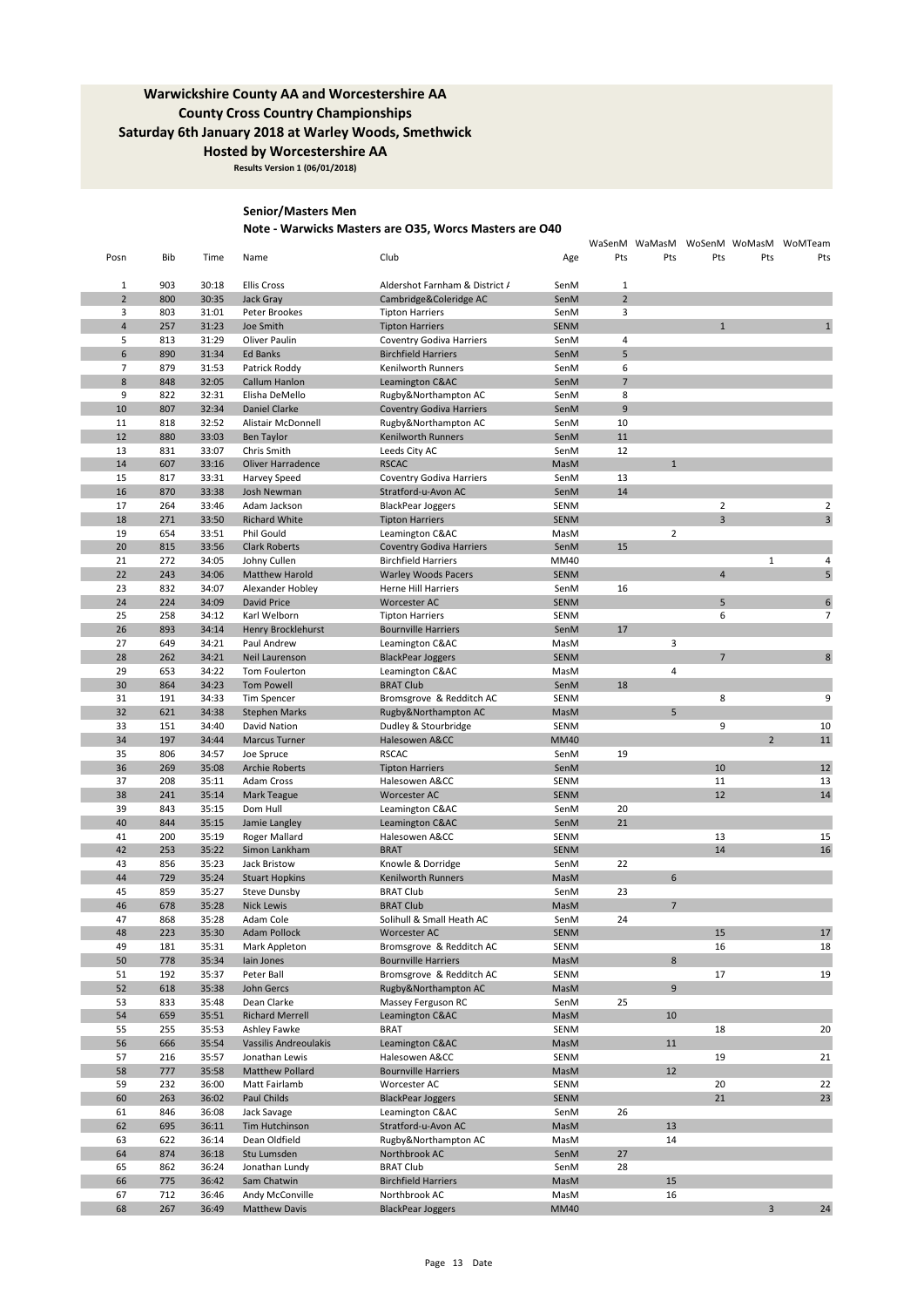| 69  | 724 | 36:49 | Matt Dyer             | Kenilworth Runners              | MasM        |    | 17 |    |                |        |
|-----|-----|-------|-----------------------|---------------------------------|-------------|----|----|----|----------------|--------|
| 70  | 838 | 36:50 | Omar Saeed            | Kings Heath Running Club        | SenM        | 29 |    |    |                |        |
| 71  | 683 | 36:53 | Rene Vergo            | <b>BRAT Club</b>                | MasM        |    | 18 |    |                |        |
| 72  | 872 | 36:54 | Ollie Senior          | Stratford-u-Avon AC             | SenM        | 30 |    |    |                |        |
| 73  | 839 | 36:54 | Paul Jolliffe         | Kings Heath Running Club        | SenM        | 31 |    |    |                |        |
| 74  | 624 | 37:02 | Jonathan Taylor       | Rugby&Northampton AC            | MasM        |    | 19 |    |                |        |
| 75  | 814 | 37:04 | Jack Pegler           | Coventry Godiva Harriers        | SenM        | 32 |    |    |                |        |
| 76  | 834 | 37:04 | Simon Neale           | Massey Ferguson RC              | SenM        | 33 |    |    |                |        |
| 77  | 851 | 37:06 | Christopher Melbourne | Neath Harriers                  | SenM        | 34 |    |    |                |        |
| 78  | 819 | 37:07 | Lewis Cherry          | Rugby&Northampton AC            | SenM        | 35 |    |    |                |        |
| 79  | 225 | 37:09 | Robbie Campbell       | Worcester AC                    | SENM        |    |    | 22 |                | 25     |
| 80  | 737 | 37:12 | Eric Fowler           | <b>Nuneaton Harriers</b>        | MasM        |    | 20 |    |                |        |
| 81  | 186 | 37:13 | Andrew Freeman        | Bromsgrove & Redditch AC        | <b>SENM</b> |    |    | 23 |                | 26     |
| 82  | 669 | 37:14 | <b>Richard Dixon</b>  | Knowle & Dorridge               | MasM        |    | 21 |    |                |        |
| 83  | 205 | 37:15 | Joseph Phillips       | Halesowen A&CC                  | <b>SENM</b> |    |    | 24 |                | 27     |
| 84  | 266 | 37:16 | Chris Attwood         | <b>BlackPear Joggers</b>        | <b>MM40</b> |    |    |    | $\overline{4}$ | 28     |
| 85  | 849 | 37:22 | Charlie Staveley      | Leamington C&AC                 | SenM        | 36 |    |    |                |        |
| 86  | 201 | 37:25 | Paul Bradley          | Halesowen A&CC                  | <b>SENM</b> |    |    | 25 |                | 29     |
| 87  | 719 | 37:26 | <b>Wayne Briggs</b>   | Kenilworth Runners              | MasM        |    | 22 |    |                |        |
| 88  | 740 | 37:27 | <b>Andrew Massey</b>  | <b>Nuneaton Harriers</b>        | MasM        |    | 23 |    |                |        |
| 89  | 772 | 37:27 | Peter Dimbleby        | <b>Birchfield Harriers</b>      | MasM        |    | 24 |    |                |        |
| 90  | 222 | 37:28 | Daniel Geisler        | Worcester AC                    | <b>SENM</b> |    |    | 26 |                | 30     |
| 91  | 774 | 37:31 | Michael Morley        | <b>Birchfield Harriers</b>      | MasM        |    | 25 |    |                |        |
| 92  | 244 | 37:41 | Carl Stainton         | <b>Warley Woods Pacers</b>      | <b>MM40</b> |    |    |    | 5              | 31     |
| 93  | 663 | 37:42 | Jason Hill            | Leamington C&AC                 | MasM        |    | 26 |    |                |        |
| 94  | 852 | 37:48 | David Carbutt         | Knowle & Dorridge               | SenM        | 37 |    |    |                |        |
| 95  | 685 | 37:51 | Chris Dix             | Solihull & Small Heath AC       | MasM        |    | 27 |    |                |        |
| 96  | 228 | 37:55 | Stefan Sternkopf      | <b>Worcester AC</b>             | <b>MM50</b> |    |    |    | 6              | 32     |
| 97  | 871 | 37:59 | Drew Sambridge        | Stratford-u-Avon AC             | SenM        | 38 |    |    |                |        |
| 98  | 895 | 38:00 | Michael Langley       | <b>Bournville Harriers</b>      | SenM        | 39 |    |    |                |        |
| 99  | 605 | 38:04 | Rob Andrew            | <b>RSCAC</b>                    | MasM        |    | 28 |    |                |        |
| 100 | 193 | 38:10 | Tom Richardson        | Bromsgrove & Redditch AC        | <b>SENM</b> |    |    | 27 |                | 33     |
| 101 | 651 | 38:13 | <b>Marc Curtis</b>    | Leamington C&AC                 | MasM        |    | 29 |    |                |        |
| 102 | 894 | 38:14 | Jonathan Mould        | <b>Bournville Harriers</b>      | SenM        | 40 |    |    |                |        |
| 103 | 876 | 38:15 | Liam Mills            | Northbrook AC                   | SenM        | 41 |    |    |                |        |
| 104 | 199 | 38:16 | David Lewis           | Halesowen A&CC                  | <b>MM40</b> |    |    |    | $\overline{7}$ | 34     |
| 105 | 182 | 38:19 | <b>Steve Brooks</b>   | Bromsgrove & Redditch AC        | MM40        |    |    |    | 8              | 35     |
| 106 | 673 | 38:21 | <b>Toby Close</b>     | <b>BRAT Club</b>                | MasM        |    | 30 |    |                |        |
| 107 | 682 | 38:23 | lain Squires          | <b>BRAT Club</b>                | MasM        |    | 31 |    |                |        |
| 108 | 700 | 38:30 | Kieran Tursner        | Stratford-u-Avon AC             | MasM        |    | 32 |    |                |        |
| 109 | 268 | 38:32 | Nick Hooper           | <b>BlackPear Joggers</b>        | MM50        |    |    |    | 9              | 36     |
| 110 | 792 | 38:34 | Paul Coughlan         | <b>Bournville Harriers</b>      | MasM        |    | 33 |    |                |        |
| 111 | 742 | 38:41 | Lee Caves             | Centurion RC                    | MasM        |    | 34 |    |                |        |
| 112 | 677 | 38:42 | Andy Kenchington      | <b>BRAT Club</b>                | MasM        |    | 35 |    |                |        |
| 113 | 749 | 38:47 | Thomas Healy          | Centurion RC                    | MasM        |    | 36 |    |                |        |
| 114 | 676 | 38:48 | Huw Jones             | <b>BRAT Club</b>                | MasM        |    | 37 |    |                |        |
| 115 | 631 | 38:49 | Simon Brown           | Massey Ferguson RC              | MasM        |    | 38 |    |                |        |
| 116 | 609 | 38:49 | James Bennett         | <b>Coventry Godiva Harriers</b> | MasM        |    | 39 |    |                |        |
| 117 | 152 | 38:50 | Martin Harrigan       | Dudley & Stourbridge            | <b>MM50</b> |    |    |    | 10             | 37     |
| 118 | 684 | 38:52 | Adam Western          | <b>BRAT Club</b>                | MasM        |    | 40 |    |                |        |
| 119 | 213 | 38:53 | Matt Allen            | Halesowen A&CC                  | MM40        |    |    |    | 11             | 38     |
| 120 | 827 | 38:55 | David Brewis          | Sphinx AC                       | SenM        | 42 |    |    |                |        |
| 121 | 706 | 38:58 | Rob Barry             | Northbrook AC                   | MasM        |    | 41 |    |                |        |
| 122 | 780 | 39:02 | Sean Rose             | <b>Bournville Harriers</b>      | MasM        |    | 42 |    |                |        |
| 123 | 773 | 39:02 | Simon Rhodes          | <b>Birchfield Harriers</b>      | MasM        |    | 43 |    |                |        |
| 124 | 254 | 39:06 | Damian Cartland       | <b>BRAT</b>                     | <b>MM40</b> |    |    |    | 12             | 39     |
| 125 | 632 | 39:16 | Dave Clarke           | Massey Ferguson RC              | MasM        |    | 44 |    |                |        |
| 126 | 215 | 39:18 | James Hoult           | Halesowen A&CC                  | <b>SENM</b> |    |    | 28 |                | 40     |
| 127 | 615 | 39:21 | Peter Eccleston       | <b>Coventry Godiva Harriers</b> | MasM        |    | 45 |    |                |        |
| 128 | 750 | 39:25 | Ian Satterthwaite     | <b>Centurion RC</b>             | MasM        |    | 46 |    |                |        |
| 129 | 779 | 39:27 | Andy Hoole            | <b>Bournville Harriers</b>      | MasM        |    | 47 |    |                |        |
| 130 | 769 | 39:30 | Paul Webster          | Sparkhill Harriers              | MasM        |    | 48 |    |                |        |
| 131 | 704 | 39:34 | Simon Perkin          | Leamington C&AC                 | MasM        |    | 49 |    |                |        |
| 132 | 857 | 39:36 | Chris Burrows         | <b>BRAT Club</b>                | SenM        | 43 |    |    |                |        |
| 133 | 788 | 39:36 | Simeon Whiting        | <b>Bournville Harriers</b>      | MasM        |    | 50 |    |                |        |
| 134 | 245 | 39:37 | Adam Nelson           | <b>Warley Woods Pacers</b>      | <b>MM40</b> |    |    |    | 13             | $41\,$ |
| 135 | 863 | 39:40 | Kevin Oakes           | <b>BRAT Club</b>                | SenM        | 44 |    |    |                |        |
| 136 | 176 | 39:42 | Rob Taylor            | Stourbridge RC                  | <b>SENM</b> |    |    | 29 |                | 42     |
| 137 | 261 | 39:50 | Chris Harris          | <b>BlackPear Joggers</b>        | MM40        |    |    |    | 14             | 43     |
| 138 | 218 | 39:55 | <b>Nick Price</b>     | Halesowen A&CC                  | MM40        |    |    |    | 15             | 44     |
| 139 | 884 | 39:56 | James Eckloff         | Centurion RC                    | SenM        | 45 |    |    |                |        |
| 140 | 194 | 40:00 | Anthony Howell        | Bromsgrove & Redditch AC        | <b>SENM</b> |    |    | 30 |                | 45     |
| 141 | 155 | 40:01 | Darrell Bodin         | Dudley & Stourbridge            | MM40        |    |    |    | 16             | 46     |
| 142 | 860 | 40:02 | <b>Barry Fallon</b>   | <b>BRAT Club</b>                | SenM        | 46 |    |    |                |        |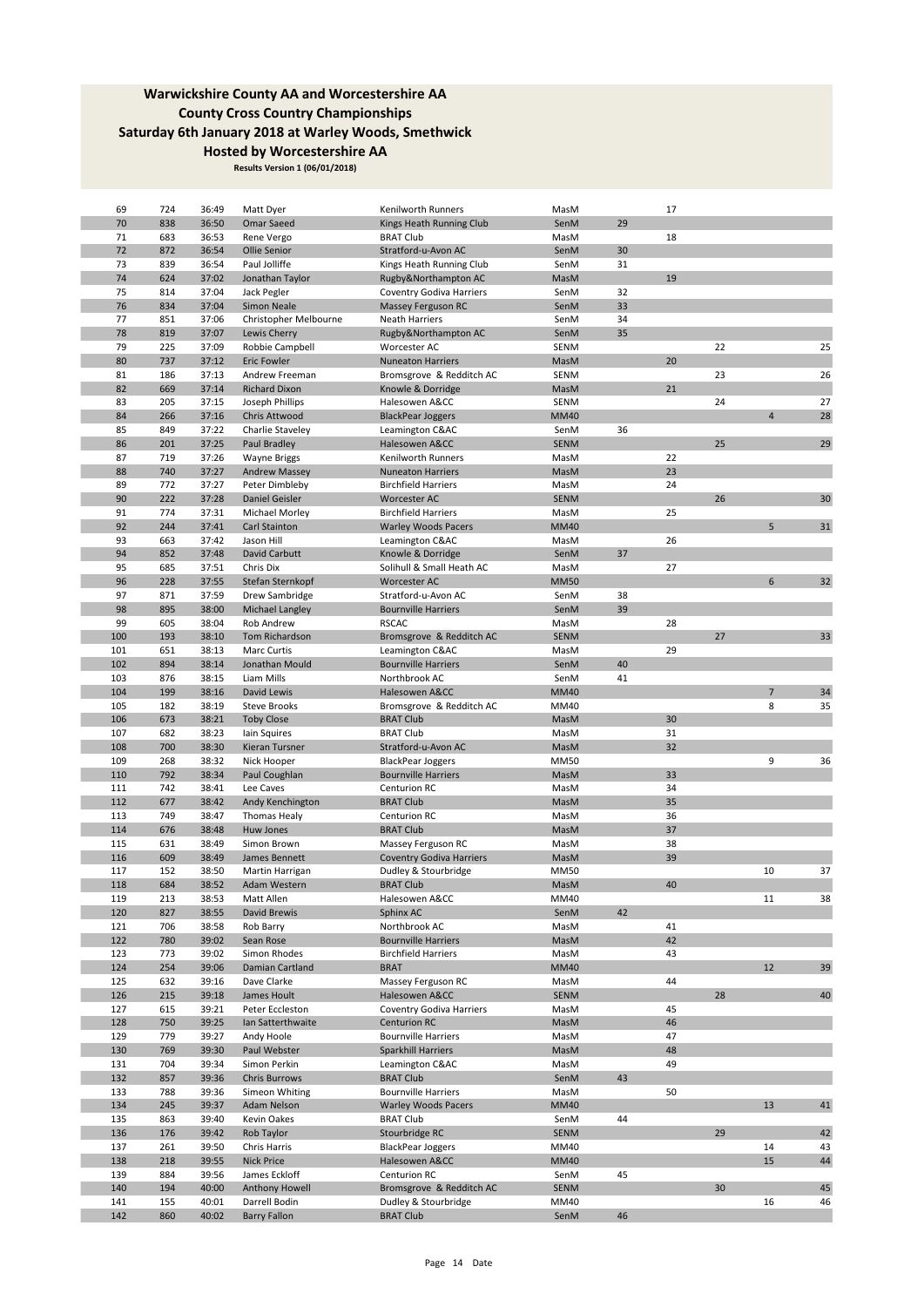| 143 | 177 | 40:04 | Rob Coleman            | Stourbridge RC                  | MM40        |    |    |    | 17 | 47 |
|-----|-----|-------|------------------------|---------------------------------|-------------|----|----|----|----|----|
| 144 | 898 | 40:05 | lan Faddy              | <b>Bournville Harriers</b>      | SenM        | 47 |    |    |    |    |
| 145 | 646 | 40:11 | Dave Hagan             | Kings Heath Running Club        | MasM        |    | 51 |    |    |    |
| 146 | 686 | 40:14 | <b>Steve Howes</b>     | Solihull & Small Heath AC       | MasM        |    | 52 |    |    |    |
| 147 | 240 | 40:17 | Frank Tota             | Worcester AC                    | <b>MM60</b> |    |    |    | 18 | 48 |
| 148 | 727 | 40:24 | <b>Roger Homes</b>     | Kenilworth Runners              | MasM        |    | 53 |    |    |    |
| 149 | 628 | 40:25 | Allen El-Sour          | Sphinx AC                       | MasM        |    | 54 |    |    |    |
|     |     | 40:29 |                        |                                 |             |    | 55 |    |    |    |
| 150 | 680 |       | Andy Piddington        | <b>BRAT Club</b>                | MasM        |    |    |    |    |    |
| 151 | 782 | 40:29 | Matt Slater            | <b>Bournville Harriers</b>      | MasM        |    | 56 |    |    |    |
| 152 | 207 | 40:31 | Martin McLauchlan      | Halesowen A&CC                  | <b>MM40</b> |    |    |    | 19 | 49 |
| 153 | 173 | 40:34 | Richard Lowther        | Stourbridge RC                  | <b>SENM</b> |    |    | 31 |    | 50 |
| 154 | 184 | 40:36 | lan Keyte              | Bromsgrove & Redditch AC        | <b>MM50</b> |    |    |    | 20 | 51 |
| 155 | 858 | 40:38 | Rob Dowse              | <b>BRAT Club</b>                | SenM        | 48 |    |    |    |    |
| 156 | 897 | 40:40 | <b>Richard Keep</b>    | <b>Bournville Harriers</b>      | SenM        | 49 |    |    |    |    |
|     |     |       |                        |                                 |             |    |    |    |    |    |
| 157 | 198 | 40:45 | John Hill              | Halesowen A&CC                  | MM60        |    |    |    | 21 | 52 |
| 158 | 611 | 40:48 | Aaron Bodycote         | <b>Coventry Godiva Harriers</b> | MasM        |    | 57 |    |    |    |
| 159 | 613 | 40:48 | Simon Clarke           | Coventry Godiva Harriers        | MasM        |    | 58 |    |    |    |
| 160 | 861 | 40:53 | Frank Inman            | <b>BRAT Club</b>                | SenM        | 50 |    |    |    |    |
| 161 | 681 | 41:04 | Nathan Smith           | <b>BRAT Club</b>                | MasM        |    | 59 |    |    |    |
| 162 | 612 | 41:06 | Martyn Brunt           | <b>Coventry Godiva Harriers</b> | MasM        |    | 60 |    |    |    |
| 163 | 189 | 41:09 | Matt Henney            | Bromsgrove & Redditch AC        | MM40        |    |    |    | 22 | 53 |
| 164 |     |       |                        | Northbrook AC                   |             |    | 61 |    |    |    |
|     | 718 | 41:16 | Darren Taplin          |                                 | MasM        |    |    |    |    |    |
| 165 | 202 | 41:20 | Alex Morgan            | Halesowen A&CC                  | <b>MM50</b> |    |    |    | 23 | 54 |
| 166 | 757 | 41:24 | <b>Chris Allison</b>   | <b>Centurion RC</b>             | MasM        |    | 62 |    |    |    |
| 167 | 787 | 41:26 | John Mckeon            | <b>Bournville Harriers</b>      | MasM        |    | 63 |    |    |    |
| 168 | 625 | 41:30 | <b>Richard Stevens</b> | Rugby&Northampton AC            | MasM        |    | 64 |    |    |    |
| 169 | 665 | 41:33 | Robert Wilson          | Leamington C&AC                 | MasM        |    | 65 |    |    |    |
| 170 | 873 | 41:45 | Rory Anderson          | Northbrook AC                   | SenM        | 51 |    |    |    |    |
| 171 | 842 | 41:52 | Paolo Foglino          | Leamington C&AC                 | SenM        | 52 |    |    |    |    |
|     |     |       |                        |                                 |             |    |    |    |    |    |
| 172 | 837 | 41:52 | David Bagwell          | Kings Heath Running Club        | SenM        | 53 |    |    |    |    |
| 173 | 211 | 41:55 | James Parker           | Halesowen A&CC                  | MM40        |    |    |    | 24 | 55 |
| 174 | 634 | 41:56 | Dave Lee               | Massey Ferguson RC              | MasM        |    | 66 |    |    |    |
| 175 | 767 | 41:56 | Barry O'Neill          | Sparkhill Harriers              | MasM        |    | 67 |    |    |    |
| 176 | 722 | 41:57 | <b>Richard Cookson</b> | Kenilworth Runners              | MasM        |    | 68 |    |    |    |
| 177 | 672 | 42:01 | Paul Cannon            | <b>BRAT Club</b>                | MasM        |    | 69 |    |    |    |
| 178 | 679 | 42:03 | Martin Ludford         | <b>BRAT Club</b>                | MasM        |    | 70 |    |    |    |
|     |     |       |                        |                                 |             |    |    |    |    |    |
|     |     |       |                        |                                 |             |    |    |    |    |    |
| 179 | 259 | 42:19 | Ryan Lyttle            | <b>BlackPear Joggers</b>        | <b>SENM</b> |    |    | 32 |    | 56 |
| 180 | 675 | 42:22 | Michael Gilbride       | <b>BRAT Club</b>                | MasM        |    | 71 |    |    |    |
| 181 | 166 | 42:23 | James Bellamy          | Stourbridge RC                  | MM40        |    |    |    | 25 | 57 |
| 182 |     |       |                        |                                 | <b>SENM</b> |    |    | 33 |    |    |
|     | 171 | 42:23 | Adam Crompton          | Stourbridge RC                  |             |    |    |    |    | 58 |
| 183 | 687 | 42:25 | Paul Lloyd             | Solihull & Small Heath AC       | MasM        |    | 72 |    |    |    |
| 184 | 614 | 42:28 | <b>Brent Davis</b>     | <b>Coventry Godiva Harriers</b> | MasM        |    | 73 |    |    |    |
| 185 | 645 | 42:29 | Ian Mackenzie          | Kings Heath Running Club        | MasM        |    | 74 |    |    |    |
| 186 | 642 | 42:29 | Tim Knight             | Kings Heath Running Club        | MasM        |    | 75 |    |    |    |
| 187 | 830 | 42:35 | Craig Robinson         | Sphinx AC                       | SenM        | 54 |    |    |    |    |
| 188 | 776 | 42:39 | Pete Taylor            | Leamington C&AC                 | MasM        |    | 76 |    |    |    |
| 189 |     |       | Nick Stringer          | Sparkhill Harriers              | MasM        |    | 77 |    |    |    |
|     | 768 | 42:41 |                        |                                 |             |    |    |    |    |    |
| 190 | 170 | 42:49 | Robert Woodward        | Stourbridge RC                  | <b>MM50</b> |    |    |    | 26 | 59 |
| 191 | 187 | 42:53 | Phillip Richardson     | Bromsgrove & Redditch AC        | MM60        |    |    |    | 27 | 60 |
| 192 | 785 | 42:53 | <b>Chris Collins</b>   | <b>Bournville Harriers</b>      | MasM        |    | 78 |    |    |    |
| 193 | 658 | 42:59 | Steve Roberts          | Leamington C&AC                 | MasM        |    | 79 |    |    |    |
| 194 | 770 | 43:04 | Lee Harris             | <b>Birchfield Harriers</b>      | MasM        |    | 80 |    |    |    |
| 195 | 747 | 43:05 | Wayne Muddiman         | Centurion RC                    | MasM        |    | 81 |    |    |    |
| 196 | 204 | 43:13 | <b>Bill Nock</b>       | Halesowen A&CC                  | <b>MM50</b> |    |    |    | 28 | 61 |
|     |     |       |                        |                                 |             |    |    |    |    |    |
| 197 | 638 | 43:14 | Tony Hoy               | Massey Ferguson RC              | MasM        |    | 82 |    |    |    |
| 198 | 606 | 43:19 | Paul Baker             | <b>RSCAC</b>                    | MasM        |    | 83 |    |    |    |
| 199 | 869 | 43:24 | Martyn Helliker        | Stratford-u-Avon AC             | SenM        | 55 |    |    |    |    |
| 200 | 196 | 43:28 | <b>Richard Guest</b>   | Halesowen A&CC                  | <b>MM50</b> |    |    |    | 29 | 62 |
| 201 | 821 | 43:33 | James Wormall          | Rugby&Northampton AC            | MasM        |    | 84 |    |    |    |
| 202 | 867 | 43:36 | James Wright           | <b>BRAT Club</b>                | SenM        | 56 |    |    |    |    |
| 203 | 829 | 43:46 | Colin Piper            | Sphinx AC                       | SenM        | 57 |    |    |    |    |
|     |     |       |                        |                                 |             |    |    |    |    |    |
| 204 | 804 | 43:47 | Iain Mackie            | <b>RSCAC</b>                    | SenM        | 58 |    |    |    |    |
| 205 | 705 | 43:51 | Mark Baker             | Northbrook AC                   | MasM        |    | 85 |    |    |    |
| 206 | 828 | 43:55 | <b>Barrie Adams</b>    | Sphinx AC                       | SenM        | 59 |    |    |    |    |
| 207 | 709 | 44:00 | <b>Spencer Davies</b>  | Northbrook AC                   | MasM        |    | 86 |    |    |    |
| 208 | 630 | 44:02 | David West             | Sphinx AC                       | MasM        |    | 87 |    |    |    |
| 209 | 731 | 44:08 | Peter Nicholl          | Kenilworth Runners              | MasM        |    | 88 |    |    |    |
| 210 | 627 | 44:10 | Wayne Broadbent        | Sphinx AC                       | MasM        |    | 89 |    |    |    |
|     |     |       |                        |                                 |             |    |    |    |    |    |
| 211 | 764 | 44:11 | Andy Manning           | Sparkhill Harriers              | MasM        |    | 90 |    |    |    |
| 212 | 730 | 44:11 | Christopher Lyons      | Kenilworth Runners              | MasM        |    | 91 |    |    |    |
| 213 | 639 | 44:13 | Dave Johnson           | Kings Heath Running Club        | MasM        |    | 92 |    |    |    |
| 214 | 698 | 44:22 | Mike Sheppard          | Stratford-u-Avon AC             | MasM        |    | 93 |    |    |    |
| 215 | 901 | 44:35 | Matthew Stevens        | City of Birmingham Striders     | SenM        | 60 |    |    |    |    |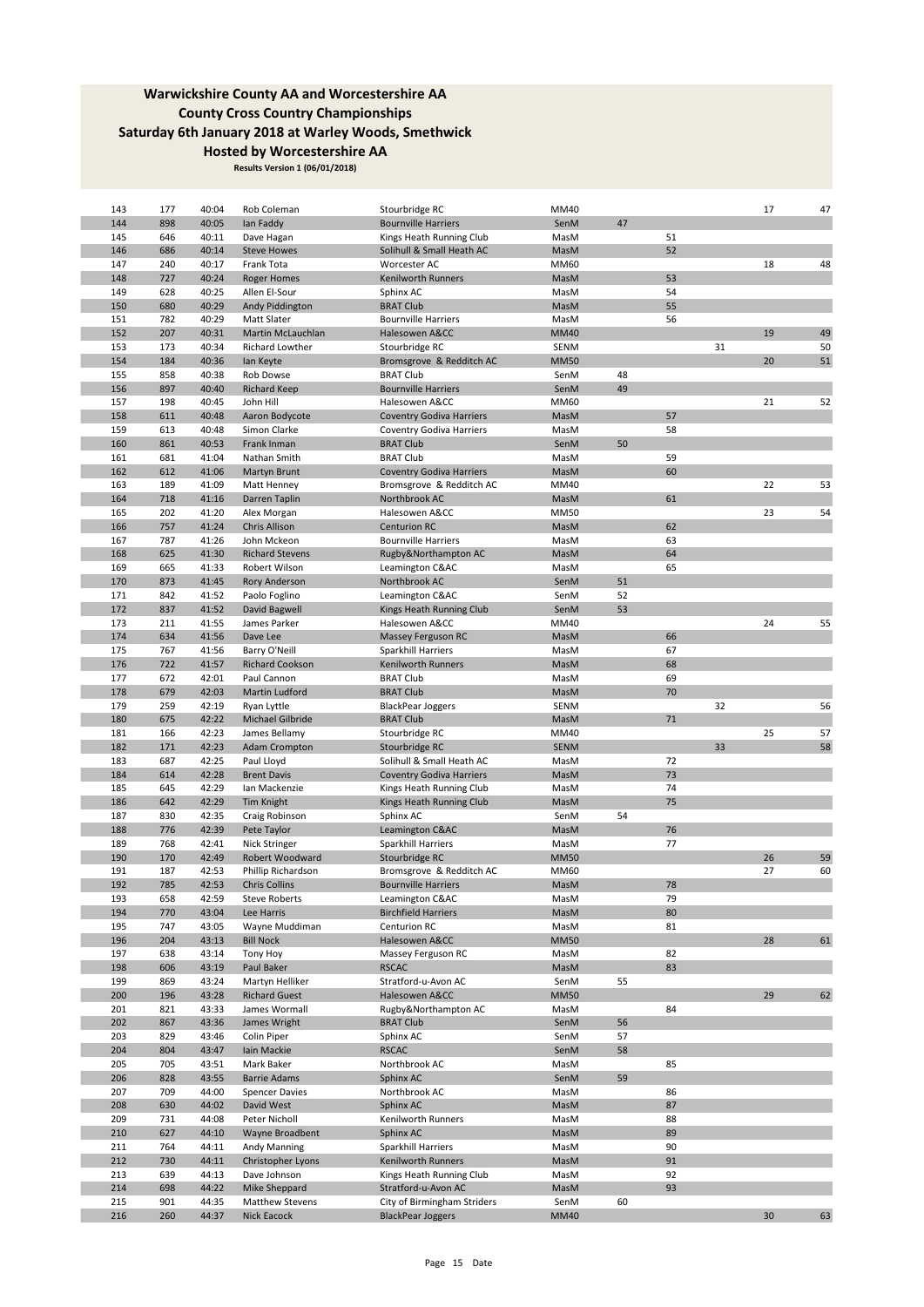| 217 | 203 | 44:39 | Andrew Nock            | Halesowen A&CC                     | MM60        |    |     |    | 31 | 64         |
|-----|-----|-------|------------------------|------------------------------------|-------------|----|-----|----|----|------------|
| 218 | 172 | 44:44 | Chris Ashcroft         | Stourbridge RC                     | <b>SENM</b> |    |     | 34 |    | 65         |
| 219 | 732 | 44:46 | <b>Craig Phillips</b>  | Kenilworth Runners                 | MasM        |    | 94  |    |    |            |
| 220 | 252 | 44:55 | John Cotteril          | <b>Warley Woods Pacers</b>         | <b>SENM</b> |    |     | 35 |    | 66         |
| 221 | 763 | 44:56 | Andy Law               | Sparkhill Harriers                 | MasM        |    | 95  |    |    |            |
| 222 | 711 | 44:58 | <b>Richard French</b>  | Northbrook AC                      | MasM        |    | 96  |    |    |            |
| 223 | 793 | 44:58 | <b>Antony Stewart</b>  | <b>Bournville Harriers</b>         | MasM        |    | 97  |    |    |            |
| 224 |     |       |                        |                                    |             |    | 98  |    |    |            |
|     | 762 | 45:00 | Graham Hygate          | Sparkhill Harriers                 | MasM        |    |     |    |    |            |
| 225 | 610 | 45:06 | Nick Bennett           | Coventry Godiva Harriers           | MasM        |    | 99  |    |    |            |
| 226 | 886 | 45:06 | <b>Edmund Wallace</b>  | <b>Centurion RC</b>                | SenM        | 61 |     |    |    |            |
| 227 | 701 | 45:19 | Ben Twyman             | Stratford-u-Avon AC                | MasM        |    | 100 |    |    |            |
| 228 | 794 | 45:19 | John Bristow           | City of Birmingham Striders        | MasM        |    | 101 |    |    |            |
| 229 | 688 | 45:30 | <b>Richard Horne</b>   | Solihull & Small Heath AC          | MasM        |    | 102 |    |    |            |
| 230 | 748 | 45:35 | Andy Rea               | <b>Centurion RC</b>                | MasM        |    | 103 |    |    |            |
| 231 | 840 | 45:40 | Alastair Fyfe          | Kings Heath Running Club           | SenM        | 62 |     |    |    |            |
| 232 | 716 | 45:44 | Phil Rawson            | Northbrook AC                      | MasM        |    | 104 |    |    |            |
| 233 | 725 | 45:49 | <b>Barry Elkington</b> | Kenilworth Runners                 | MasM        |    | 105 |    |    |            |
| 234 | 825 | 46:01 | <b>Barry Allen</b>     | Sphinx AC                          | SenM        | 63 |     |    |    |            |
| 235 | 717 | 46:11 | Craig Slyde            | Northbrook AC                      | MasM        |    | 106 |    |    |            |
| 236 | 887 | 46:19 | Leonard Wallace        | <b>Centurion RC</b>                | SenM        | 64 |     |    |    |            |
|     |     |       |                        |                                    |             |    |     |    |    |            |
| 237 | 741 | 46:33 | Kevin Ferncombe        | Centurion RC                       | MasM        |    | 107 |    |    |            |
| 238 | 247 | 46:33 | Phillip Taylor         | <b>Warley Woods Pacers</b>         | <b>MM50</b> |    |     |    | 32 | 67         |
| 239 | 752 | 46:37 | Paul Cooper            | Centurion RC                       | MasM        |    | 108 |    |    |            |
| 240 | 209 | 46:42 | <b>Mark Higgins</b>    | Halesowen A&CC                     | <b>MM40</b> |    |     |    | 33 | 68         |
| 241 | 759 | 46:48 | John Goulding          | Sparkhill Harriers                 | MasM        |    | 109 |    |    |            |
| 242 | 713 | 46:52 | <b>Martin McHugh</b>   | Northbrook AC                      | MasM        |    | 110 |    |    |            |
| 243 | 703 | 47:01 | David Wolstencroft     | Stratford-u-Avon AC                | MasM        |    | 111 |    |    |            |
| 244 | 195 | 47:10 | Paul Allen             | Halesowen A&CC                     | <b>MM70</b> |    |     |    | 34 | 69         |
| 245 | 652 | 47:18 | Roger Fagge            | Leamington C&AC                    | MasM        |    | 112 |    |    |            |
| 246 | 233 | 47:50 | David Hibbitt          | Worcester AC                       | <b>MM70</b> |    |     |    | 35 | 70         |
| 247 | 250 | 48:03 | Alan Doherty           | <b>Warley Woods Pacers</b>         | MM40        |    |     |    | 36 | 71         |
| 248 |     |       |                        |                                    |             |    | 113 |    |    |            |
|     | 641 | 48:11 | Michael Green          | Kings Heath Running Club           | MasM        |    |     |    |    |            |
| 249 | 739 | 48:17 | Peter Greenfield       | <b>Nuneaton Harriers</b>           | MasM        |    | 114 |    |    |            |
| 250 | 647 | 48:18 | Anthony Gillespie      | Kings Heath Running Club           | MasM        |    | 115 |    |    |            |
| 251 | 219 | 48:19 | Peter Barks            | Halesowen A&CC                     | SENM        |    |     | 36 |    | 72         |
| 252 | 902 | 48:20 | Adam Rathbone          | <b>City of Birmingham Striders</b> | SenM        | 65 |     |    |    |            |
| 253 | 824 | 48:43 | Imran Ali              | Sphinx AC                          | SenM        | 66 |     |    |    |            |
| 254 | 640 | 49:06 | <b>Steve Partridge</b> | Kings Heath Running Club           | MasM        |    | 116 |    |    |            |
| 255 | 220 | 49:10 | Steve Millington       | Halesowen A&CC                     | <b>MM50</b> |    |     |    | 37 | 73         |
| 256 | 765 | 49:23 | <b>Rob Mills</b>       | <b>Sparkhill Harriers</b>          | MasM        |    | 117 |    |    |            |
| 257 | 210 | 49:28 | Alistair Grant         | Halesowen A&CC                     | MM60        |    |     |    | 38 | 74         |
| 258 | 882 | 49:43 | Martin Henderson       | <b>Centurion RC</b>                | SenM        | 67 |     |    |    |            |
| 259 | 169 | 49:44 | Keith Spokes           | Stourbridge RC                     | MM40        |    |     |    | 39 | 75         |
| 260 |     | 49:51 | <b>Martin Smith</b>    |                                    |             |    | 118 |    |    |            |
|     | 636 |       |                        | Massey Ferguson RC                 | MasM        |    |     |    |    |            |
| 261 | 657 | 50:05 | Graham Roberts         | Leamington C&AC                    | MasM        |    | 119 |    |    |            |
| 262 | 836 | 50:11 | Greg Robson            | Kings Heath Running Club           | SenM        | 68 |     |    |    |            |
| 263 | 251 | 50:12 | Jason Butler           | <b>Warley Woods Pacers</b>         | MM40        |    |     |    | 40 | 76         |
| 264 | 248 | 50:43 | Robert Simmonds        | <b>Warley Woods Pacers</b>         | <b>MM50</b> |    |     |    | 41 | 77         |
| 265 | 766 | 50:49 | <b>Kevin Morris</b>    | Sparkhill Harriers                 | MasM        |    | 120 |    |    |            |
| 266 | 161 | 51:20 | <b>Mark Perkins</b>    | Droitwich AC                       | <b>MM50</b> |    |     |    | 42 | 78         |
| 267 | 249 | 51:24 | <b>Matthew Higgins</b> | Warley Woods Pacers                | MM40        |    |     |    | 43 | 79         |
| 268 | 221 | 51:25 | Jamie Sircom           | Halesowen A&CC                     | <b>MM40</b> |    |     |    | 44 | 80         |
| 269 | 781 | 51:49 | Paul Samuels           | <b>Bournville Harriers</b>         | MasM        |    | 121 |    |    |            |
| 270 | 178 | 52:55 | Paul Bradley           | Stourbridge RC                     | <b>MM50</b> |    |     |    | 45 | ${\bf 81}$ |
| 271 | 175 | 53:47 | Jon Taylor             | Stourbridge RC                     | SENM        |    |     | 37 |    | 82         |
| 272 |     | 54:30 | <b>Adrian Lloyd</b>    | Centurion RC                       | MasM        |    | 122 |    |    |            |
|     | 745 |       |                        |                                    |             |    |     |    |    |            |
| 273 | 753 | 55:14 | Gary Turner            | Centurion RC                       | MasM        |    | 123 |    |    |            |
| 274 | 789 | 55:46 | <b>Barrie Roberts</b>  | <b>Bournville Harriers</b>         | MasM        |    | 124 |    |    |            |
| 275 | 164 | 56:55 | Joe Atherton           | Cobra RC                           | <b>MM50</b> |    |     |    | 46 | 83         |
| 276 | 743 | 58:10 | James Houghton         | Centurion RC                       | MasM        |    | 125 |    |    |            |
| 277 | 734 | 59:20 | Stef Shillington       | Kenilworth Runners                 | MasM        |    | 126 |    |    |            |
| 278 | 160 | 61:20 | Peter Lymer            | Droitwich AC                       | <b>MM50</b> |    |     |    | 47 | 84         |
| 279 | 707 | 63:04 | Jason Brannigan        | Northbrook AC                      | MasM        |    | 127 |    |    |            |
| 280 | 246 | 70:14 | Graham Williams        | <b>Warley Woods Pacers</b>         | <b>MM50</b> |    |     |    | 48 | 85         |
| 281 | 637 | 71:53 | David Phillips         | Massey Ferguson RC                 | MasM        |    | 128 |    |    |            |